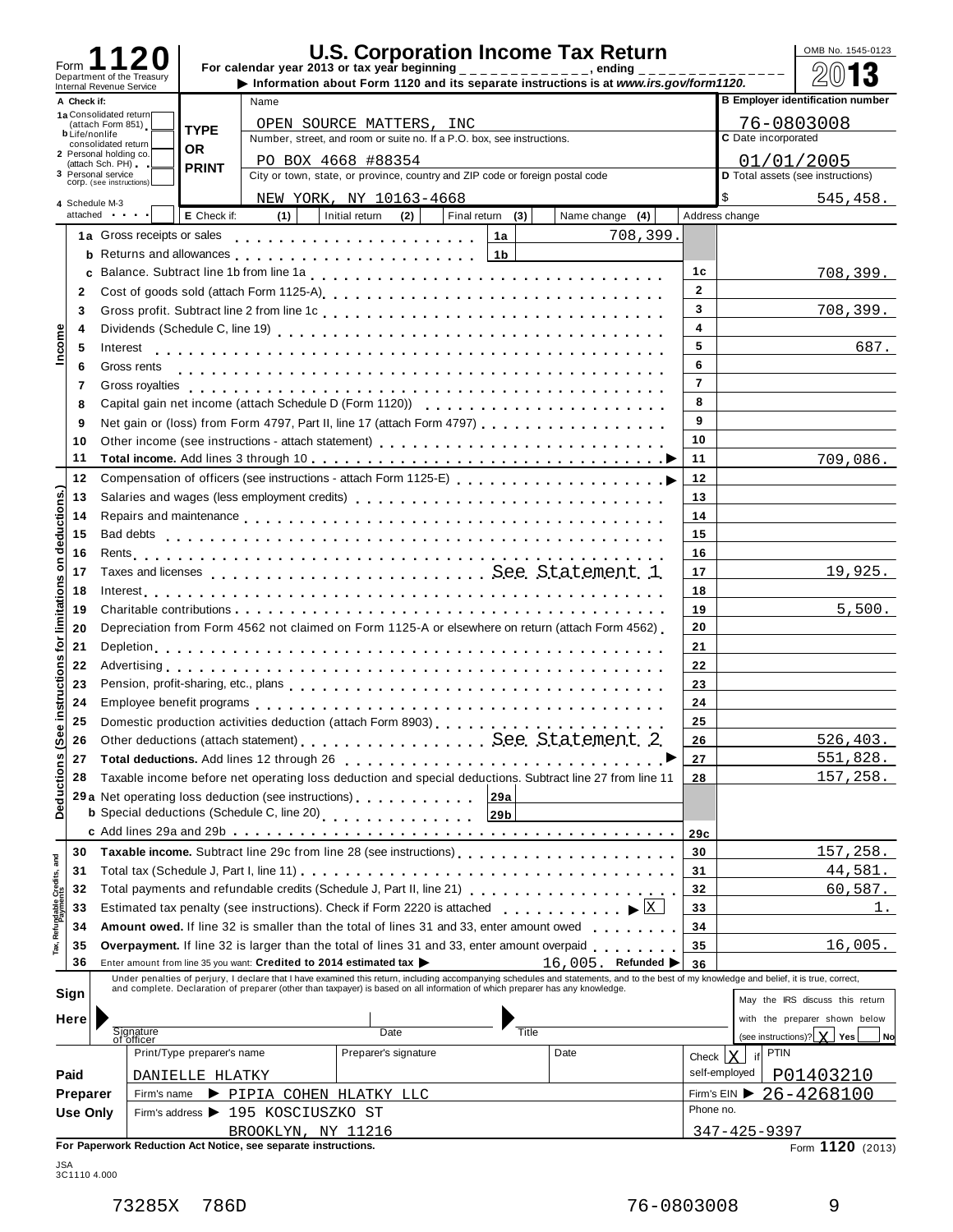### OPEN SOURCE MATTERS, INC 76-0803008

| Form 1120 (2013)                                                                                                                                                                                                                                                                  |                                      | Page 2                                     |
|-----------------------------------------------------------------------------------------------------------------------------------------------------------------------------------------------------------------------------------------------------------------------------------|--------------------------------------|--------------------------------------------|
| <b>Schedule C</b><br><b>Dividends and Special Deductions (see instructions)</b>                                                                                                                                                                                                   | (a) Dividends<br>(b) $%$<br>received | (c) Special deductions<br>$(a) \times (b)$ |
| 1 Dividends from less-than-20%-owned domestic corporations (other than debt-<br>Dividends from 20%-or-more-owned domestic corporations (other than debt-<br>2<br>financed stock) $\cdots$ , $\cdots$ , $\cdots$ , $\cdots$ , $\cdots$ , $\cdots$ , $\cdots$ , $\cdots$ , $\cdots$ | 70<br>80                             |                                            |
| Dividends on debt-financed stock of domestic and foreign corporations<br>3                                                                                                                                                                                                        | see<br>nstruction                    |                                            |
| Dividends on certain preferred stock of less-than-20%-owned public utilities                                                                                                                                                                                                      | 42                                   |                                            |
| Dividends on certain preferred stock of 20%-or-more-owned public utilities.<br>5                                                                                                                                                                                                  | 48                                   |                                            |
| Dividends from less-than-20%-owned foreign corporations and certain FSCs<br>6                                                                                                                                                                                                     | 70                                   |                                            |
| Dividends from 20%-or-more-owned foreign corporations and certain FSCs<br>7                                                                                                                                                                                                       | 80                                   |                                            |
| Dividends from wholly owned foreign subsidiaries<br>8                                                                                                                                                                                                                             | 100                                  |                                            |
| <b>Total.</b> Add lines 1 through 8. See instructions for limitation <b></b><br>9<br>Dividends from domestic corporations received by a small business investment<br>10<br>company operating under the Small Business Investment Act of 1958                                      | 100                                  |                                            |
| 11                                                                                                                                                                                                                                                                                | 100                                  |                                            |
| 12                                                                                                                                                                                                                                                                                | 100                                  |                                            |
| Dividends from foreign corporations not included on lines 3, 6, 7, 8, 11, or 12<br>13                                                                                                                                                                                             |                                      |                                            |
| Income from controlled foreign corporations under subpart F (attach Form(s) 5471)<br>14                                                                                                                                                                                           |                                      |                                            |
| Foreign dividend gross-up entertainment of the state of the state of the state of the state of the state of the<br>15                                                                                                                                                             |                                      |                                            |
| IC-DISC and former DISC dividends not included on lines 1, 2, or 3<br>16                                                                                                                                                                                                          |                                      |                                            |
| Other dividends enterprise response to the contract of the contract of the contract of the contract of the contract of the contract of the contract of the contract of the contract of the contract of the contract of the con<br>17                                              |                                      |                                            |
| Deduction for dividends paid on certain preferred stock of public utilities<br>18                                                                                                                                                                                                 |                                      |                                            |
| Total dividends. Add lines 1 through 17. Enter here and on page 1, line 4 ▶<br>19                                                                                                                                                                                                 |                                      |                                            |
| 20 Total special deductions. Add lines 9, 10, 11, 12, and 18. Enter here and on page 1, line 29b enterchance between                                                                                                                                                              |                                      | 4420                                       |

Form **1120** (2013)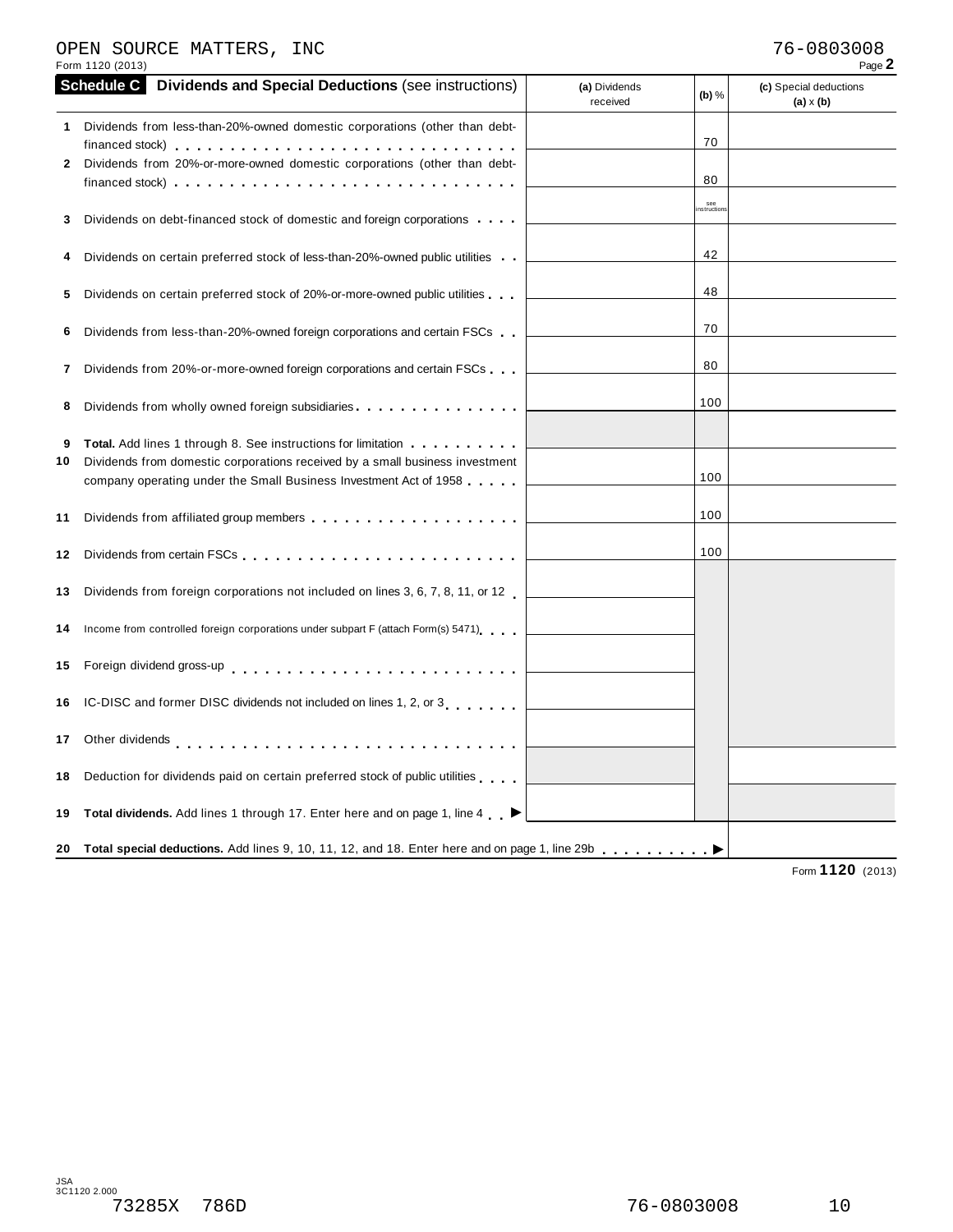|    | Form 1120 (2013)                                                                                                                                                                                                                 |                 |   |                | Page 3                    |
|----|----------------------------------------------------------------------------------------------------------------------------------------------------------------------------------------------------------------------------------|-----------------|---|----------------|---------------------------|
|    | <b>Tax Computation and Payment (see instructions)</b><br>Schedule J                                                                                                                                                              |                 |   |                |                           |
|    | <b>Part I-Tax Computation</b>                                                                                                                                                                                                    |                 |   |                |                           |
| 1  | Check if the corporation is a member of a controlled group (attach Schedule O (Form 1120))                                                                                                                                       |                 |   |                |                           |
| 2  | Income tax. Check if a qualified personal service corporation (see instructions) $\ldots$ ,,,,,,,,,,                                                                                                                             |                 | ▸ | $\mathbf{2}$   | 44,581.                   |
| 3  |                                                                                                                                                                                                                                  |                 |   | 3              | NONE                      |
| 4  |                                                                                                                                                                                                                                  |                 |   | 4              | 44,581.                   |
|    | 5a Foreign tax credit (attach Form 1118)<br><sub>1111</sub>                                                                                                                                                                      | 5а              |   |                |                           |
|    | <b>b</b> Credit from Form 8834 (see instructions) <b>contained</b> Credit from Form 8834 (see instructions)                                                                                                                      | 5b              |   |                |                           |
|    | c General business credit (attach Form 3800) [19] [19] Contract Contract Contract Contract Contract Contract Contract Contract Contract Contract Contract Contract Contract Contract Contract Contract Contract Contract Contr   | 5c              |   |                |                           |
|    | d Credit for prior year minimum tax (attach Form 8827)                                                                                                                                                                           | 5d              |   |                |                           |
| е  |                                                                                                                                                                                                                                  | <b>5e</b>       |   |                |                           |
| 6  |                                                                                                                                                                                                                                  |                 |   | 6              |                           |
| 7  |                                                                                                                                                                                                                                  |                 |   | $\overline{7}$ | 44,581.                   |
| 8  |                                                                                                                                                                                                                                  |                 |   | 8              |                           |
|    | 9a Recapture of investment credit (attach Form 4255)                                                                                                                                                                             | 9а              |   |                |                           |
|    | <b>b</b> Recapture of low-income housing credit (attach Form 8611)                                                                                                                                                               | 9b              |   |                |                           |
|    | c Interest due under the look-back method - completed long-term contracts                                                                                                                                                        |                 |   |                |                           |
|    |                                                                                                                                                                                                                                  | 9с              |   |                |                           |
|    | d Interest due under the look-back method - income forecast method (attach                                                                                                                                                       |                 |   |                |                           |
|    |                                                                                                                                                                                                                                  | 9d              |   |                |                           |
|    | e Alternative tax on qualifying shipping activities (attach Form 8902)                                                                                                                                                           | 9е              |   |                |                           |
| f  | Other (see instructions - attach statement)<br>experience in the statement of the statement of the statement of the statement of the statement of the statement of the statement of the statement of the statement of the statem | 9f              |   |                |                           |
| 10 |                                                                                                                                                                                                                                  |                 |   | 10             |                           |
| 11 |                                                                                                                                                                                                                                  |                 |   | 11             | 44,581.                   |
|    | <b>Part II-Payments and Refundable Credits</b><br><u> 1989 - Johann Stoff, deutscher Stoff, der Stoff, der Stoff, der Stoff, der Stoff, der Stoff, der Stoff, der S</u>                                                          |                 |   |                |                           |
| 12 |                                                                                                                                                                                                                                  |                 |   | 12             | 10,587.                   |
| 13 |                                                                                                                                                                                                                                  |                 |   | 13             | 50,000.                   |
| 14 |                                                                                                                                                                                                                                  |                 |   | 14             |                           |
| 15 |                                                                                                                                                                                                                                  |                 |   | 15             | 60,587.                   |
| 16 |                                                                                                                                                                                                                                  |                 |   | 16             | NONE                      |
| 17 |                                                                                                                                                                                                                                  |                 |   | 17             |                           |
| 18 |                                                                                                                                                                                                                                  |                 |   | 18             | 60,587.                   |
| 19 | Refundable credits from:                                                                                                                                                                                                         |                 |   |                |                           |
|    |                                                                                                                                                                                                                                  | 19a             |   |                |                           |
|    |                                                                                                                                                                                                                                  | 19 <sub>b</sub> |   |                |                           |
|    |                                                                                                                                                                                                                                  | 19c             |   |                |                           |
|    | Other (attach statement - see instructions).                                                                                                                                                                                     | 19d             |   |                |                           |
| 20 |                                                                                                                                                                                                                                  |                 |   | 20             |                           |
| 21 | Total payments and credits. Add lines 18 and 20. Enter here and on page 1, line 32                                                                                                                                               |                 |   | 21             | 60,587.                   |
|    | <b>Schedule K</b><br><b>Other Information</b> (see instructions)                                                                                                                                                                 |                 |   |                |                           |
| 1  | $\mathbf{b}$ $\lfloor \mathbf{X} \rfloor$ Accrual<br>Check accounting method: a<br>Cash                                                                                                                                          | c l             |   |                | Yes∣ No                   |
| 2  | See the instructions and enter the:                                                                                                                                                                                              |                 |   |                |                           |
| а  | Business activity code no. $\blacktriangleright$ _ $511130$                                                                                                                                                                      |                 |   |                |                           |
|    |                                                                                                                                                                                                                                  |                 |   |                |                           |
| c  | Product or service ▶ SOFTWARE RESOURCES                                                                                                                                                                                          |                 |   |                |                           |
| 3  |                                                                                                                                                                                                                                  |                 |   |                | $\overline{\text{X}}$     |
|    |                                                                                                                                                                                                                                  |                 |   |                |                           |
|    |                                                                                                                                                                                                                                  |                 |   |                |                           |
| 4  | At the end of the tax year:                                                                                                                                                                                                      |                 |   |                |                           |
|    | a Did any foreign or domestic corporation, partnership (including any entity treated as a partnership), trust, or tax-exempt                                                                                                     |                 |   |                |                           |
|    | organization own directly 20% or more, or own, directly or indirectly, 50% or more of the total voting power of all classes of the                                                                                               |                 |   |                |                           |
|    |                                                                                                                                                                                                                                  |                 |   |                | $\overline{X}$            |
|    | b Did any individual or estate own directly 20% or more, or own, directly or indirectly, 50% or more of the total voting power of all                                                                                            |                 |   |                |                           |
|    | classes of the corporation's stock entitled to vote? If "Yes," complete Part II of Schedule G (Form 1120) (attach Schedule G)                                                                                                    |                 |   |                | $\boldsymbol{\mathrm{X}}$ |

Form **1120** (2013)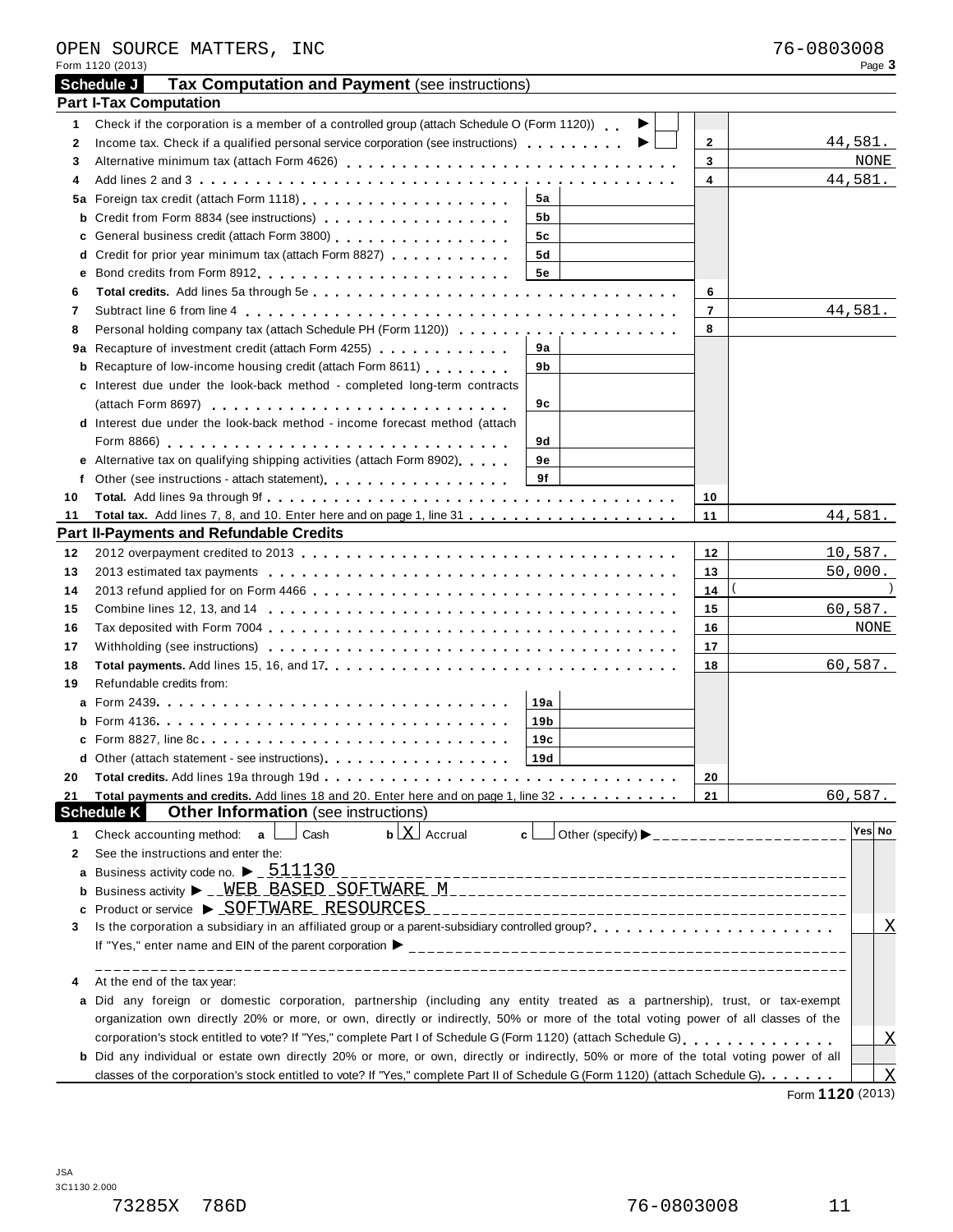| OPEN SOURCE MATTERS, INC<br>Form 1120 (2013)                                                                                                                                                                                                                                                                                                                                                                                                                                                                                                                                                                                                                                                                                                                                                                                                                                                                                                                                                                                                                            |  |                                                           |                                   | 76-0803008                                                      | Page 4          |  |  |
|-------------------------------------------------------------------------------------------------------------------------------------------------------------------------------------------------------------------------------------------------------------------------------------------------------------------------------------------------------------------------------------------------------------------------------------------------------------------------------------------------------------------------------------------------------------------------------------------------------------------------------------------------------------------------------------------------------------------------------------------------------------------------------------------------------------------------------------------------------------------------------------------------------------------------------------------------------------------------------------------------------------------------------------------------------------------------|--|-----------------------------------------------------------|-----------------------------------|-----------------------------------------------------------------|-----------------|--|--|
| <b>Schedule K</b><br><b>Other Information</b> continued (see instructions)                                                                                                                                                                                                                                                                                                                                                                                                                                                                                                                                                                                                                                                                                                                                                                                                                                                                                                                                                                                              |  |                                                           |                                   |                                                                 |                 |  |  |
| 5 At the end of the tax year, did the corporation:<br>a Own directly 20% or more, or own, directly or indirectly, 50% or more of the total voting power of all classes of stock entitled to vote of<br>any foreign or domestic corporation not included on Form 851, Affiliations Schedule? For rules of constructive ownership, see instructions.<br>If "Yes," complete (i) through (iv) below.                                                                                                                                                                                                                                                                                                                                                                                                                                                                                                                                                                                                                                                                        |  |                                                           |                                   |                                                                 | Yes<br>No<br>X. |  |  |
| (i) Name of Corporation                                                                                                                                                                                                                                                                                                                                                                                                                                                                                                                                                                                                                                                                                                                                                                                                                                                                                                                                                                                                                                                 |  | (ii) Employer<br><b>Identification Number</b><br>(if any) | (iii) Country of<br>Incorporation | (iv) Percentage<br>Owned in Voting<br><b>Stock</b>              |                 |  |  |
| <b>b</b> Own directly an interest of 20% or more, or own, directly or indirectly, an interest of 50% or more in any foreign or domestic partnership<br>(including an entity treated as a partnership) or in the beneficial interest of a trust? For rules of constructive ownership, see instructions.                                                                                                                                                                                                                                                                                                                                                                                                                                                                                                                                                                                                                                                                                                                                                                  |  |                                                           |                                   |                                                                 | X               |  |  |
| If "Yes," complete (i) through (iv) below.                                                                                                                                                                                                                                                                                                                                                                                                                                                                                                                                                                                                                                                                                                                                                                                                                                                                                                                                                                                                                              |  |                                                           |                                   |                                                                 |                 |  |  |
| (i) Name of Entity                                                                                                                                                                                                                                                                                                                                                                                                                                                                                                                                                                                                                                                                                                                                                                                                                                                                                                                                                                                                                                                      |  | (ii) Employer<br><b>Identification Number</b><br>(if any) | (iii) Country of<br>Organization  | (iv) Maximum<br>Percentage Owned in<br>Profit, Loss, or Capital |                 |  |  |
| During this tax year, did the corporation pay dividends (other than stock dividends and distributions in exchange for stock) in<br>6<br>excess of the corporation's current and accumulated earnings and profits? (See sections 301 and 316.)<br>If "Yes," file Form 5452, Corporate Report of Nondividend Distributions.<br>If this is a consolidated return, answer here for the parent corporation and on Form 851 for each subsidiary.<br>At any time during the tax year, did one foreign person own, directly or indirectly, at least 25% of (a) the total voting power of all<br>$\mathbf{7}$<br>classes of the corporation's stock entitled to vote or (b) the total value of all classes of the corporation's stock?<br>For rules of attribution, see section 318. If "Yes," enter:<br>(c) The corporation may have to file Form 5472, Information Return of a 25% Foreign-Owned U.S. Corporation or a Foreign<br>Corporation Engaged in a U.S. Trade or Business. Enter the number of Forms 5472 attached $\blacktriangleright$ ________________________<br>8 |  |                                                           |                                   |                                                                 | X               |  |  |
| If checked, the corporation may have to file Form 8281, Information Return for Publicly Offered Original Issue Discount Instruments.<br>Enter the amount of tax-exempt interest received or accrued during the tax year $\triangleright$ \$<br>9                                                                                                                                                                                                                                                                                                                                                                                                                                                                                                                                                                                                                                                                                                                                                                                                                        |  |                                                           |                                   |                                                                 |                 |  |  |
| 10<br>If the corporation has an NOL for the tax year and is electing to forego the carryback period, check here entitleded as a set of $\blacktriangleright$<br>11<br>If the corporation is filing a consolidated return, the statement required by Regulations section 1.1502-21(b)(3) must be attached<br>or the election will not be valid.<br>Enter the available NOL carryover from prior tax years (do not reduce it by any deduction on line 29a.) $\triangleright$ \$ _________________<br>12<br>Are the corporation's total receipts (page 1, line 1a, plus lines 4 through 10) for the tax year and its total assets at the end of<br>13                                                                                                                                                                                                                                                                                                                                                                                                                      |  |                                                           |                                   |                                                                 |                 |  |  |
| If "Yes," the corporation is not required to complete Schedules L, M-1, and M-2. Instead, enter the total amount of cash distributions                                                                                                                                                                                                                                                                                                                                                                                                                                                                                                                                                                                                                                                                                                                                                                                                                                                                                                                                  |  |                                                           |                                   |                                                                 | X               |  |  |
| Is the corporation required to file Schedule UTP (Form 1120), Uncertain Tax Position Statement (see instructions)?<br>14<br>If "Yes," complete and attach Schedule UTP.                                                                                                                                                                                                                                                                                                                                                                                                                                                                                                                                                                                                                                                                                                                                                                                                                                                                                                 |  |                                                           |                                   |                                                                 | $\overline{X}$  |  |  |
|                                                                                                                                                                                                                                                                                                                                                                                                                                                                                                                                                                                                                                                                                                                                                                                                                                                                                                                                                                                                                                                                         |  |                                                           |                                   |                                                                 | X               |  |  |
| During this tax year, did the corporation have an 80% or more change in ownership, including a change due to redemption of its<br>16.                                                                                                                                                                                                                                                                                                                                                                                                                                                                                                                                                                                                                                                                                                                                                                                                                                                                                                                                   |  |                                                           |                                   |                                                                 | $\mathbf X$     |  |  |
| During or subsequent to this tax year, but before the filing of this return, did the corporation dispose of more than 65% (by value)<br>17<br>Did the corporation receive assets in a section 351 transfer in which any of the transferred assets had a fair market basis or fair<br>18                                                                                                                                                                                                                                                                                                                                                                                                                                                                                                                                                                                                                                                                                                                                                                                 |  |                                                           |                                   |                                                                 | X               |  |  |
|                                                                                                                                                                                                                                                                                                                                                                                                                                                                                                                                                                                                                                                                                                                                                                                                                                                                                                                                                                                                                                                                         |  |                                                           |                                   |                                                                 | X               |  |  |

Form **1120** (2013)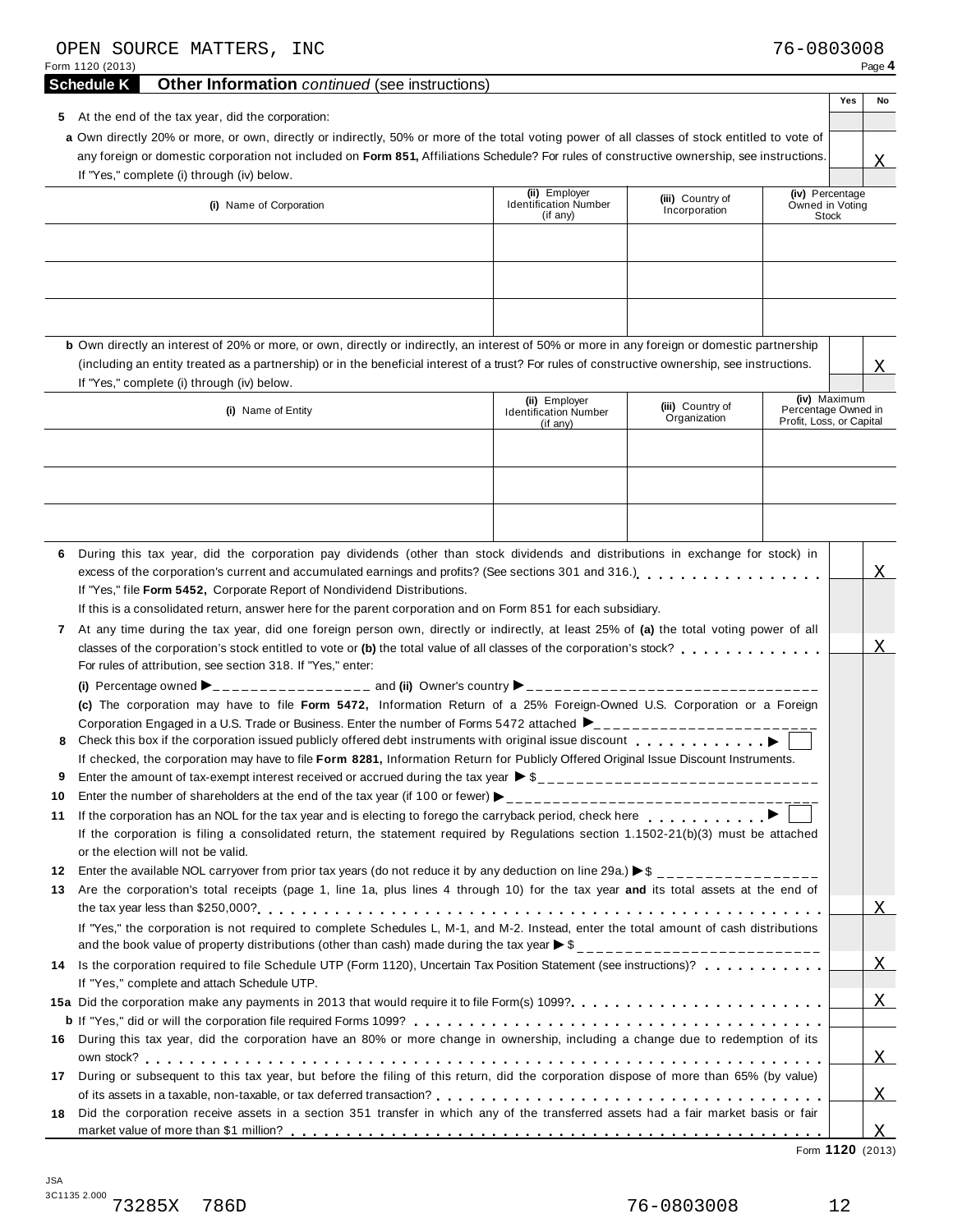### OPEN SOURCE MATTERS, INC 76-0803008

| Form 1120 (2013)                                                                                                         |                                                                                                                 |              |                                                                                                                                            | Page 5          |
|--------------------------------------------------------------------------------------------------------------------------|-----------------------------------------------------------------------------------------------------------------|--------------|--------------------------------------------------------------------------------------------------------------------------------------------|-----------------|
| <b>Schedule L</b><br><b>Balance Sheets per Books</b>                                                                     | Beginning of tax year                                                                                           |              |                                                                                                                                            | End of tax year |
| Assets                                                                                                                   | (a)                                                                                                             | (b)          | (c)                                                                                                                                        | (d)             |
| 1 Cash                                                                                                                   |                                                                                                                 | 476,481.     |                                                                                                                                            | <u>538,154.</u> |
| 2a Trade notes and accounts receivable                                                                                   |                                                                                                                 |              | 7,118.                                                                                                                                     |                 |
| <b>b</b> Less allowance for bad debts                                                                                    |                                                                                                                 |              |                                                                                                                                            | 7,118.          |
| Inventories<br>3                                                                                                         |                                                                                                                 |              |                                                                                                                                            |                 |
| U.S. government obligations<br>4                                                                                         |                                                                                                                 |              |                                                                                                                                            |                 |
| Tax-exempt securities (see instructions)<br>5                                                                            |                                                                                                                 |              |                                                                                                                                            |                 |
| Other current assets (attach statement)<br>6                                                                             | Stmt 3                                                                                                          | 7,795.       |                                                                                                                                            |                 |
| Loans to shareholders <b>contained</b><br>7                                                                              |                                                                                                                 |              |                                                                                                                                            |                 |
| Mortgage and real estate loans<br>8                                                                                      |                                                                                                                 |              |                                                                                                                                            |                 |
| Other investments (attach statement)<br>9                                                                                |                                                                                                                 |              |                                                                                                                                            |                 |
| <b>10a</b> Buildings and other depreciable assets                                                                        | 7,422.                                                                                                          |              | 7,422.                                                                                                                                     |                 |
| <b>b</b> Less accumulated depreciation                                                                                   | $7, 236.$ )                                                                                                     | 186.         | $7,236.$ )                                                                                                                                 | 186.            |
| 11 a Depletable assets                                                                                                   |                                                                                                                 |              |                                                                                                                                            |                 |
| <b>b</b> Less accumulated depletion                                                                                      |                                                                                                                 |              |                                                                                                                                            |                 |
| 12 Land (net of any amortization)                                                                                        |                                                                                                                 |              |                                                                                                                                            |                 |
| 13 a Intangible assets (amortizable only)                                                                                |                                                                                                                 |              |                                                                                                                                            |                 |
| <b>b</b> Less accumulated amortization                                                                                   |                                                                                                                 |              |                                                                                                                                            |                 |
| Other assets (attach statement)<br>14                                                                                    |                                                                                                                 |              |                                                                                                                                            |                 |
| Total assets<br>15                                                                                                       |                                                                                                                 | 484,462.     |                                                                                                                                            | 545, 458.       |
| Liabilities and Shareholders' Equity                                                                                     |                                                                                                                 |              |                                                                                                                                            |                 |
| Accounts payable<br>16<br>Mortgages, notes, bonds payable in less<br>17<br>than 1 year                                   |                                                                                                                 | 13,656.      |                                                                                                                                            | 18,000.         |
| 18<br>Other current liabilities (attach statement).                                                                      | Stmt 3                                                                                                          | 27,145.      |                                                                                                                                            | 18,617.         |
| Loans from shareholders<br>19<br>Mortgages, notes, bonds payable in 1 year<br>20<br>$or more$ $\cdots$ $\cdots$ $\cdots$ |                                                                                                                 |              |                                                                                                                                            |                 |
| Other liabilities (attach statement)<br>21                                                                               |                                                                                                                 |              |                                                                                                                                            |                 |
| Capital stock: a Preferred stock<br>22                                                                                   |                                                                                                                 |              |                                                                                                                                            |                 |
| <b>b</b> Common stock                                                                                                    |                                                                                                                 |              |                                                                                                                                            |                 |
| Additional paid-in capital<br>23                                                                                         |                                                                                                                 |              |                                                                                                                                            |                 |
| 24<br>Retained earnings - Appropriated (attach statement)                                                                |                                                                                                                 |              |                                                                                                                                            |                 |
| Retained earnings - Unappropriated<br>25<br>Adjustments to shareholders' equity<br>26<br>(attach statement)              |                                                                                                                 | 443,661.     |                                                                                                                                            | 508,841.        |
| Less cost of treasury stock<br>27                                                                                        |                                                                                                                 |              |                                                                                                                                            |                 |
| 28 Total liabilities and shareholders' equity                                                                            |                                                                                                                 | 484, 462.    |                                                                                                                                            | 545,458.        |
| Schedule M-1 Reconciliation of Income (Loss) per Books With Income per Return                                            |                                                                                                                 |              |                                                                                                                                            |                 |
|                                                                                                                          | Note: Schedule M-3 required instead of Schedule M-1 if total assets are \$10 million or more - see instructions |              |                                                                                                                                            |                 |
| Net income (loss) per books<br>1.                                                                                        |                                                                                                                 | 65,180.      | 7 Income recorded on books this year<br>not included on this return (itemize):                                                             |                 |
| Federal income tax per books<br>$\mathbf{2}$                                                                             |                                                                                                                 | 87,929.      | Tax-exempt interest $\frac{1}{2}$ = = = = = = = =                                                                                          |                 |
| Excess of capital losses over capital gains<br>3                                                                         |                                                                                                                 |              | ----------------------                                                                                                                     |                 |
| Income subject to tax not recorded on books<br>4                                                                         |                                                                                                                 |              |                                                                                                                                            |                 |
| this year (itemize): _________________                                                                                   |                                                                                                                 | 8            | Deductions on this return not charged                                                                                                      |                 |
| Expenses recorded on books this year not<br>5<br>deducted on this return (itemize):                                      |                                                                                                                 |              | against book income this year (itemize):<br>a Depreciation $\begin{array}{ccc} \circ & \circ & \circ \\ \circ & \circ & \circ \end{array}$ |                 |
| a Depreciation $\ldots$ , $\frac{1}{2}$                                                                                  |                                                                                                                 |              | <b>b</b> Charitable contributions $\$$ _ _ _ _                                                                                             |                 |
| <b>b</b> Charitable contributions $\int_{-\infty}^{\infty}$                                                              |                                                                                                                 |              | _______________________                                                                                                                    |                 |
| <b>c</b> Travel and entertainment $\delta$ <sub>------</sub>                                                             |                                                                                                                 | 4,149.       | ------------------------                                                                                                                   |                 |
| ---------------------                                                                                                    |                                                                                                                 | 9            | Add lines 7 and 8                                                                                                                          |                 |
| 6 Add lines 1 through 5 [10] Add lines 1 through 5                                                                       | 157,258.                                                                                                        | $ 10\rangle$ | Income (page 1, line 28) - line 6 less line 9                                                                                              | 157, 258.       |
| Schedule M-2 Analysis of Unappropriated Retained Earnings per Books (Line 25, Schedule L)                                |                                                                                                                 |              |                                                                                                                                            |                 |
| Balance at beginning of year [<br>1.                                                                                     | 443,661                                                                                                         |              |                                                                                                                                            |                 |
| Net income (loss) per books<br>2                                                                                         |                                                                                                                 | 65,180.      | b Stock [                                                                                                                                  |                 |
|                                                                                                                          |                                                                                                                 |              |                                                                                                                                            |                 |
| Other increases (itemize): $\frac{1}{2}$ - - - - - - -<br>3                                                              |                                                                                                                 |              |                                                                                                                                            |                 |
| ______________________                                                                                                   |                                                                                                                 | 6            | Other decreases (itemize): $\frac{1}{2}$ - - - - - - - -                                                                                   |                 |
| _______________________                                                                                                  | 508,841                                                                                                         | 7<br>8       | Add lines 5 and 6<br>Balance at end of year (line 4 less line 7)                                                                           | 508,841.        |

3C1140 2.000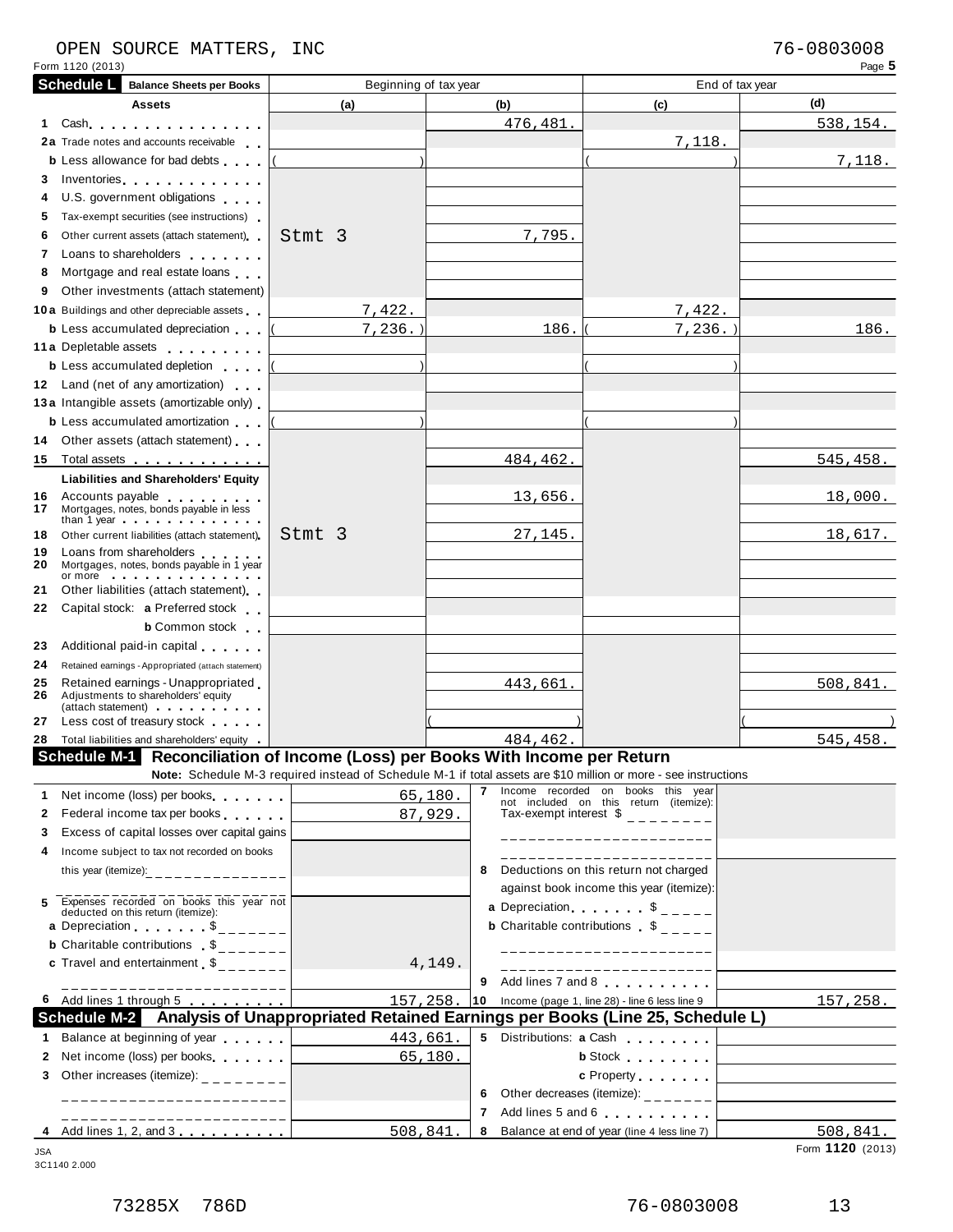## **A**  $\bullet$  26 **a Alternative Minimum Tax - Corporations Alternative Minimum Tax - Corporations**

Department of the Treasury **Attach to the corporation's tax** return.<br>Department of the Treasury **Attach is a set of the corporation**'s tax return.

|        | P Allach to the corporation $\mathbf s$ lax return.<br>Department of the Treasury<br>Information about Form 4626 and its separate instructions is at www.irs.gov/form4626.<br><b>Internal Revenue Service</b> |                      | ≪W I•                                 |
|--------|---------------------------------------------------------------------------------------------------------------------------------------------------------------------------------------------------------------|----------------------|---------------------------------------|
| Name   |                                                                                                                                                                                                               |                      | <b>Employer identification number</b> |
|        | OPEN SOURCE MATTERS, INC                                                                                                                                                                                      |                      | 76-0803008                            |
|        | Note: See the instructions to find out if the corporation is a small corporation exempt from the                                                                                                              |                      |                                       |
|        | alternative minimum tax (AMT) under section 55(e).                                                                                                                                                            |                      |                                       |
| 1      |                                                                                                                                                                                                               | $\mathbf{1}$         | 157,258.                              |
|        |                                                                                                                                                                                                               |                      |                                       |
| 2      | Adjustments and preferences:                                                                                                                                                                                  |                      |                                       |
| а      |                                                                                                                                                                                                               | 2a                   |                                       |
| b      |                                                                                                                                                                                                               | 2 <sub>b</sub>       |                                       |
| c      | Amortization of mining exploration and development costs<br>quartities of the cost of the cost of the cost of the cost of the cost of the cost of the cost of the cost of                                     | 2c                   |                                       |
| d      | Amortization of circulation expenditures (personal holding companies only) [11] [11] [11] [11] [11] [11] [11]                                                                                                 | 2d                   |                                       |
| е      |                                                                                                                                                                                                               | 2e                   |                                       |
| f      |                                                                                                                                                                                                               | 2f                   |                                       |
| g      | Section 833(b) deduction (Blue Cross, Blue Shield, and similar type organizations only) [11, 11, 11, 11]                                                                                                      | 2g<br>2 <sub>h</sub> |                                       |
| h<br>Ĩ | Tax shelter farm activities (personal service corporations only)<br>                                                                                                                                          | 2i                   |                                       |
|        | Passive activities (closely held corporations and personal service corporations only)                                                                                                                         | 2j                   |                                       |
| k      |                                                                                                                                                                                                               | 2k                   |                                       |
|        |                                                                                                                                                                                                               | 21                   |                                       |
| m      |                                                                                                                                                                                                               | 2m                   |                                       |
| n      |                                                                                                                                                                                                               | 2n                   |                                       |
| o      |                                                                                                                                                                                                               | 2o                   | 5,500.                                |
| 3      | Pre-adjustment alternative minimum taxable income (AMTI). Combine lines 1 through 2o ,                                                                                                                        | $\mathbf{3}$         | <u>162,758.</u>                       |
| 4      | Adjusted current earnings (ACE) adjustment:                                                                                                                                                                   |                      |                                       |
| a      | 4a<br>ACE from line 10 of the ACE worksheet in the instructions<br><u>162,758.</u>                                                                                                                            |                      |                                       |
| b      | Subtract line 3 from line 4a. If line 3 exceeds line 4a, enter the difference                                                                                                                                 |                      |                                       |
|        | 4b                                                                                                                                                                                                            |                      |                                       |
| c      | 4c<br>Multiply line 4b by 75% (.75). Enter the result as a positive amount                                                                                                                                    |                      |                                       |
| d      | Enter the excess, if any, of the corporation's total increases in AMTI from                                                                                                                                   |                      |                                       |
|        | prior year ACE adjustments over its total reductions in AMTI from prior                                                                                                                                       |                      |                                       |
|        | year ACE adjustments (see instructions). Note: You must enter an                                                                                                                                              |                      |                                       |
|        | 4d<br>amount on line 4d (even if line 4b is positive) example and in the set of the set of the set of the set of the                                                                                          |                      |                                       |
|        | e ACE adjustment.<br>• If line 4b is zero or more, enter the amount from line 4c                                                                                                                              |                      |                                       |
|        | • If line 4b is less than zero, enter the smaller of line 4c or line 4d as a negative amount                                                                                                                  | 4e                   |                                       |
|        |                                                                                                                                                                                                               | 5                    |                                       |
| 6      | Combine lines 3 and 4e. If zero or less, stop here; the corporation does not owe any AMT.                                                                                                                     | 6                    | 162,758.                              |
|        |                                                                                                                                                                                                               |                      |                                       |
| 7      | Alternative minimum taxable income. Subtract line 6 from line 5. If the corporation held a residual                                                                                                           |                      |                                       |
|        |                                                                                                                                                                                                               | 7                    | <u>162,758.</u>                       |
| 8      | Exemption phase-out (if line 7 is \$310,000 or more, skip lines 8a and 8b and enter -0- on line 8c):                                                                                                          |                      |                                       |
| а      | Subtract \$150,000 from line 7 (if completing this line for a member of a                                                                                                                                     |                      |                                       |
|        | 8а<br>controlled group, see instructions). If zero or less, enter -0-<br>12,758.                                                                                                                              |                      |                                       |
| b      | 8b<br>Multiply line 8a by 25% (.25)<br>3,190.                                                                                                                                                                 |                      |                                       |
| c      | Exemption. Subtract line 8b from \$40,000 (if completing this line for a member of a controlled group,                                                                                                        |                      |                                       |
|        |                                                                                                                                                                                                               | 8с                   | 36,810.                               |
| 9      | Subtract line 8c from line 7. If zero or less, enter -0-                                                                                                                                                      | 9                    | 125,948.                              |
| 10     |                                                                                                                                                                                                               | 10                   | <u>25,190.</u>                        |
| 11     | Alternative minimum tax foreign tax credit (AMTFTC) (see instructions)                                                                                                                                        | 11                   |                                       |
| 12     |                                                                                                                                                                                                               | 12                   | 25, 190.                              |
| 13     | Regular tax liability before applying all credits except the foreign tax credit                                                                                                                               | 13                   | 44,581.                               |
| 14     | Alternative minimum tax. Subtract line 13 from line 12. If zero or less, enter -0-. Enter here and on                                                                                                         |                      |                                       |
|        | Form 1120, Schedule J, line 3, or the appropriate line of the corporation's income tax return                                                                                                                 | 14                   | <b>NONE</b>                           |

**For Paperwork Reduction Act Notice, see separate instructions.** 

Form 4626 (2013)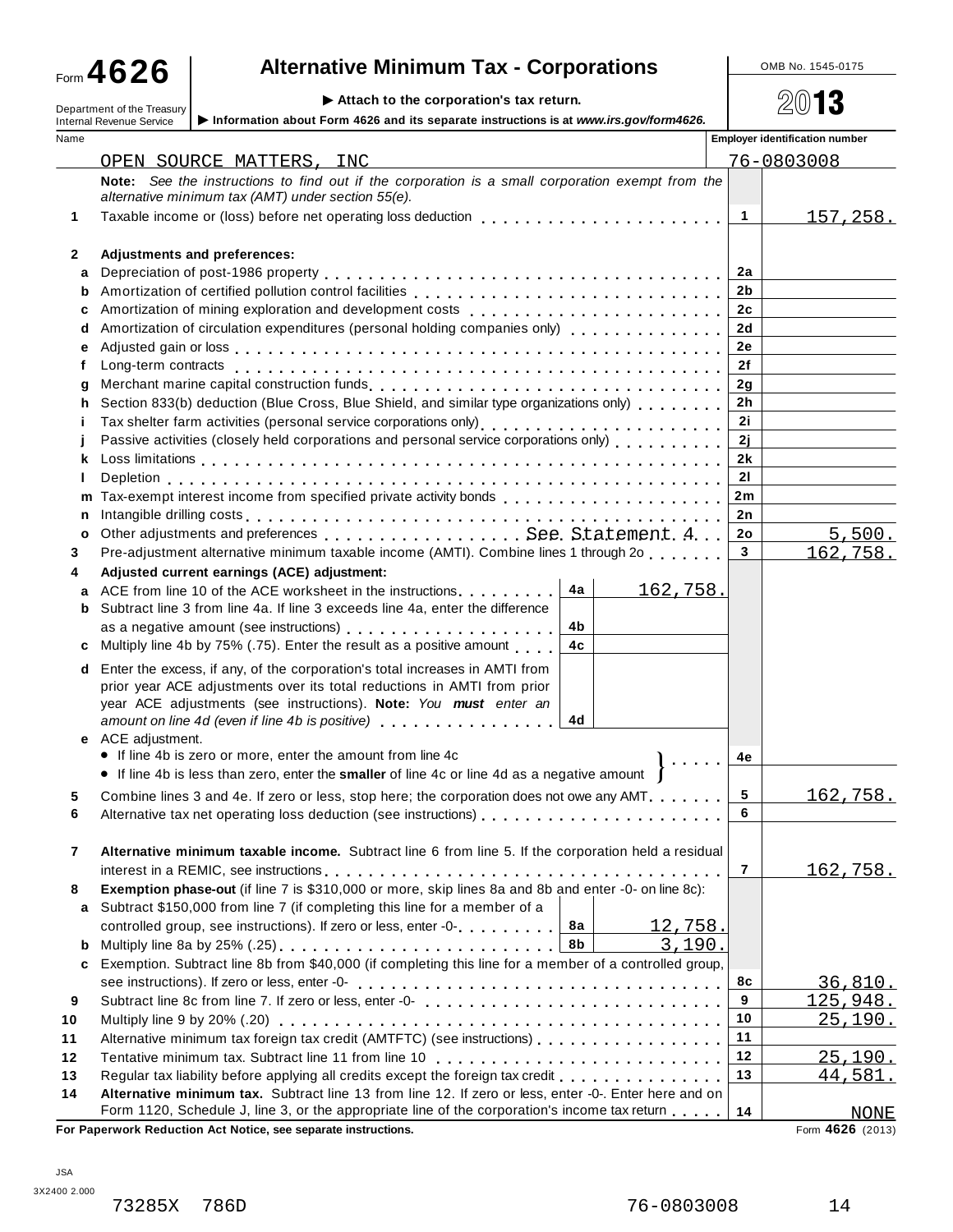### **Ad** *Keep for Your Records* **justed Current Earnings (ACE) Worksheet**

See ACE Worksheet Instructions.

| 1  | Pre-adjustment AMTI. Enter the amount from line 3 of Form 4626                                                                                                                                                                                  | 1              | 162,758. |
|----|-------------------------------------------------------------------------------------------------------------------------------------------------------------------------------------------------------------------------------------------------|----------------|----------|
| 2  | ACE depreciation adjustment:                                                                                                                                                                                                                    |                |          |
|    | AMT depreciation<br>2a                                                                                                                                                                                                                          |                |          |
| а  |                                                                                                                                                                                                                                                 |                |          |
|    | <b>b</b> ACE depreciation:                                                                                                                                                                                                                      |                |          |
|    | Post-1993 property entertainment and all the set of the 12b(1)<br>(1)                                                                                                                                                                           |                |          |
|    | Post-1989, pre-1994 property 2b(2)<br>(2)                                                                                                                                                                                                       |                |          |
|    | Pre-1990 MACRS property 2b(3)<br>(3)                                                                                                                                                                                                            |                |          |
|    | Pre-1990 original ACRS property<br> 2b(4) <br>(4)                                                                                                                                                                                               |                |          |
|    | Property described in sections 168(f)(1) through<br>(5)                                                                                                                                                                                         |                |          |
|    |                                                                                                                                                                                                                                                 |                |          |
|    | 2b(6) <br>(6)<br>Other property entering the state of the state of the state of the state of the state of the state of the state of the state of the state of the state of the state of the state of the state of the state of the state of the |                |          |
|    | Total ACE depreciation. Add lines 2b(1) through 2b(6) 2b(7)<br>(7)                                                                                                                                                                              |                |          |
| c  | ACE depreciation adjustment. Subtract line 2b(7) from line 2a                                                                                                                                                                                   | 2c             |          |
| 3  | Inclusion in ACE of items included in earnings and profits (E&P):                                                                                                                                                                               |                |          |
| а  | За                                                                                                                                                                                                                                              |                |          |
| b  | 3b                                                                                                                                                                                                                                              |                |          |
|    | All other distributions from life insurance contracts (including surrenders)<br>3c                                                                                                                                                              |                |          |
|    | Inside buildup of undistributed income in life insurance contracts<br>3d                                                                                                                                                                        |                |          |
| е  | Other items (see Regulations sections 1.56(g)-1(c)(6)(iii) through (ix) for a partial                                                                                                                                                           |                |          |
|    | Зе                                                                                                                                                                                                                                              |                |          |
|    | Total increase to ACE from inclusion in ACE of items included in E&P. Add lines 3a through 3e                                                                                                                                                   | 3f             |          |
| 4  | Disallowance of items not deductible from E&P:                                                                                                                                                                                                  |                |          |
| а  | 4a                                                                                                                                                                                                                                              |                |          |
|    | <b>b</b> Dividends paid on certain preferred stock of public utilities that are deductible                                                                                                                                                      |                |          |
|    | 4b                                                                                                                                                                                                                                              |                |          |
|    | c Dividends paid to an ESOP that are deductible under section 404(k)<br>4c                                                                                                                                                                      |                |          |
|    |                                                                                                                                                                                                                                                 |                |          |
|    | d Nonpatronage dividends that are paid and deductible under section 1382(c)<br>4d                                                                                                                                                               |                |          |
|    |                                                                                                                                                                                                                                                 |                |          |
|    | <b>e</b> Other items (see Regulations sections 1.56(g)-1(d)(3)(i) and (ii) for a partial list) $\cdots$<br>4e                                                                                                                                   |                |          |
|    |                                                                                                                                                                                                                                                 |                |          |
| f  | Total increase to ACE because of disallowance of items not deductible from E&P. Add lines 4a through 4e                                                                                                                                         | 4f             |          |
| 5  | Other adjustments based on rules for figuring E&P:                                                                                                                                                                                              |                |          |
|    | 5а                                                                                                                                                                                                                                              |                |          |
| а  | 5b                                                                                                                                                                                                                                              |                |          |
|    |                                                                                                                                                                                                                                                 |                |          |
|    | 5c<br>5d                                                                                                                                                                                                                                        |                |          |
|    |                                                                                                                                                                                                                                                 |                |          |
|    | 5е                                                                                                                                                                                                                                              |                |          |
| f  |                                                                                                                                                                                                                                                 | 5f             |          |
| 6  |                                                                                                                                                                                                                                                 | 6              |          |
| 7  | Acquisition expenses of life insurance companies for qualified foreign contracts                                                                                                                                                                | $\overline{7}$ |          |
| 8  |                                                                                                                                                                                                                                                 | 8              |          |
| 9  | Basis adjustments in determining gain or loss from sale or exchange of pre-1994 property                                                                                                                                                        | 9              |          |
| 10 | Adjusted current earnings. Combine lines 1, 2c, 3f, 4f, and 5f through 9. Enter the result here and on line 4a of                                                                                                                               |                |          |
|    |                                                                                                                                                                                                                                                 | 10             | 162,758. |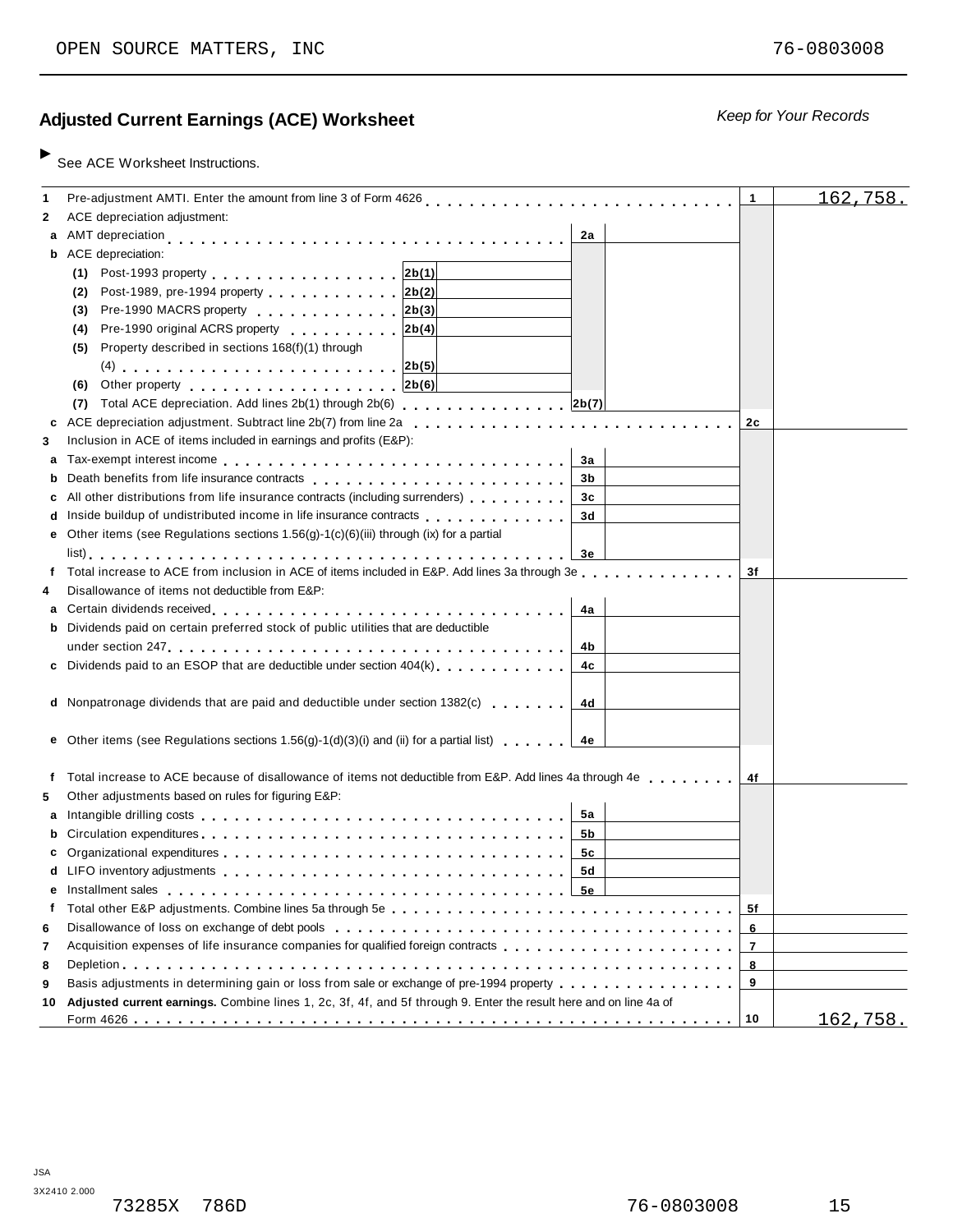I **Attach to the corporation's tax return.**<br>
Department of the Treasury<br>
Information about Form 2220 and its separate instructions is

# $\begin{array}{r|l}\n\hline\n\text{Form} & \textbf{2220}\n\end{array}\n\quad\n\begin{array}{r|l}\n\hline\n\text{Underpayment of Estimated Tax by Corporation}\n\end{array}\n\quad\n\begin{array}{r|l}\n\hline\n\text{Corportions}\n\end{array}\n\quad\n\begin{array}{r|l}\n\hline\n\text{OMB No. 1545-0142}\n\hline\n\end{array}\n\quad\n\begin{array}{r|l}\n\hline\n\text{OMB No. 1545-0142}\n\hline\n\end{array}\n\quad\n\begin{array}{r|l}\n\hline\n\text{MB No.$

Internal Revenue Service **Information about Form 2220** and its separate instructions is at *www.irs.gov/form2220.*<br>Name **internal Revenue Service I** 

**Employer identification number** 

| OPEN SOURCE MATTERS, INC                                                                                                                                                                                                                                                                                                                                                                                              |  | 76-0803008 |  |  |  |  |  |  |  |
|-----------------------------------------------------------------------------------------------------------------------------------------------------------------------------------------------------------------------------------------------------------------------------------------------------------------------------------------------------------------------------------------------------------------------|--|------------|--|--|--|--|--|--|--|
| Note: Generally, the corporation is not required to file Form 2220 (see Part II below for exceptions) because the IRS will figure any penalty<br>owed and bill the corporation. However, the corporation may still use Form 2220 to figure the penalty. If so, enter the amount from page 2, line<br>38 on the estimated tax penalty line of the corporation's income tax return, but <b>do not</b> attach Form 2220. |  |            |  |  |  |  |  |  |  |
| <b>Required Annual Payment</b><br>Part I                                                                                                                                                                                                                                                                                                                                                                              |  |            |  |  |  |  |  |  |  |
|                                                                                                                                                                                                                                                                                                                                                                                                                       |  |            |  |  |  |  |  |  |  |

|         |                                                                                                                                                                                                                                                                              |                | 44,581.        |
|---------|------------------------------------------------------------------------------------------------------------------------------------------------------------------------------------------------------------------------------------------------------------------------------|----------------|----------------|
| 2a<br>b | Personal holding company tax (Schedule PH (Form 1120), line 26) included on line 1<br>2a<br>Look-back interest included on line 1 under section $460(b)(2)$ for completed long-term<br>2b<br>contracts or section $167(q)$ for depreciation under the income forecast method |                |                |
| C<br>d  | Credit for federal tax paid on fuels (see instructions) entitled and the set of 2c                                                                                                                                                                                           | 2d             |                |
| 3.      | Subtract line 2d from line 1. If the result is less than \$500, <b>do not</b> complete or file this form. The corporation                                                                                                                                                    |                | <u>44,581.</u> |
| 4       | Enter the tax shown on the corporation's 2012 income tax return (see instructions). Caution: If the tax is zero or<br>the tax year was for less than 12 months, skip this line and enter the amount from line 3 on line 5                                                    | $\overline{4}$ | 95,059.        |
| 5.      | <b>Required annual payment.</b> Enter the <b>smaller</b> of line 3 or line 4. If the corporation is required to skip line 4, enter                                                                                                                                           |                | 44,581.        |

Part II Reasons for Filing - Check the boxes below that apply. If any boxes are checked, the corporation must file Form 2220 even if it does not owe a penalty (see instructions).

|                 |                                                                                                                 |  | $\cdots$ |  | . . |  |  |  |  |
|-----------------|-----------------------------------------------------------------------------------------------------------------|--|----------|--|-----|--|--|--|--|
| <b>Part III</b> | <b>Figuring the Underpayment</b>                                                                                |  |          |  |     |  |  |  |  |
|                 | The corporation is a "large corporation" figuring its first required installment based on the prior year's tax. |  |          |  |     |  |  |  |  |
|                 | The corporation is using the annualized income installment method.                                              |  |          |  |     |  |  |  |  |
|                 | The corporation is using the adjusted seasonal installment method.                                              |  |          |  |     |  |  |  |  |

|    |                                                                                                                                                                                                                                                                                                           |              | (a)        | (b)        | (c)        | (d)            |
|----|-----------------------------------------------------------------------------------------------------------------------------------------------------------------------------------------------------------------------------------------------------------------------------------------------------------|--------------|------------|------------|------------|----------------|
| 9  | Installment due dates. Enter in columns (a)<br>through (d) the 15th day of the 4th (Form 990-PF<br>filers: Use 5th month), 6th, 9th, and 12th months<br>of the corporation's tax year [1]                                                                                                                 | $\mathbf{q}$ | 04/15/2013 | 06/15/2013 | 09/15/2013 | 12/15/2013     |
| 10 | Required installments. If the box on line 6<br>and/or line 7 above is checked, enter the<br>amounts from Schedule A, line 38. If the box on<br>line 8 (but not 6 or 7) is checked, see instructions<br>for the amounts to enter. If none of these boxes<br>are checked, enter 25% of line 5 above in each |              |            |            |            |                |
|    |                                                                                                                                                                                                                                                                                                           | 10           | 11,146.    | 11,145.    | 11,145.    | 11,145.        |
| 11 | Estimated tax paid or credited for each period<br>(see instructions). For column (a) only, enter the<br>amount from line 11 on line 15 11<br>Complete lines 12 through 18 of one column<br>before going to the next column.                                                                               |              | 10,587.    | 20,000.    | 15,000.    |                |
| 12 | Enter amount, if any, from line 18 of the preceding column                                                                                                                                                                                                                                                | 12           |            |            | 8,296.     | 12,151.        |
| 13 | Add lines 11 and 12                                                                                                                                                                                                                                                                                       | 13           |            | 20.000.    | 23,296.    | <u>12,151.</u> |
| 14 | Add amounts on lines 16 and 17 of the preceding column                                                                                                                                                                                                                                                    | 14           |            | 559.       |            |                |
| 15 | Subtract line 14 from line 13. If zero or less, enter -0-                                                                                                                                                                                                                                                 | 15           | 10,587.    | 19,441.    | 23,296.    | 12,151.        |
| 16 | If the amount on line 15 is zero, subtract line 13<br>from line 14. Otherwise, enter -0-                                                                                                                                                                                                                  | 16           |            |            |            |                |
| 17 | Underpayment. If line 15 is less than or equal to<br>line 10, subtract line 15 from line 10. Then go to<br>line 12 of the next column. Otherwise, go to<br>line 18                                                                                                                                        | 17           | 559.       |            |            |                |
| 18 | Overpayment. If line 10 is less than line 15.<br>subtract line 10 from line 15. Then go to line<br>12 of the next column 18<br>Go to Part IV on page 2 to figure the penalty. Do not go to Part IV if there are no entries on line 17 - no penalty is owed.                                               |              |            | 8,296.     | 12,151.    |                |

to Part IV on page 2 to figure the penalty. Do not go to Part IV if there are no entries on line 17 - no penalty is owed

**For Paperwork Reduction Act Notice, see separate instructions.** Form **2220** (2013)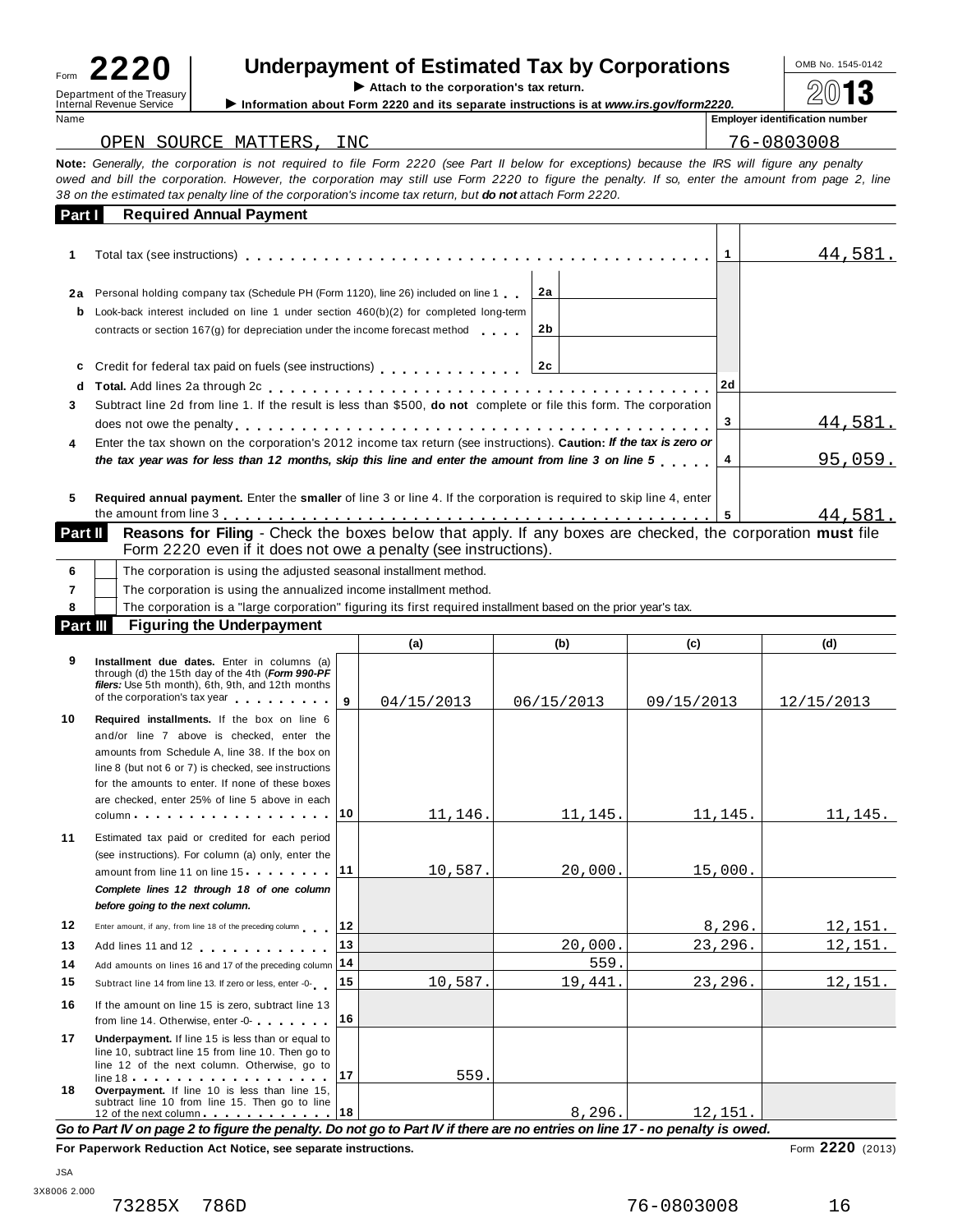### Form <sup>2220</sup> (2013) Page **2**

| Part IV Figuring the Penalty                                                                                                                                                                                                  |      |            |     |     |      |     |
|-------------------------------------------------------------------------------------------------------------------------------------------------------------------------------------------------------------------------------|------|------------|-----|-----|------|-----|
|                                                                                                                                                                                                                               |      | (a)        | (b) | (c) |      | (d) |
| 19 Enter the date of payment or the 15th day of the 3rd month after                                                                                                                                                           |      |            |     |     |      |     |
| the close of the tax year, whichever is earlier (see instructions).                                                                                                                                                           |      |            |     |     |      |     |
| (Form 990-PF and Form 990-T filers: Use 5th month instead of                                                                                                                                                                  |      |            |     |     |      |     |
| 3rd month.) $\ldots$ $\ldots$ $\ldots$ $\ldots$ $\ldots$ $\ldots$ $\ldots$                                                                                                                                                    | 19   | 05/02/2013 |     |     |      |     |
| 20 Number of days from due date of installment on line 9 to the                                                                                                                                                               |      |            |     |     |      |     |
| date shown on line 19 [10] [10] The state is a state of the state in the state in the state of the state in the state in the state in the state in the state in the state in the state in the state in the state in the state | 20   | 17         |     |     |      |     |
|                                                                                                                                                                                                                               |      |            |     |     |      |     |
| 21 Number of days on line 20 after 4/15/2013 and before 7/1/2013                                                                                                                                                              | 21   | 17         |     |     |      |     |
|                                                                                                                                                                                                                               |      |            |     |     |      |     |
| 22 Underpayment on line 17 x Number of days on line 21 x 3%<br>365                                                                                                                                                            | 22 S | 1.         | \$  | \$  | \$   |     |
|                                                                                                                                                                                                                               | 23   |            |     |     |      |     |
| 23 Number of days on line 20 after 6/30/2013 and before 10/1/2013                                                                                                                                                             |      |            |     |     |      |     |
| 24 Underpayment on line 17 x Number of days on line 23 x 3%                                                                                                                                                                   | 24 S |            | \$  | \$  | \$   |     |
| 365                                                                                                                                                                                                                           |      |            |     |     |      |     |
| 25 Number of days on line 20 after 9/30/2013 and before 1/1/2014                                                                                                                                                              | 25   |            |     |     |      |     |
|                                                                                                                                                                                                                               |      |            |     |     |      |     |
| 26 Underpayment on line 17 x Number of days on line 25 x 3%                                                                                                                                                                   | 26 S |            | \$  | \$  | \$   |     |
| 365                                                                                                                                                                                                                           |      |            |     |     |      |     |
| 27 Number of days on line 20 after 12/31/2013 and before 4/1/2014                                                                                                                                                             | 27   |            |     |     |      |     |
|                                                                                                                                                                                                                               |      |            |     |     |      |     |
| 28 Underpayment on line 17 x Number of days on line 27 x*%                                                                                                                                                                    | 28 S |            | \$  | \$  | \$   |     |
| 365                                                                                                                                                                                                                           |      |            |     |     |      |     |
| 29 Number of days on line 20 after 3/31/2014 and before 7/1/2014                                                                                                                                                              | 29   |            |     |     |      |     |
|                                                                                                                                                                                                                               |      |            |     |     |      |     |
| 30 Underpayment on line 17 x Number of days on line 29 x*%<br>365                                                                                                                                                             | 30 S |            | \$  | \$  | \$   |     |
|                                                                                                                                                                                                                               |      |            |     |     |      |     |
| 31 Number of days on line 20 after 6/30/2014 and before 10/1/2014                                                                                                                                                             | 31   |            |     |     |      |     |
| 32 Underpayment on line 17 x Number of days on line 31 x *%                                                                                                                                                                   | 32 S |            | \$  | \$  | \$   |     |
| 365                                                                                                                                                                                                                           |      |            |     |     |      |     |
| 33 Number of days on line 20 after 9/30/2014 and before 1/1/2015                                                                                                                                                              | 33   |            |     |     |      |     |
|                                                                                                                                                                                                                               |      |            |     |     |      |     |
| 34 Underpayment on line 17 x Number of days on line 33 x*%                                                                                                                                                                    | 34 S |            | \$  | \$  | \$   |     |
| 365                                                                                                                                                                                                                           |      |            |     |     |      |     |
| 35 Number of days on line 20 after 12/31/2014 and before 2/16/2015                                                                                                                                                            | 35   |            |     |     |      |     |
|                                                                                                                                                                                                                               |      |            |     |     |      |     |
| 36 Underpayment on line 17 x Number of days on line 35 x *%                                                                                                                                                                   | 36 S |            | \$  | \$  | \$   |     |
| 365                                                                                                                                                                                                                           |      |            |     |     |      |     |
| 37 Add lines 22, 24, 26, 28, 30, 32, 34, and 36                                                                                                                                                                               | 37   | 1.1        |     | \$  | \$   |     |
| 38 Penalty. Add columns (a) through (d) of line 37. Enter the total here and on Form 1120, line 33; or the comparable                                                                                                         |      |            |     |     |      |     |
|                                                                                                                                                                                                                               |      |            |     |     | 38 S | 1.  |
| *Use the penalty interest rate for each calendar quarter, which the IRS will determine during the first month in the preceding quarter.                                                                                       |      |            |     |     |      |     |

These rates are published quarterly in an IRS News Release and in a revenue ruling in the Internal Revenue Bulletin. To obtain this information on the Internet, access the IRS website at *www.irs.gov***.** You can also call 1-800-829-4933 to get interest rate information.

Form **2220** (2013)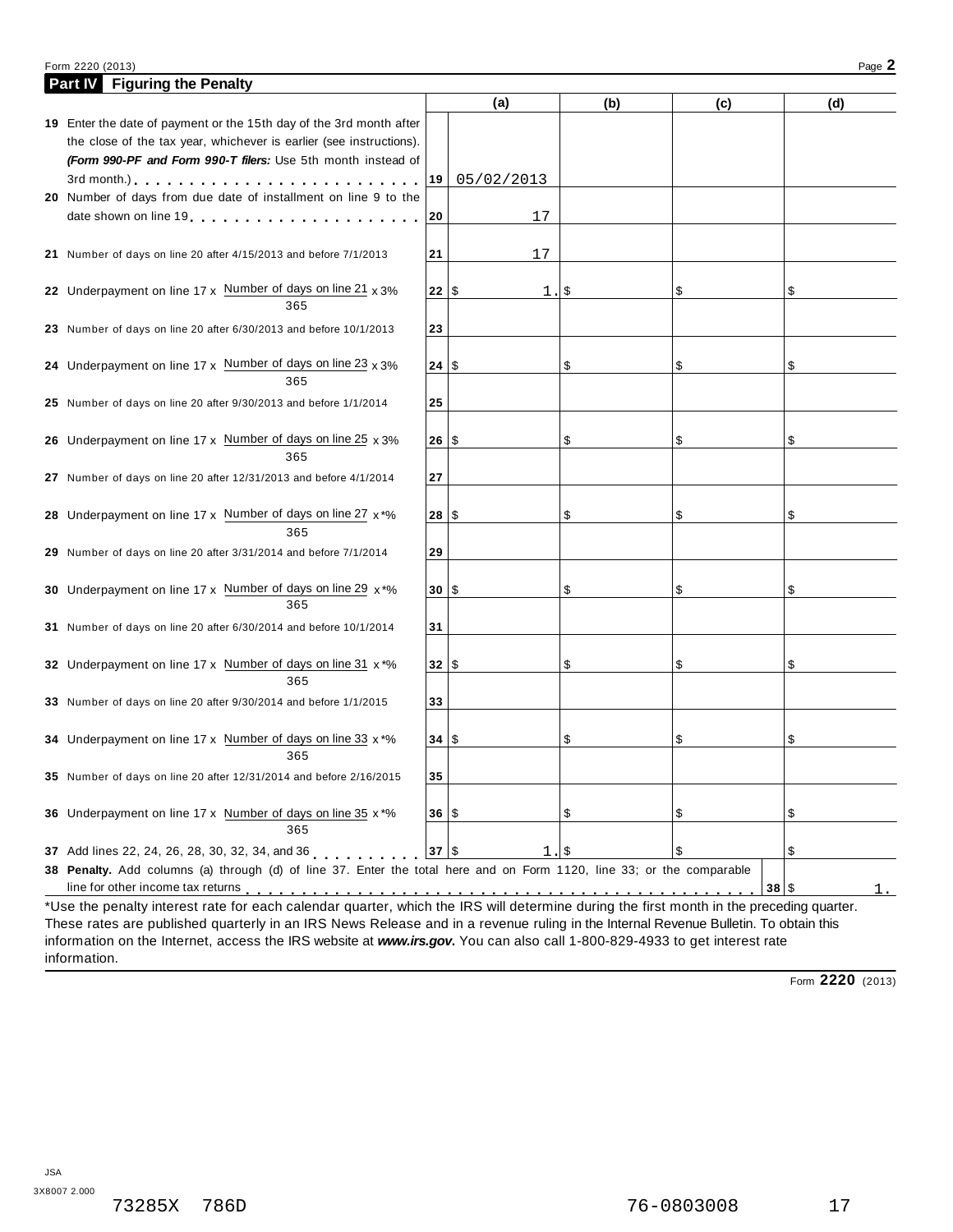## $\begin{array}{c} \mathsf{F}_{\mathsf{G}}\mathsf{F}_{\mathsf{G}}\mathsf{F} \mathsf{F} \mathsf{F} \mathsf{F} \mathsf{F} \mathsf{F} \mathsf{F} \mathsf{F} \mathsf{F} \mathsf{F} \mathsf{F} \mathsf{F} \mathsf{F} \mathsf{F} \mathsf{F} \mathsf{F} \mathsf{F} \mathsf{F} \mathsf{F} \mathsf{F} \mathsf{F} \mathsf{F} \mathsf{F} \mathsf{F} \mathsf{F} \mathsf{F} \mathsf{F} \mathsf{F} \mathsf{F} \mathsf{F} \mathsf{F} \mathsf$ Figure **1990 CONSING ISLANT CONSISTING A**<br>
(Rev. December 2012) **File a separate application for each return.**<br>
Department of the Treasury **of the State of Application is a separate instructions is at www.irs cov/form700**

**IDERTHERE IS a separate application for each return.**<br>Information about Form 7004 and its separate instructions is at *www.irs.gov/form7004*.

| Name | Identifying number |
|------|--------------------|
|      |                    |

|                      | For Privacy Act and Paperwork Reduction Act Notice, see separate Instructions.                                  |                                                   |                                                                                                                                                              | Form 7004 (Rev. 12-2012) |               |  |
|----------------------|-----------------------------------------------------------------------------------------------------------------|---------------------------------------------------|--------------------------------------------------------------------------------------------------------------------------------------------------------------|--------------------------|---------------|--|
| 8                    |                                                                                                                 |                                                   |                                                                                                                                                              | 8                        | NONE          |  |
| 7                    | Total payments and credits (see instructions)                                                                   |                                                   |                                                                                                                                                              |                          |               |  |
| 6                    |                                                                                                                 |                                                   |                                                                                                                                                              | 6                        | <b>NONE</b>   |  |
|                      | Change in accounting period                                                                                     | Consolidated return to be filed                   | Other (see instructions-attach explanation)                                                                                                                  |                          |               |  |
|                      | b Short tax year. If this tax year is less than 12 months, check the reason:                                    |                                                   | Initial return                                                                                                                                               | Final return             |               |  |
|                      |                                                                                                                 |                                                   |                                                                                                                                                              |                          |               |  |
|                      |                                                                                                                 |                                                   | 5 a The application is for calendar year $20\frac{13}{2}$ , or tax year beginning _______, 20_____, and ending ______, 20 _____                              |                          |               |  |
| 4                    |                                                                                                                 |                                                   | If the organization is a corporation or partnership that qualifies under Regulations section 1.6081-5, check here                                            |                          |               |  |
| Part III             | All Filers Must Complete This Part                                                                              |                                                   |                                                                                                                                                              |                          |               |  |
|                      | covered by this application.                                                                                    |                                                   | If checked, attach a statement, listing the name, address, and Employer Identification Number (EIN) for each member                                          |                          |               |  |
|                      |                                                                                                                 |                                                   |                                                                                                                                                              |                          |               |  |
| 3                    |                                                                                                                 |                                                   | If the organization is a corporation and is the common parent of a group that intends to file a consolidated return,                                         |                          |               |  |
|                      | check here with the contract to the check here is a set of the contract of the check here is a set of the check |                                                   |                                                                                                                                                              |                          |               |  |
| $\mathbf{2}$         |                                                                                                                 |                                                   | If the organization is a foreign corporation that does not have an office or place of business in the United States,                                         |                          |               |  |
| Form 1120-ND         |                                                                                                                 | 19                                                | Form 8928                                                                                                                                                    |                          | 36            |  |
| Form 1120-L          |                                                                                                                 | 18                                                | Form 8924                                                                                                                                                    |                          | 35            |  |
| Form 1120-H          |                                                                                                                 | 17                                                | Form 8876                                                                                                                                                    |                          | 33            |  |
| <b>Form 1120-FSC</b> |                                                                                                                 | 16                                                | Form 8831                                                                                                                                                    | 32                       |               |  |
| Form 1120-F          |                                                                                                                 | 15                                                | Form 8725                                                                                                                                                    | 30                       |               |  |
| Form 1120-C          |                                                                                                                 | 34                                                | Form 8613                                                                                                                                                    |                          | 29            |  |
| Form 1120            |                                                                                                                 | 12                                                | Form 8612                                                                                                                                                    |                          | 28            |  |
| Form 1066            |                                                                                                                 | 11                                                | Form 3520-A                                                                                                                                                  |                          | 27            |  |
| Form 1065-B          |                                                                                                                 | 10                                                | Form 1120-SF                                                                                                                                                 |                          | 26            |  |
| Form 1042            |                                                                                                                 | 08                                                | Form 1120S                                                                                                                                                   |                          | 25            |  |
| Form 1041-QFT        |                                                                                                                 | 07                                                | <b>Form 1120-RIC</b>                                                                                                                                         |                          | 23<br>24      |  |
| Form 1041-N          | Form 1041 (bankruptcy estate only)                                                                              | 03<br>06                                          | Form 1120-POL<br>Form 1120-REIT                                                                                                                              |                          | 22            |  |
| Form 706-GS(T)       |                                                                                                                 | 02                                                | Form 1120-PC                                                                                                                                                 |                          | 21            |  |
| Form 706-GS(D)       |                                                                                                                 | 01                                                | Form 1120-ND (section 4951 taxes)                                                                                                                            |                          | 20            |  |
| Is For:              |                                                                                                                 | Code                                              | Is For:                                                                                                                                                      |                          | Code          |  |
| <b>Application</b>   |                                                                                                                 | <b>Form</b>                                       | <b>Application</b>                                                                                                                                           |                          | Form          |  |
|                      |                                                                                                                 |                                                   |                                                                                                                                                              |                          | $\mathcal{L}$ |  |
| Part II              | <b>Automatic 6-Month Extension</b>                                                                              |                                                   |                                                                                                                                                              |                          |               |  |
| Form 8804            |                                                                                                                 | 31                                                | Form 1041 (trust)                                                                                                                                            |                          | 05            |  |
| Form 1065            |                                                                                                                 | Form 1041 (estate other than a bankruptcy estate) |                                                                                                                                                              | 04                       |               |  |
| Is For:              |                                                                                                                 | Code                                              | Is For:                                                                                                                                                      |                          | Code          |  |
| <b>Application</b>   |                                                                                                                 | <b>Form</b>                                       | Application                                                                                                                                                  |                          | Form          |  |
|                      |                                                                                                                 |                                                   | 1a Enter the form code for the return that this application is for (see below)                                                                               |                          |               |  |
| Part I               | <b>Automatic 5-Month Extension</b>                                                                              |                                                   |                                                                                                                                                              |                          |               |  |
|                      | NEW YORK, NY 10163-4668                                                                                         |                                                   | Note. File request for extension by the due date of the return for which the extension is granted. See instructions before completing this form.             |                          |               |  |
|                      |                                                                                                                 |                                                   |                                                                                                                                                              |                          |               |  |
|                      |                                                                                                                 |                                                   | City, town, state, and ZIP code (If a foreign address, enter city, province or state, and country (follow the country's practice for entering postal code)). |                          |               |  |
| <b>Type</b>          | PO BOX 4668 #88354                                                                                              |                                                   |                                                                                                                                                              |                          |               |  |
| or                   |                                                                                                                 |                                                   |                                                                                                                                                              |                          |               |  |
| <b>Print</b>         | Number, street, and room or suite no. (If P.O. box, see instructions.)                                          |                                                   |                                                                                                                                                              |                          |               |  |
|                      | OPEN SOURCE MATTERS, INC                                                                                        |                                                   |                                                                                                                                                              | 76-0803008               |               |  |

JSA 3X0916 1.000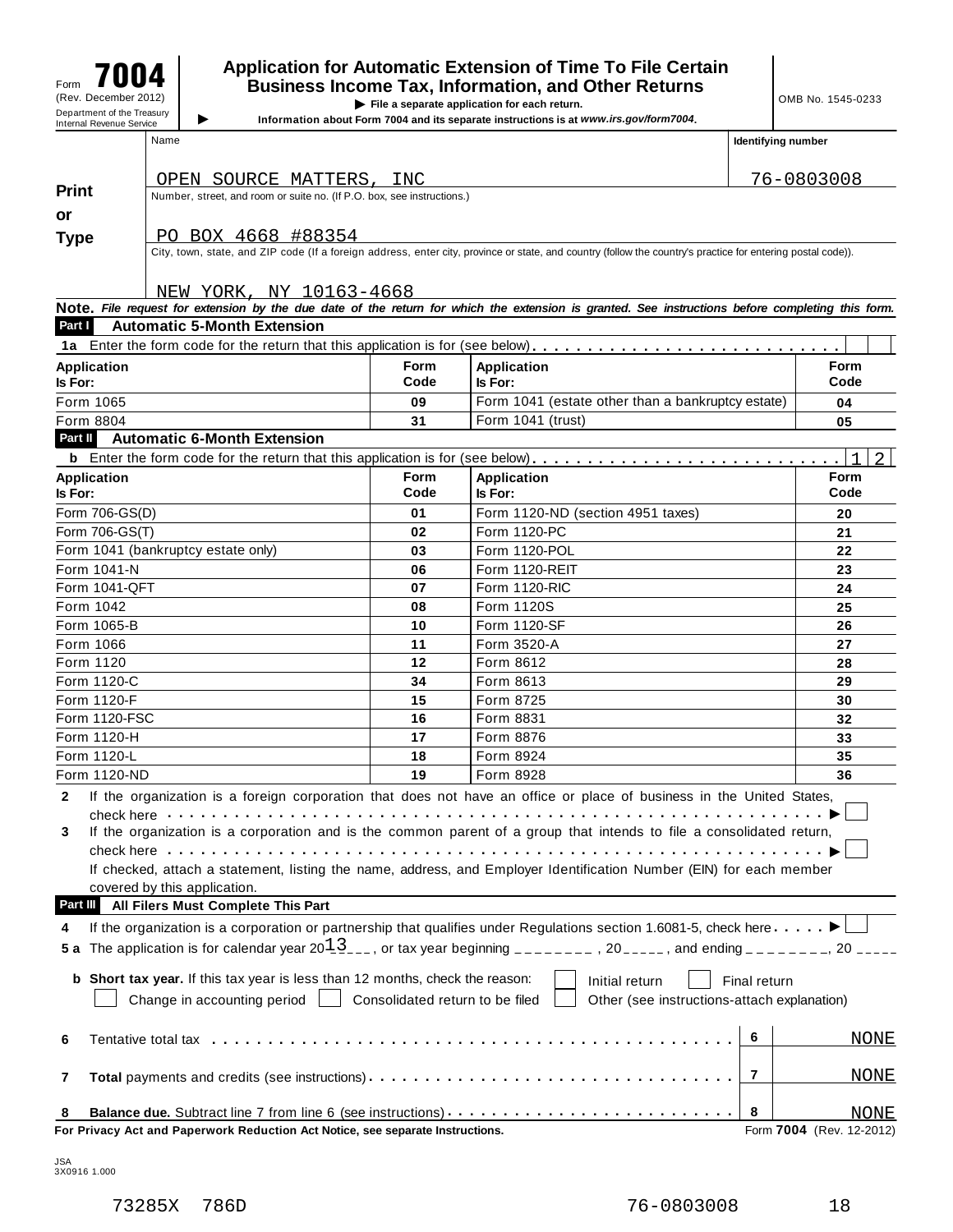## **2013 Depreciation**

### **Description of Property**

| General Depreciation and Amortization            |                              |                             |              |                                                                                        |                    |                           |                                          |                                       |             |                      |      |                     |                |                                            |                              |
|--------------------------------------------------|------------------------------|-----------------------------|--------------|----------------------------------------------------------------------------------------|--------------------|---------------------------|------------------------------------------|---------------------------------------|-------------|----------------------|------|---------------------|----------------|--------------------------------------------|------------------------------|
| Asset description                                | Date<br>placed in<br>service | Unadjusted<br>cost or basis | Bus.<br>$\%$ | $\begin{array}{c} 179 \\ \text{exp.} \\ \text{reduce.} \\ \text{in basis} \end{array}$ | Basis<br>Reduction | Basis for<br>depreciation | Beginning<br>Accumulated<br>Depreciation | Ending<br>Accumulated<br>Depreciation | Me-<br>thod | Con-<br>ven-<br>tion | Life | $\sf ACRS$<br>class |                | MA Current<br>CRS -yr 179<br>class expense | Current-year<br>depreciation |
| COMPUTER HARDWARE                                | 12/07/2007                   | 7,422.                      | 100          |                                                                                        |                    | 7,422                     | 7,236                                    | 7,236. 200 DB                         |             | MQ                   |      |                     | $\overline{5}$ |                                            |                              |
|                                                  |                              |                             |              |                                                                                        |                    |                           |                                          |                                       |             |                      |      |                     |                |                                            |                              |
|                                                  |                              |                             |              |                                                                                        |                    |                           |                                          |                                       |             |                      |      |                     |                |                                            |                              |
|                                                  |                              |                             |              |                                                                                        |                    |                           |                                          |                                       |             |                      |      |                     |                |                                            |                              |
|                                                  |                              |                             |              |                                                                                        |                    |                           |                                          |                                       |             |                      |      |                     |                |                                            |                              |
|                                                  |                              |                             |              |                                                                                        |                    |                           |                                          |                                       |             |                      |      |                     |                |                                            |                              |
|                                                  |                              |                             |              |                                                                                        |                    |                           |                                          |                                       |             |                      |      |                     |                |                                            |                              |
|                                                  |                              |                             |              |                                                                                        |                    |                           |                                          |                                       |             |                      |      |                     |                |                                            |                              |
|                                                  |                              |                             |              |                                                                                        |                    |                           |                                          |                                       |             |                      |      |                     |                |                                            |                              |
|                                                  |                              |                             |              |                                                                                        |                    |                           |                                          |                                       |             |                      |      |                     |                |                                            |                              |
|                                                  |                              |                             |              |                                                                                        |                    |                           |                                          |                                       |             |                      |      |                     |                |                                            |                              |
|                                                  |                              |                             |              |                                                                                        |                    |                           |                                          |                                       |             |                      |      |                     |                |                                            |                              |
|                                                  |                              |                             |              |                                                                                        |                    |                           |                                          |                                       |             |                      |      |                     |                |                                            |                              |
|                                                  |                              |                             |              |                                                                                        |                    |                           |                                          |                                       |             |                      |      |                     |                |                                            |                              |
|                                                  |                              |                             |              |                                                                                        |                    |                           |                                          |                                       |             |                      |      |                     |                |                                            |                              |
|                                                  |                              |                             |              |                                                                                        |                    |                           |                                          |                                       |             |                      |      |                     |                |                                            |                              |
|                                                  |                              |                             |              |                                                                                        |                    |                           |                                          |                                       |             |                      |      |                     |                |                                            |                              |
|                                                  |                              |                             |              |                                                                                        |                    |                           |                                          |                                       |             |                      |      |                     |                |                                            |                              |
|                                                  |                              |                             |              |                                                                                        |                    |                           |                                          |                                       |             |                      |      |                     |                |                                            |                              |
|                                                  |                              |                             |              |                                                                                        |                    |                           |                                          |                                       |             |                      |      |                     |                |                                            |                              |
|                                                  |                              |                             |              |                                                                                        |                    |                           |                                          |                                       |             |                      |      |                     |                |                                            |                              |
|                                                  |                              |                             |              |                                                                                        |                    |                           |                                          |                                       |             |                      |      |                     |                |                                            |                              |
|                                                  |                              |                             |              |                                                                                        |                    |                           |                                          |                                       |             |                      |      |                     |                |                                            |                              |
|                                                  |                              |                             |              |                                                                                        |                    |                           |                                          |                                       |             |                      |      |                     |                |                                            |                              |
|                                                  |                              |                             |              |                                                                                        |                    |                           |                                          |                                       |             |                      |      |                     |                |                                            |                              |
|                                                  |                              |                             |              |                                                                                        |                    |                           |                                          |                                       |             |                      |      |                     |                |                                            |                              |
|                                                  |                              |                             |              |                                                                                        |                    |                           |                                          |                                       |             |                      |      |                     |                |                                            |                              |
|                                                  |                              |                             |              |                                                                                        |                    |                           |                                          |                                       |             |                      |      |                     |                |                                            |                              |
|                                                  |                              |                             |              |                                                                                        |                    |                           |                                          |                                       |             |                      |      |                     |                |                                            |                              |
|                                                  |                              |                             |              |                                                                                        |                    |                           |                                          |                                       |             |                      |      |                     |                |                                            |                              |
|                                                  |                              |                             |              |                                                                                        |                    |                           |                                          |                                       |             |                      |      |                     |                |                                            |                              |
|                                                  |                              |                             |              |                                                                                        |                    |                           |                                          |                                       |             |                      |      |                     |                |                                            |                              |
|                                                  |                              |                             |              |                                                                                        |                    |                           |                                          |                                       |             |                      |      |                     |                |                                            |                              |
|                                                  |                              |                             |              |                                                                                        |                    |                           |                                          |                                       |             |                      |      |                     |                |                                            |                              |
|                                                  |                              |                             |              |                                                                                        |                    |                           |                                          |                                       |             |                      |      |                     |                |                                            |                              |
|                                                  |                              |                             |              |                                                                                        |                    |                           |                                          |                                       |             |                      |      |                     |                |                                            |                              |
|                                                  |                              |                             |              |                                                                                        |                    |                           |                                          |                                       |             |                      |      |                     |                |                                            |                              |
| Less: Retired Assets <b>Container and Theory</b> |                              |                             |              |                                                                                        |                    |                           |                                          |                                       |             |                      |      |                     |                |                                            |                              |
|                                                  |                              |                             |              |                                                                                        |                    |                           |                                          |                                       |             |                      |      |                     |                |                                            |                              |
|                                                  |                              | 7,422.                      |              |                                                                                        |                    | 7,422.                    | 7,236.                                   | 7,236.                                |             |                      |      |                     |                |                                            |                              |

\*Assets Retired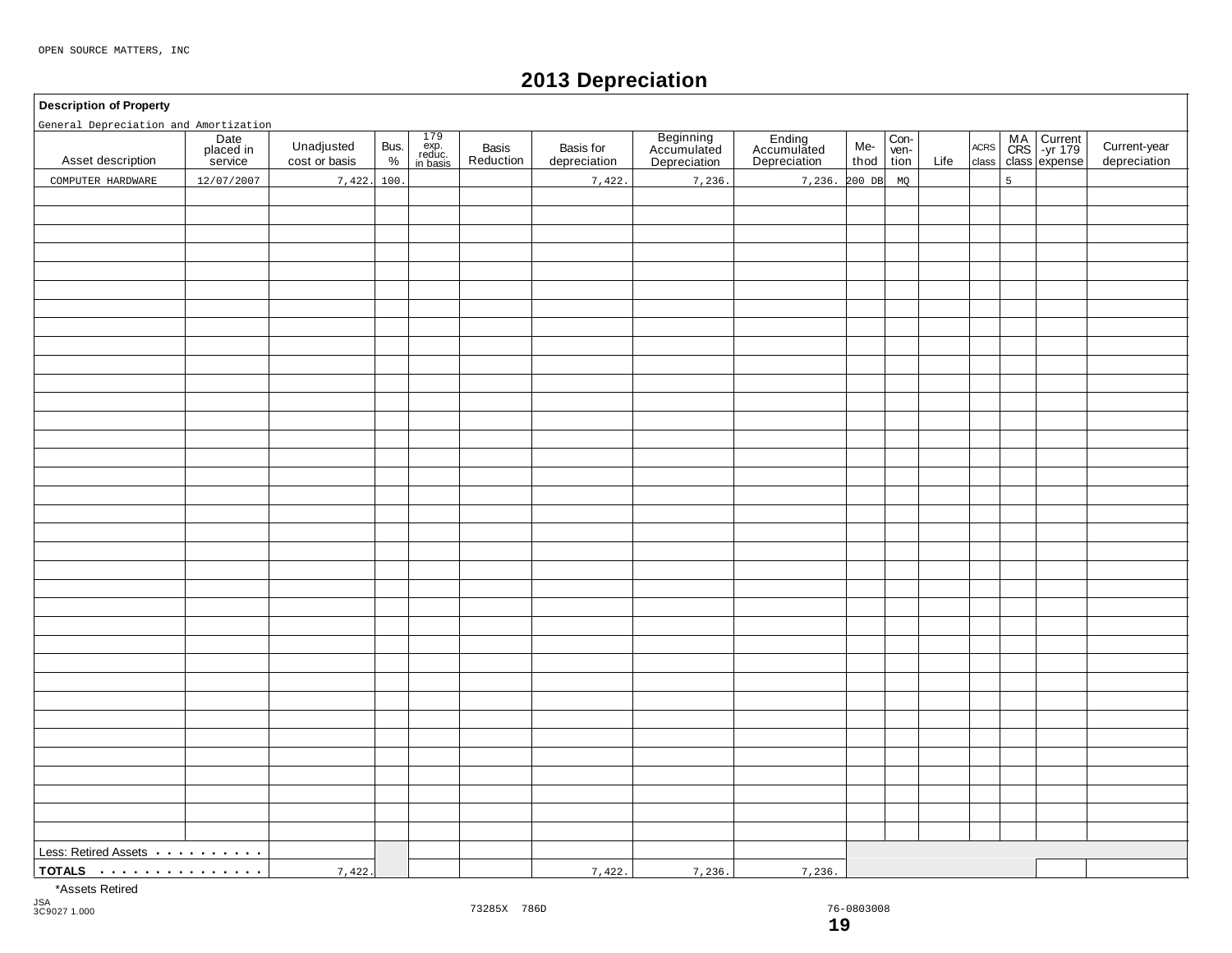## **2013 Depreciation**

### **Description of Property**

| General Depreciation and Amortization       |                              | - GRAND TOTAL PROPERTY DETAIL |              |                                                                                                                         |                    |                           |                                          |                                       |             |                      |      |                     |                                    |                              |
|---------------------------------------------|------------------------------|-------------------------------|--------------|-------------------------------------------------------------------------------------------------------------------------|--------------------|---------------------------|------------------------------------------|---------------------------------------|-------------|----------------------|------|---------------------|------------------------------------|------------------------------|
| Asset description                           | Date<br>placed in<br>service | Unadjusted<br>cost or basis   | Bus.<br>$\%$ | $\begin{array}{c}\n 179 \\  \hline\n 179 \\  \hline\n \text{exp.} \\  \text{reduce.} \\  \text{in basis}\n \end{array}$ | Basis<br>Reduction | Basis for<br>depreciation | Beginning<br>Accumulated<br>Depreciation | Ending<br>Accumulated<br>Depreciation | Me-<br>thod | Con-<br>ven-<br>tion | Life | $\sf ACRS$<br>class | MA<br>CRS -yr 179<br>class expense | Current-year<br>depreciation |
| Other Than Listed Property                  |                              |                               |              |                                                                                                                         |                    |                           |                                          |                                       |             |                      |      |                     |                                    |                              |
| Gross                                       |                              | 7,422.                        |              |                                                                                                                         |                    | 7,422.                    | 7,236.                                   | 7,236.                                |             |                      |      |                     |                                    |                              |
| Less: Retired Assets                        |                              |                               |              |                                                                                                                         |                    |                           |                                          |                                       |             |                      |      |                     |                                    |                              |
| Current Year Special Depreciation Allowance |                              |                               |              |                                                                                                                         |                    |                           |                                          |                                       |             |                      |      |                     |                                    |                              |
| Sub Total:                                  |                              | 7,422.                        |              |                                                                                                                         |                    | 7,422.                    | 7,236.                                   | 7,236.                                |             |                      |      |                     |                                    |                              |
|                                             |                              |                               |              |                                                                                                                         |                    |                           |                                          |                                       |             |                      |      |                     |                                    |                              |
|                                             |                              |                               |              |                                                                                                                         |                    |                           |                                          |                                       |             |                      |      |                     |                                    |                              |
|                                             |                              |                               |              |                                                                                                                         |                    |                           |                                          |                                       |             |                      |      |                     |                                    |                              |
|                                             |                              |                               |              |                                                                                                                         |                    |                           |                                          |                                       |             |                      |      |                     |                                    |                              |
|                                             |                              |                               |              |                                                                                                                         |                    |                           |                                          |                                       |             |                      |      |                     |                                    |                              |
|                                             |                              |                               |              |                                                                                                                         |                    |                           |                                          |                                       |             |                      |      |                     |                                    |                              |
|                                             |                              |                               |              |                                                                                                                         |                    |                           |                                          |                                       |             |                      |      |                     |                                    |                              |
|                                             |                              |                               |              |                                                                                                                         |                    |                           |                                          |                                       |             |                      |      |                     |                                    |                              |
|                                             |                              |                               |              |                                                                                                                         |                    |                           |                                          |                                       |             |                      |      |                     |                                    |                              |
|                                             |                              |                               |              |                                                                                                                         |                    |                           |                                          |                                       |             |                      |      |                     |                                    |                              |
|                                             |                              |                               |              |                                                                                                                         |                    |                           |                                          |                                       |             |                      |      |                     |                                    |                              |
|                                             |                              |                               |              |                                                                                                                         |                    |                           |                                          |                                       |             |                      |      |                     |                                    |                              |
|                                             |                              |                               |              |                                                                                                                         |                    |                           |                                          |                                       |             |                      |      |                     |                                    |                              |
|                                             |                              |                               |              |                                                                                                                         |                    |                           |                                          |                                       |             |                      |      |                     |                                    |                              |
|                                             |                              |                               |              |                                                                                                                         |                    |                           |                                          |                                       |             |                      |      |                     |                                    |                              |
|                                             |                              |                               |              |                                                                                                                         |                    |                           |                                          |                                       |             |                      |      |                     |                                    |                              |
|                                             |                              |                               |              |                                                                                                                         |                    |                           |                                          |                                       |             |                      |      |                     |                                    |                              |
|                                             |                              |                               |              |                                                                                                                         |                    |                           |                                          |                                       |             |                      |      |                     |                                    |                              |
|                                             |                              |                               |              |                                                                                                                         |                    |                           |                                          |                                       |             |                      |      |                     |                                    |                              |
|                                             |                              |                               |              |                                                                                                                         |                    |                           |                                          |                                       |             |                      |      |                     |                                    |                              |
|                                             |                              |                               |              |                                                                                                                         |                    |                           |                                          |                                       |             |                      |      |                     |                                    |                              |
|                                             |                              |                               |              |                                                                                                                         |                    |                           |                                          |                                       |             |                      |      |                     |                                    |                              |
|                                             |                              |                               |              |                                                                                                                         |                    |                           |                                          |                                       |             |                      |      |                     |                                    |                              |
|                                             |                              |                               |              |                                                                                                                         |                    |                           |                                          |                                       |             |                      |      |                     |                                    |                              |
|                                             |                              |                               |              |                                                                                                                         |                    |                           |                                          |                                       |             |                      |      |                     |                                    |                              |
|                                             |                              |                               |              |                                                                                                                         |                    |                           |                                          |                                       |             |                      |      |                     |                                    |                              |
|                                             |                              |                               |              |                                                                                                                         |                    |                           |                                          |                                       |             |                      |      |                     |                                    |                              |
|                                             |                              |                               |              |                                                                                                                         |                    |                           |                                          |                                       |             |                      |      |                     |                                    |                              |
|                                             |                              |                               |              |                                                                                                                         |                    |                           |                                          |                                       |             |                      |      |                     |                                    |                              |
|                                             |                              |                               |              |                                                                                                                         |                    |                           |                                          |                                       |             |                      |      |                     |                                    |                              |
| Gross Amounts                               |                              | 7,422.                        |              |                                                                                                                         |                    | 7,422.                    | 7,236.                                   | 7,236.                                |             |                      |      |                     |                                    |                              |
| Less: Retired Assets                        |                              |                               |              |                                                                                                                         |                    |                           |                                          |                                       |             |                      |      |                     |                                    |                              |
| TOTALS                                      |                              | 7,422.                        |              |                                                                                                                         |                    | 7,422.                    | 7,236.                                   | 7,236.                                |             |                      |      |                     |                                    |                              |

\*Assets Retired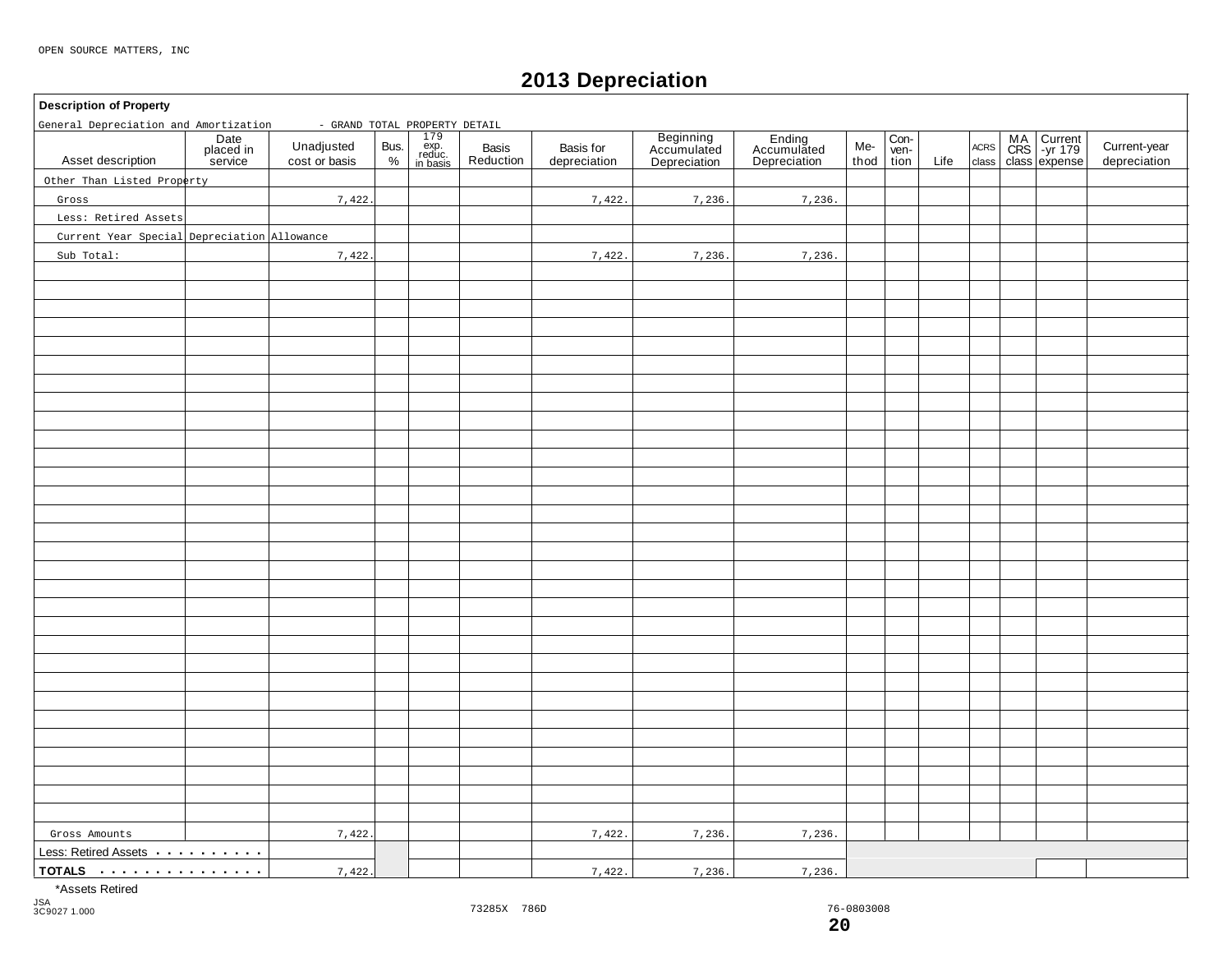## **2013 Alternative Minimum Tax Depreciation**

**Description of Property**

| General Depreciation and Amortization |                              |                                  |                                    |                      |                        |                    |                                  |                                      |                                       |                                     |                                |
|---------------------------------------|------------------------------|----------------------------------|------------------------------------|----------------------|------------------------|--------------------|----------------------------------|--------------------------------------|---------------------------------------|-------------------------------------|--------------------------------|
| Asset description                     | Date<br>Placed in<br>Service | AMT<br>basis for<br>depreciation | AMT<br>accumulated<br>depreciation | AMT<br>$me-$<br>thod | AMT<br>conven-<br>tion | <b>AMT</b><br>life | AMT<br>depreciation<br>deduction | Regular<br>depreciation<br>deduction | Post-86<br>depreciation<br>adjustment | Leased<br>pers. prop.<br>preference | Real<br>property<br>preference |
| COMPUTER HARDWARE                     | 12/07/2007                   | 7,422.                           | 7,421.                             | 150 DB               | MQ                     | 5.000              |                                  |                                      |                                       |                                     |                                |
|                                       |                              |                                  |                                    |                      |                        |                    |                                  |                                      |                                       |                                     |                                |
|                                       |                              |                                  |                                    |                      |                        |                    |                                  |                                      |                                       |                                     |                                |
|                                       |                              |                                  |                                    |                      |                        |                    |                                  |                                      |                                       |                                     |                                |
|                                       |                              |                                  |                                    |                      |                        |                    |                                  |                                      |                                       |                                     |                                |
|                                       |                              |                                  |                                    |                      |                        |                    |                                  |                                      |                                       |                                     |                                |
|                                       |                              |                                  |                                    |                      |                        |                    |                                  |                                      |                                       |                                     |                                |
|                                       |                              |                                  |                                    |                      |                        |                    |                                  |                                      |                                       |                                     |                                |
|                                       |                              |                                  |                                    |                      |                        |                    |                                  |                                      |                                       |                                     |                                |
|                                       |                              |                                  |                                    |                      |                        |                    |                                  |                                      |                                       |                                     |                                |
|                                       |                              |                                  |                                    |                      |                        |                    |                                  |                                      |                                       |                                     |                                |
|                                       |                              |                                  |                                    |                      |                        |                    |                                  |                                      |                                       |                                     |                                |
|                                       |                              |                                  |                                    |                      |                        |                    |                                  |                                      |                                       |                                     |                                |
|                                       |                              |                                  |                                    |                      |                        |                    |                                  |                                      |                                       |                                     |                                |
|                                       |                              |                                  |                                    |                      |                        |                    |                                  |                                      |                                       |                                     |                                |
|                                       |                              |                                  |                                    |                      |                        |                    |                                  |                                      |                                       |                                     |                                |
|                                       |                              |                                  |                                    |                      |                        |                    |                                  |                                      |                                       |                                     |                                |
|                                       |                              |                                  |                                    |                      |                        |                    |                                  |                                      |                                       |                                     |                                |
|                                       |                              |                                  |                                    |                      |                        |                    |                                  |                                      |                                       |                                     |                                |
|                                       |                              |                                  |                                    |                      |                        |                    |                                  |                                      |                                       |                                     |                                |
|                                       |                              |                                  |                                    |                      |                        |                    |                                  |                                      |                                       |                                     |                                |
|                                       |                              |                                  |                                    |                      |                        |                    |                                  |                                      |                                       |                                     |                                |
|                                       |                              |                                  |                                    |                      |                        |                    |                                  |                                      |                                       |                                     |                                |
|                                       |                              |                                  |                                    |                      |                        |                    |                                  |                                      |                                       |                                     |                                |
|                                       |                              |                                  |                                    |                      |                        |                    |                                  |                                      |                                       |                                     |                                |
|                                       |                              |                                  |                                    |                      |                        |                    |                                  |                                      |                                       |                                     |                                |
|                                       |                              |                                  |                                    |                      |                        |                    |                                  |                                      |                                       |                                     |                                |
|                                       |                              |                                  |                                    |                      |                        |                    |                                  |                                      |                                       |                                     |                                |
|                                       |                              |                                  |                                    |                      |                        |                    |                                  |                                      |                                       |                                     |                                |
|                                       |                              |                                  |                                    |                      |                        |                    |                                  |                                      |                                       |                                     |                                |
|                                       |                              |                                  |                                    |                      |                        |                    |                                  |                                      |                                       |                                     |                                |
|                                       |                              |                                  |                                    |                      |                        |                    |                                  |                                      |                                       |                                     |                                |
|                                       |                              |                                  |                                    |                      |                        |                    |                                  |                                      |                                       |                                     |                                |
|                                       |                              |                                  |                                    |                      |                        |                    |                                  |                                      |                                       |                                     |                                |
|                                       |                              |                                  |                                    |                      |                        |                    |                                  |                                      |                                       |                                     |                                |
|                                       |                              |                                  |                                    |                      |                        |                    |                                  |                                      |                                       |                                     |                                |
|                                       |                              |                                  |                                    |                      |                        |                    |                                  |                                      |                                       |                                     |                                |
| Less: Retired Assets                  |                              |                                  |                                    |                      |                        |                    |                                  |                                      |                                       |                                     |                                |
| .<br><b>TOTALS</b>                    |                              |                                  |                                    |                      |                        |                    |                                  |                                      |                                       |                                     |                                |
| 3X9034 1.000<br><b>JSA</b>            | * Assets Retired             | 7,422.                           | 7,421.                             |                      |                        |                    |                                  |                                      |                                       |                                     |                                |
|                                       |                              |                                  |                                    | 73285X 786D          |                        |                    |                                  | $76 - 0803008$<br>21                 |                                       |                                     |                                |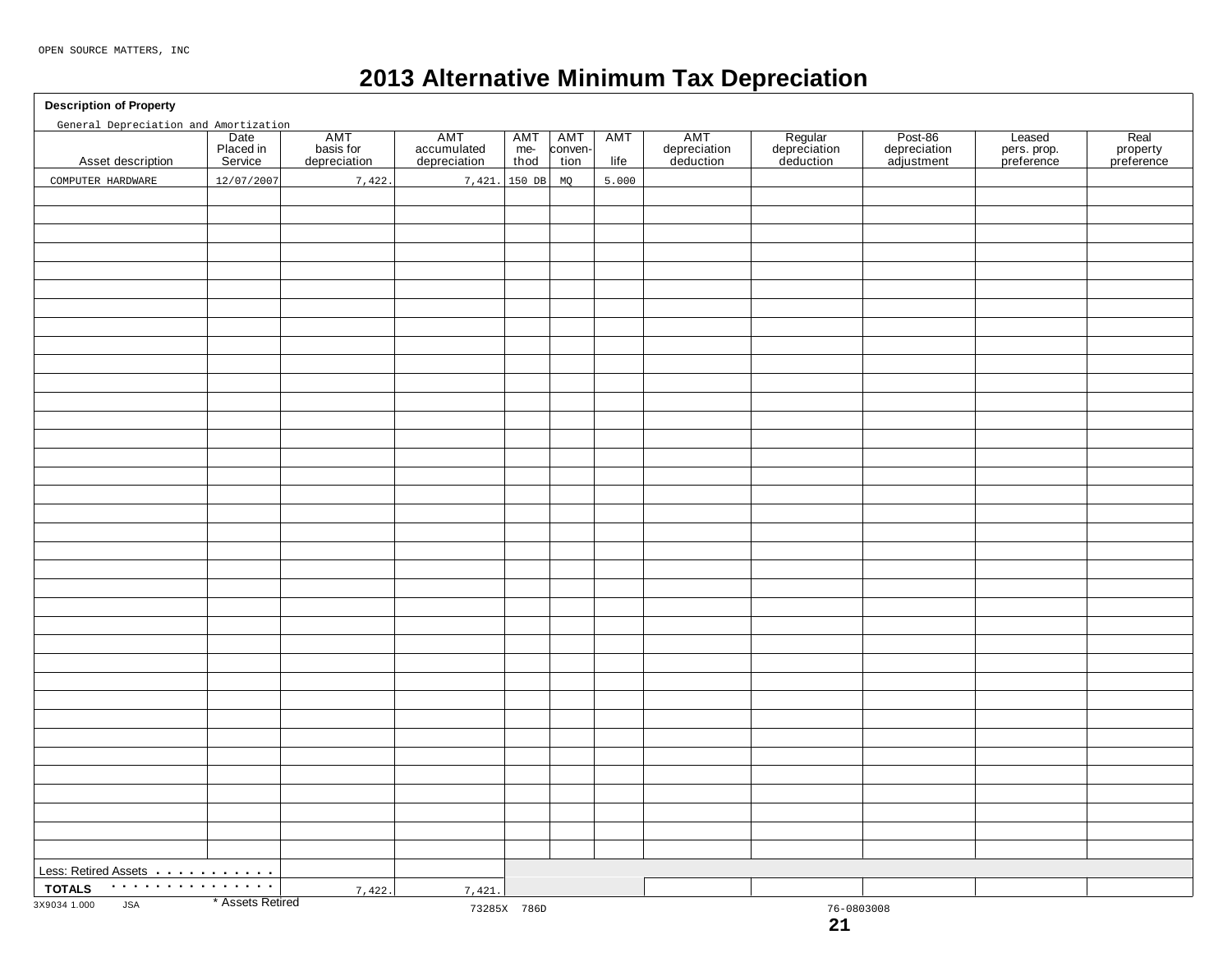## **2013 ACE Depreciation**

### **Description of Property**

| General Depreciation and Amortization                         |                              |                                  |                                    |             |               |              |                     |                            |                   |
|---------------------------------------------------------------|------------------------------|----------------------------------|------------------------------------|-------------|---------------|--------------|---------------------|----------------------------|-------------------|
| Asset description                                             | Date<br>placed in<br>service | ACE<br>basis for<br>depreciation | ACE<br>accumulated<br>depreciation | Me-<br>thod | Orig.<br>Life | Rem.<br>Life | ACE<br>depreciation | AMT**<br>depreciation used | ACE<br>adjustment |
| COMPUTER HARDWARE                                             | 12/07/2007                   | 7,422.                           | 7,421.                             | DB          | 5.000         | 5.000        |                     |                            |                   |
|                                                               |                              |                                  |                                    |             |               |              |                     |                            |                   |
|                                                               |                              |                                  |                                    |             |               |              |                     |                            |                   |
|                                                               |                              |                                  |                                    |             |               |              |                     |                            |                   |
|                                                               |                              |                                  |                                    |             |               |              |                     |                            |                   |
|                                                               |                              |                                  |                                    |             |               |              |                     |                            |                   |
|                                                               |                              |                                  |                                    |             |               |              |                     |                            |                   |
|                                                               |                              |                                  |                                    |             |               |              |                     |                            |                   |
|                                                               |                              |                                  |                                    |             |               |              |                     |                            |                   |
|                                                               |                              |                                  |                                    |             |               |              |                     |                            |                   |
|                                                               |                              |                                  |                                    |             |               |              |                     |                            |                   |
|                                                               |                              |                                  |                                    |             |               |              |                     |                            |                   |
|                                                               |                              |                                  |                                    |             |               |              |                     |                            |                   |
|                                                               |                              |                                  |                                    |             |               |              |                     |                            |                   |
|                                                               |                              |                                  |                                    |             |               |              |                     |                            |                   |
|                                                               |                              |                                  |                                    |             |               |              |                     |                            |                   |
|                                                               |                              |                                  |                                    |             |               |              |                     |                            |                   |
|                                                               |                              |                                  |                                    |             |               |              |                     |                            |                   |
|                                                               |                              |                                  |                                    |             |               |              |                     |                            |                   |
|                                                               |                              |                                  |                                    |             |               |              |                     |                            |                   |
|                                                               |                              |                                  |                                    |             |               |              |                     |                            |                   |
|                                                               |                              |                                  |                                    |             |               |              |                     |                            |                   |
|                                                               |                              |                                  |                                    |             |               |              |                     |                            |                   |
|                                                               |                              |                                  |                                    |             |               |              |                     |                            |                   |
|                                                               |                              |                                  |                                    |             |               |              |                     |                            |                   |
|                                                               |                              |                                  |                                    |             |               |              |                     |                            |                   |
|                                                               |                              |                                  |                                    |             |               |              |                     |                            |                   |
|                                                               |                              |                                  |                                    |             |               |              |                     |                            |                   |
|                                                               |                              |                                  |                                    |             |               |              |                     |                            |                   |
|                                                               |                              |                                  |                                    |             |               |              |                     |                            |                   |
|                                                               |                              |                                  |                                    |             |               |              |                     |                            |                   |
|                                                               |                              |                                  |                                    |             |               |              |                     |                            |                   |
|                                                               |                              |                                  |                                    |             |               |              |                     |                            |                   |
|                                                               |                              |                                  |                                    |             |               |              |                     |                            |                   |
|                                                               |                              |                                  |                                    |             |               |              |                     |                            |                   |
|                                                               |                              |                                  |                                    |             |               |              |                     |                            |                   |
| Less: Retired Assets <b>Acceleration</b> Less: Retired Assets |                              |                                  |                                    |             |               |              |                     |                            |                   |
|                                                               |                              | 7,422.                           | 7,421.                             |             |               |              |                     |                            |                   |

\*Assets Retired \*\*In certain circumstances, this may be regular tax depreciation rather than AMT depreciation.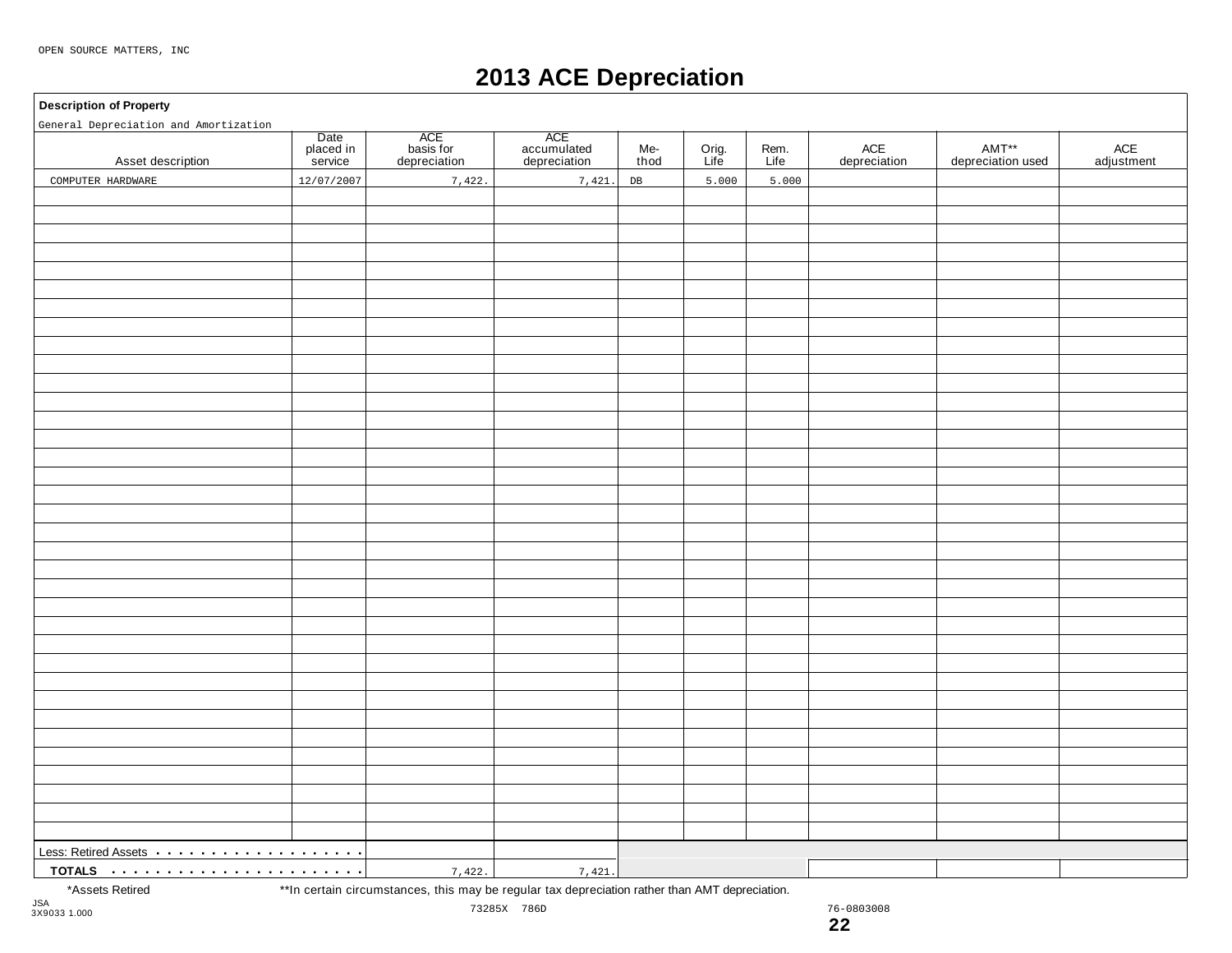<span id="page-14-0"></span>

| Form | 1120 | Page | Detaii |  |
|------|------|------|--------|--|
|      |      |      |        |  |

Line 17 - Taxes and licenses ---------------------------- NY STATE TAXES 19,925.

Total 19,925. --------------- ===============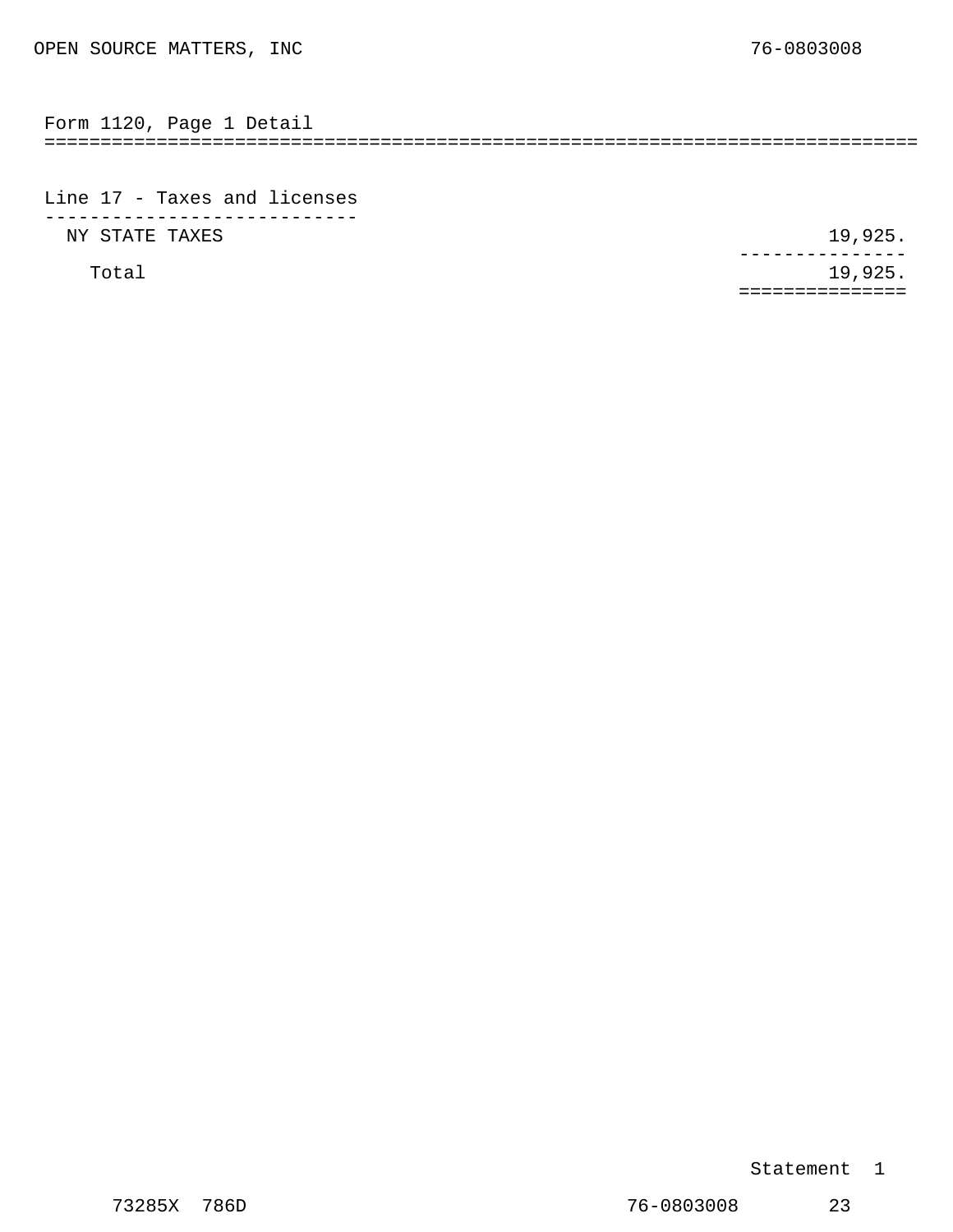<span id="page-15-0"></span>

| Form 1120, Page 1 Detail                                                                                                                                                                                                                                                                                                                                 |                                                                                                                                                         |
|----------------------------------------------------------------------------------------------------------------------------------------------------------------------------------------------------------------------------------------------------------------------------------------------------------------------------------------------------------|---------------------------------------------------------------------------------------------------------------------------------------------------------|
|                                                                                                                                                                                                                                                                                                                                                          |                                                                                                                                                         |
| Line 26 - Summary of Travel, Meals and Entertainment                                                                                                                                                                                                                                                                                                     |                                                                                                                                                         |
| Gross meals and entertainment<br>Less 50% limitation to Sch M-1                                                                                                                                                                                                                                                                                          | 8,297.<br>4,149.                                                                                                                                        |
| Net meals & entertainment<br>CONFERENCES, SEMINARS, SUMMITS AND EVENTS                                                                                                                                                                                                                                                                                   | 4,148.<br>58,673.                                                                                                                                       |
| Total                                                                                                                                                                                                                                                                                                                                                    | 62,821.<br>===============                                                                                                                              |
| Line 26 - Other deductions                                                                                                                                                                                                                                                                                                                               |                                                                                                                                                         |
| Travel, meals and entertainment<br><b>BANK CHARGES</b><br>LEGAL<br>ACCOUNTING<br>WEBSITE AND HOSTING EXPENSES<br>OFFICE EXPENSES<br>INSURANCE<br>CONFERENCES AND SEMINARS- JOOMLA DAY EVENTS<br>POSTAGE AND DELIVERY<br>MARKETING<br>LICENSES AND PERMITS<br>DUES AND SUBSCRIPTIONS<br>PROCESSING FEES<br>SUPPLIES<br>TELECOMMUNICATIONS<br>SCHOLARSHIPS | 62,821.<br>881.<br>28,192.<br>8,000.<br>1,155.<br>583.<br>1,204.<br>355,581.<br>189.<br>44,522.<br>166.<br>1,439.<br>6, 112.<br>765.<br>718.<br>14,075. |
| Total                                                                                                                                                                                                                                                                                                                                                    | 526,403.<br>===============                                                                                                                             |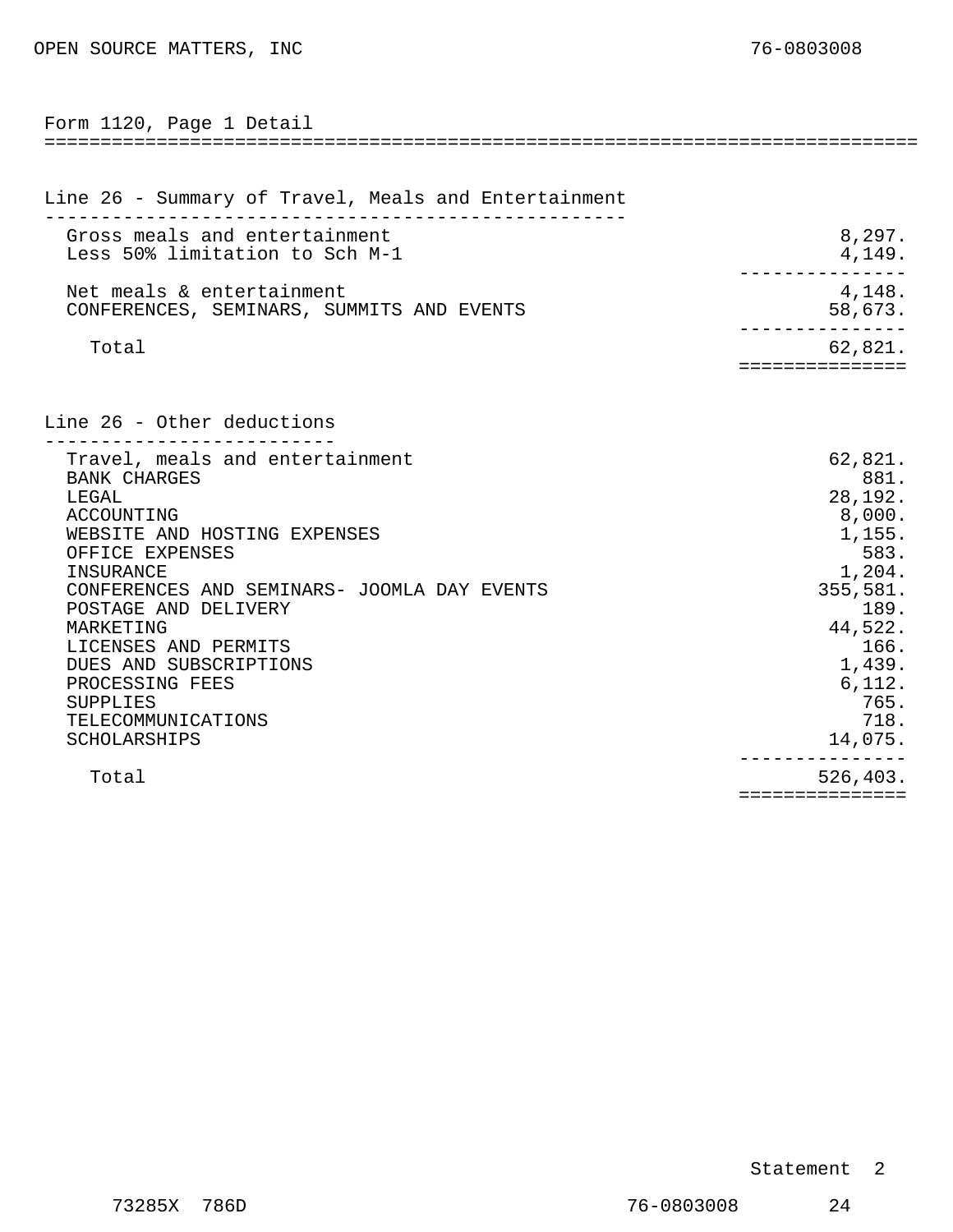<span id="page-16-0"></span>============================================================================== Form 1120, Page 5 Detail

| Sch L, Line $6 -$<br>Other current assets        | Beginning         | Ending            |
|--------------------------------------------------|-------------------|-------------------|
| PREPAID EXPENSES                                 | 7,795.            |                   |
| Total                                            | 7,795.            |                   |
| Sch L, Line 18 -<br>Other current liabilities    |                   |                   |
| Accrued State Taxes<br>Other current liabilities | 19,145.<br>8,000. | 10,617.<br>8,000. |
| Total                                            | 27,145.           | 18,617.           |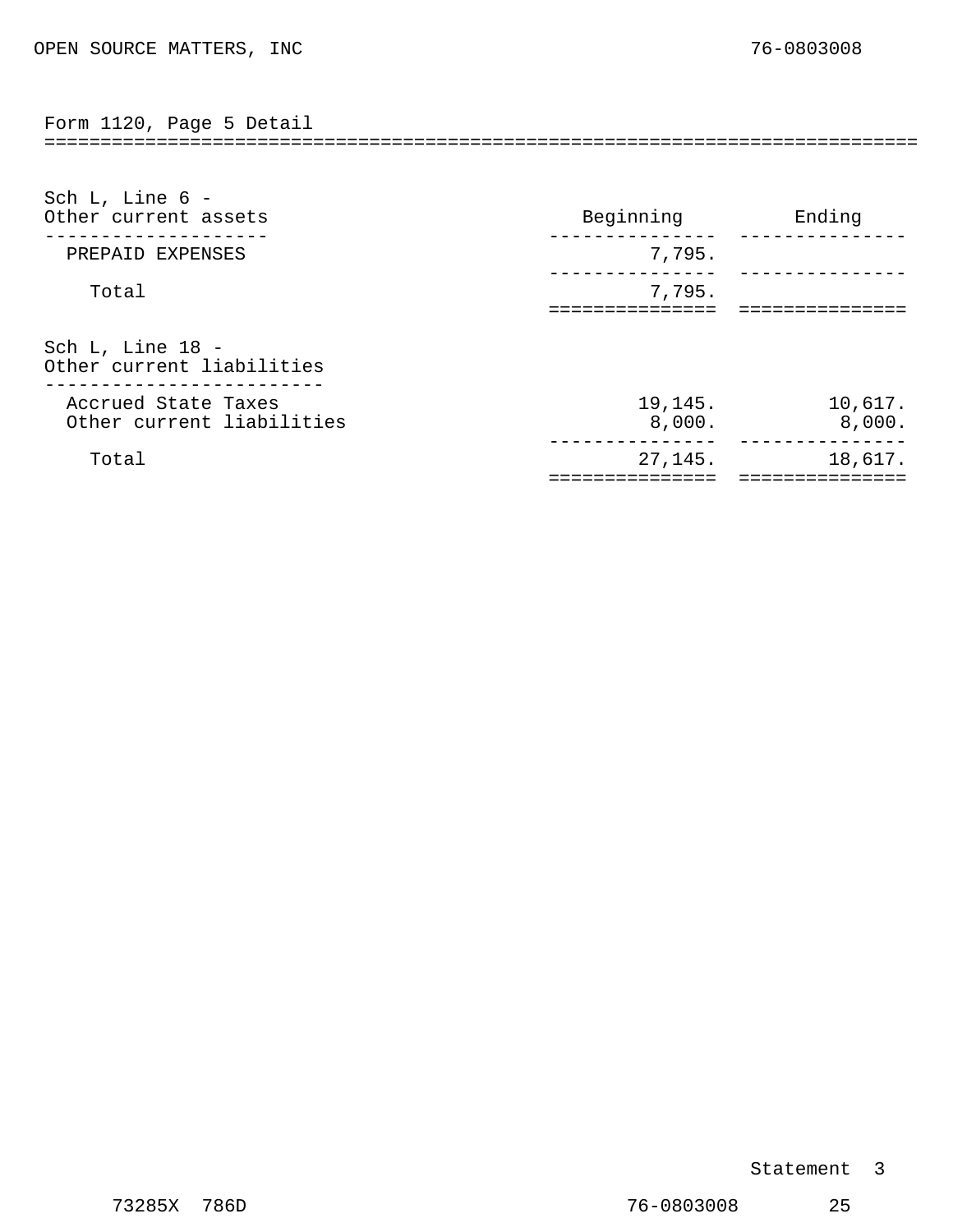<span id="page-17-0"></span>

| Form 4626 Detail                           |        |
|--------------------------------------------|--------|
|                                            |        |
| Line 2o - Contributions Adjustment         |        |
| Regular Contributions<br>AMT Contributions | 5,500. |
| Contribution adjustment                    | 5,500. |
| Line 2o - Other Adjustments                |        |
| Contributions                              | 5,500. |
| Total                                      | 5,500. |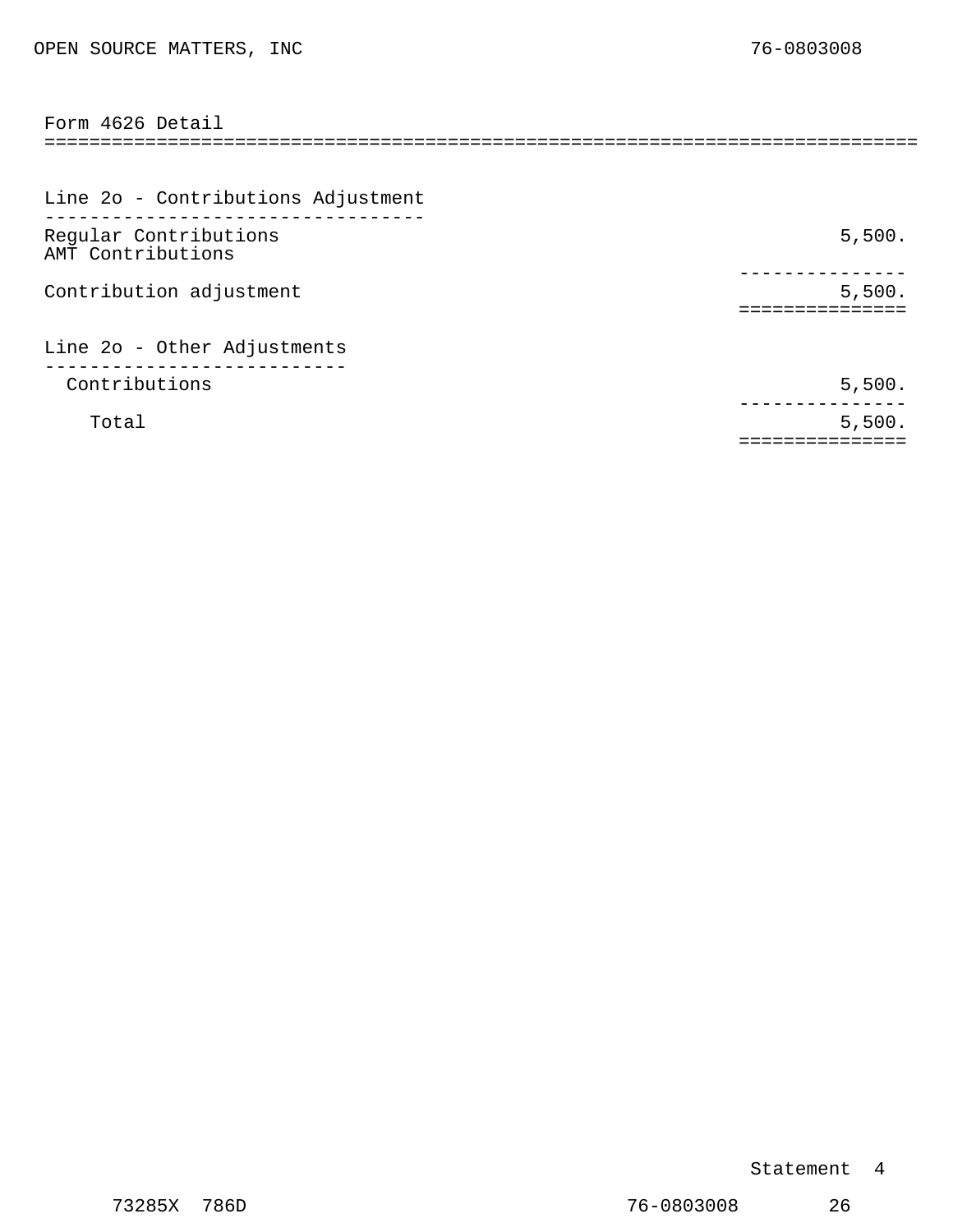2013 **CT-3** 

New York State Department of Taxation and Finance **CT-3 General Business Corporation**

|                                                                                                                                                                                                                                                                                                                                  | <b>Franchise Tax Return</b>             |                   |                                                                                    |                                            |                                                           |        |                                             |  |  |
|----------------------------------------------------------------------------------------------------------------------------------------------------------------------------------------------------------------------------------------------------------------------------------------------------------------------------------|-----------------------------------------|-------------------|------------------------------------------------------------------------------------|--------------------------------------------|-----------------------------------------------------------|--------|---------------------------------------------|--|--|
| See Form CT-3/4-I before completing return.                                                                                                                                                                                                                                                                                      | Tax Law - Article 9-A                   |                   |                                                                                    | All filers must enter tax period:          |                                                           |        |                                             |  |  |
| <b>Final return</b><br>Amended return                                                                                                                                                                                                                                                                                            |                                         |                   | beginning                                                                          |                                            | $01 - 01 - 13$                                            | endina | $12 - 31 - 13$                              |  |  |
| Employer identification number (EIN)                                                                                                                                                                                                                                                                                             | File number                             |                   | Business telephone number                                                          |                                            | If you have any subsidiaries<br>incorporated outside NYS, |        | If you claim an<br>overpayment, mark        |  |  |
| 76-0803008<br>Legal name of corporation                                                                                                                                                                                                                                                                                          | AA9                                     |                   | $347 - 425 - 9397$                                                                 | Trade name/DBA                             | mark an $X$ in the box                                    |        | X<br>an $X$ in the box                      |  |  |
|                                                                                                                                                                                                                                                                                                                                  |                                         |                   |                                                                                    |                                            |                                                           |        |                                             |  |  |
| OPEN SOURCE MATTERS,<br>Mailing name (if different from legal name above)                                                                                                                                                                                                                                                        | INC                                     |                   |                                                                                    |                                            | State or country of incorporation                         |        | Date received (for Tax Department use only) |  |  |
|                                                                                                                                                                                                                                                                                                                                  |                                         |                   |                                                                                    |                                            |                                                           |        |                                             |  |  |
| c/o                                                                                                                                                                                                                                                                                                                              |                                         |                   |                                                                                    | NEW YORK                                   |                                                           |        |                                             |  |  |
| Number and street or PO box                                                                                                                                                                                                                                                                                                      |                                         |                   |                                                                                    | Date of incorporation                      |                                                           |        |                                             |  |  |
| BOX 4668 #88354<br>PO.                                                                                                                                                                                                                                                                                                           |                                         |                   |                                                                                    | $01 - 01 - 05$                             |                                                           |        |                                             |  |  |
| City                                                                                                                                                                                                                                                                                                                             |                                         | ZIP code<br>State |                                                                                    | business in NYS                            | Foreign corporations: date began                          |        |                                             |  |  |
| NEW YORK                                                                                                                                                                                                                                                                                                                         |                                         | ΝY                | 10163-4668                                                                         |                                            |                                                           |        |                                             |  |  |
| NAICS business code number (from NYS Pub 910)                                                                                                                                                                                                                                                                                    | If address/phone                        |                   |                                                                                    |                                            |                                                           |        | Audit (for Tax Department use only)         |  |  |
| ∎ 511130                                                                                                                                                                                                                                                                                                                         | above is new.<br>mark an $X$ in the box |                   | If you need to update your address or<br>phone information for corporation tax, or |                                            |                                                           |        |                                             |  |  |
| NYS principal business activity                                                                                                                                                                                                                                                                                                  |                                         |                   |                                                                                    | other tax types, you can do so online. See |                                                           |        |                                             |  |  |
| SOFTWARE<br>BASED<br>WEB<br>M                                                                                                                                                                                                                                                                                                    |                                         |                   | Business information in Form CT-1.                                                 |                                            |                                                           |        |                                             |  |  |
| Metropolitan transportation business tax (MTA surcharge)<br>During the tax year did you do business, employ capital, own or lease property, or maintain an office in the Metropolitan Commuter<br>Transportation District (MCTD)? If Yes, you must file Form CT-3M/4M. The MCTD includes the counties of New York, Bronx, Kings, |                                         |                   |                                                                                    |                                            |                                                           |        |                                             |  |  |
| Queens, Richmond, Dutchess, Nassau, Orange, Putnam, Rockland, Suffolk, and Westchester. (mark an X in the appropriate box) Yes X<br>Dougmount about an line 02, Make noughla to: New York Ctate Compraison Toy                                                                                                                   |                                         |                   |                                                                                    |                                            |                                                           |        | No.<br>Dowmant anglocad                     |  |  |

|           | A. Pay amount shown on line 93. Make payable to: New York State Corporation Tax<br>Payment enclosed                                                                                                                                                           |
|-----------|---------------------------------------------------------------------------------------------------------------------------------------------------------------------------------------------------------------------------------------------------------------|
|           | Attach your payment here. Detach all check stubs. (See instructions for details.)<br>A                                                                                                                                                                        |
|           | B. Federal return filed (you must mark an X in one): Attach a complete copy of your federal return.<br>Form 1120 $\bullet$ <u>  X</u><br>Form 1120-H $\begin{array}{ccc} 1 & \cdots & \bullet \end{array}$<br>Form 1120-REIT or Form 1120-RIC                 |
|           | Consolidated basis •                                                                                                                                                                                                                                          |
|           | C. If you included a qualified subchapter S subsidiary (QSSS) in this return, mark an X in the box and attach                                                                                                                                                 |
|           | D. Have you underreported your tax due on past returns? To correct this without penalty, visit our Web site (see instructions).                                                                                                                               |
|           |                                                                                                                                                                                                                                                               |
| Е.        | $No \bullet \vert X$<br>Do you have an interest in, or have you rented, real property located in New York State? (mark an X in one box) Yes $\bullet$                                                                                                         |
|           | If Yes, enter the county <u>enter the county</u> and the value of such property or rent ●                                                                                                                                                                     |
| F.,<br>G. | No $\bullet$ $\lfloor x \rfloor$<br>Has there been a transfer or acquisition of controlling interest in the entity during the last 3 years? (mark one box) Yes $\bullet$<br>If you marked the Consolidated basis box in line B above, complete the following: |
|           |                                                                                                                                                                                                                                                               |
|           | Total consolidated federal taxable income (FTI) before the net operating loss deduction (NOLD) $\bullet$<br>2.                                                                                                                                                |
|           | 3. If substantially all of the voting stock of this corporation is owned or controlled, directly or indirectly, by another corporation,                                                                                                                       |
|           | give the name and EIN of that corporation below.                                                                                                                                                                                                              |
|           | <b>EIN</b><br>Legal name of corporation                                                                                                                                                                                                                       |
|           |                                                                                                                                                                                                                                                               |
|           | $No \bullet \Box$<br>H. Do you have an interest in any partnerships? (mark an X in the appropriate box)<br>$\blacksquare$<br>a sa T                                                                                                                           |
|           | If Yes, enter the name(s) and EIN(s) on Form CT-60-QSSS and attach it to your return.                                                                                                                                                                         |
| ı.        | $No \bullet   X$<br>Did you include a disregarded entity in this return? (mark an X in the appropriate box) $\ldots$ , $\ldots$ , $\ldots$ Yes $\bullet$                                                                                                      |
|           | If Yes, enter the name(s) and EIN(s) on Form CT-60-QSSS and attach it to your return.                                                                                                                                                                         |
|           |                                                                                                                                                                                                                                                               |

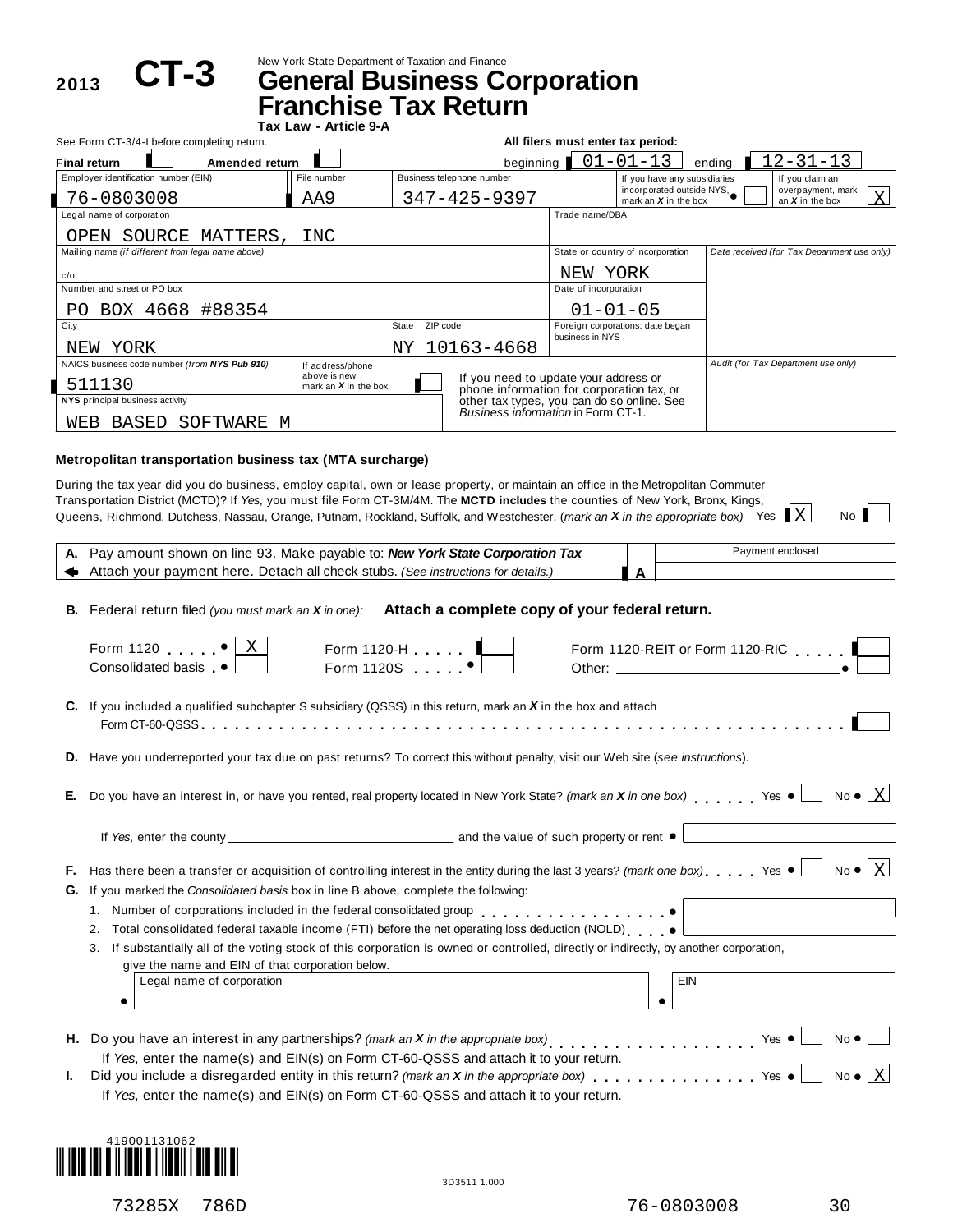|    | <b>Computation of entire net income (ENI) base</b>                                                                   |    |                                                     |    |                                           |                |                    |
|----|----------------------------------------------------------------------------------------------------------------------|----|-----------------------------------------------------|----|-------------------------------------------|----------------|--------------------|
| 1  | FTI before net operating loss (NOL) and special deductions (see instructions)                                        |    |                                                     |    |                                           | 1              | 157, 258.          |
| 2  | Interest on federal, state, municipal, and other obligations not included on line 1 (see instructions)               |    |                                                     |    |                                           | $\mathbf{2}$   |                    |
| 3  | Interest paid to a corporate stockholder owning more than 50% of issued and outstanding stock (see instr.) $\bullet$ |    | 3                                                   |    |                                           |                |                    |
| 4a | Interest deductions directly attributable to subsidiary capital (see instructions)                                   |    | 4a                                                  |    |                                           |                |                    |
| 4b | <b>Noninterest</b> deductions <b>directly</b> attributable to subsidiary capital (see instructions)                  |    |                                                     |    |                                           | 4b             |                    |
| 5а | Interest deductions indirectly attributable to subsidiary capital (see instructions).                                |    |                                                     |    |                                           | 5a             |                    |
| 5b | Noninterest deductions indirectly attributable to subsidiary capital (see instructions)                              |    |                                                     |    |                                           | 5b             |                    |
| 6  | New York State and other state and local taxes deducted on your federal return (see instructions)                    |    |                                                     |    |                                           | 6              | 19,925.            |
| 7  | Federal depreciation from Form CT-399, if applicable (see instructions)                                              |    |                                                     |    |                                           | $\overline{7}$ |                    |
| 8  | Other additions (see instructions) •   IRC section 199 deduction:                                                    |    |                                                     |    |                                           | 8              |                    |
| 9  |                                                                                                                      |    |                                                     |    |                                           | 9              | 177,183.           |
| 10 | Income from subsidiary capital (from Form CT-3-ATT, line 26; see instr.)                                             |    |                                                     | 10 |                                           |                |                    |
| 11 | Fifty percent of dividends from nonsubsidiary corporations (see instr.) $\bullet$                                    |    |                                                     | 11 |                                           |                |                    |
| 12 | Foreign dividends gross-up not included on lines 10 and 11 (see instr.) .                                            |    |                                                     | 12 |                                           |                |                    |
| 13 | New York NOLD (attach federal and New York State computations; see instr.) ●                                         |    |                                                     | 13 |                                           | Stmt 1         |                    |
| 14 | Allowable New York State depreciation from Form CT-399, if applicable (see instr.) ●                                 |    |                                                     | 14 |                                           |                |                    |
| 15 | Other subtractions (see instr.) S-12 .                                                                               |    |                                                     | 15 |                                           |                |                    |
| 16 |                                                                                                                      |    |                                                     |    |                                           | 16             |                    |
| 17 |                                                                                                                      |    |                                                     |    |                                           | 17             | 177, 183.          |
| 18 | Investment income before allocation (from Form CT-3-ATT, line 22, but not more than line 17 above; see instr.)       |    |                                                     |    |                                           | 18             |                    |
| 19 |                                                                                                                      |    |                                                     |    |                                           | 19             | 177, 183.          |
| 20 | Allocated investment income (multiply line 18 by $\bullet$                                                           |    |                                                     |    | $%$ from Form CT-3-ATT, line 5)           | 20             |                    |
| 21 | Allocated business income (multiply line 19 by from $\bullet$                                                        |    | $100$ , $0000$ % line 119, 121, or 141; see instr.) |    |                                           | 21             | 177, 183.          |
| 22 |                                                                                                                      |    |                                                     |    |                                           | 22             | 177,183.           |
| 23 | Optional depreciation adjustments (attach Form CT-324; enter here and on line 69; see instructions)                  |    |                                                     |    |                                           | 23             |                    |
| 24 |                                                                                                                      |    |                                                     |    |                                           | 24             | 177, 183.          |
| 25 | ENI base tax (see instructions; multiply line 24 by the appropriate rate from the Tax rates schedule in              |    |                                                     |    |                                           |                |                    |
|    | Form CT-3/4-I; enter here and on line 72)                                                                            |    |                                                     |    |                                           | 25             | 11,517.            |
|    | <b>Computation of capital base</b> (enter whole dollars for lines 26 through 31; see instructions)                   |    |                                                     |    |                                           |                |                    |
|    |                                                                                                                      |    | A<br>Beginning of year                              |    | в<br>End of year                          |                | C<br>Average value |
| 26 | Total assets from federal return                                                                                     | 26 | 484, 462.                                           |    | 545,458.                                  |                | 514,960.           |
| 27 | Real property and marketable securities                                                                              |    |                                                     |    |                                           |                |                    |
|    | included on line 26                                                                                                  | 27 |                                                     |    |                                           |                |                    |
| 28 | Subtract line 27 from line 26                                                                                        | 28 | 484,462.                                            |    | 545,458.                                  |                | 514,960.           |
| 29 | Real property and marketable securities                                                                              |    |                                                     |    |                                           |                |                    |
|    | at fair market value                                                                                                 | 29 |                                                     |    |                                           |                |                    |
| 30 | Adjusted total assets (add lines 28 and 29)                                                                          | 30 | 484,462.                                            |    | 545,458.                                  |                | 514,960.           |
| 31 | Total liabilities experience and the state of the state of the state of the state of the state of the state of       | 31 | 40,801.                                             |    | 36,617.                                   |                | 38,709.            |
| 32 |                                                                                                                      |    |                                                     |    |                                           | 32             | 476,251.           |
| 33 |                                                                                                                      |    |                                                     |    |                                           | 33             |                    |
| 34 |                                                                                                                      |    |                                                     |    |                                           | 34             | 476,251.           |
| 35 | Investment capital (from Form CT-3-ATT, line 7, column E; if none, enter 0)                                          |    |                                                     |    |                                           | 35             |                    |
| 36 |                                                                                                                      |    |                                                     |    |                                           | 36             | 476,251.           |
| 37 | Allocated investment capital (multiply line 35 by $\bullet$                                                          |    |                                                     |    | $\%$ from Form CT-3-ATT, line 5) $\ldots$ | 37             |                    |
| 38 | Allocated business capital (multiply line 36 by $\bullet$                                                            |    | $100.0000$ % from line 119, 121, or 141)            |    |                                           | 38             | 476,251.           |
| 39 |                                                                                                                      |    |                                                     |    |                                           | 39             | 476,251.           |
| 40 |                                                                                                                      |    |                                                     |    |                                           | 40             | 714.               |
| 41 |                                                                                                                      |    |                                                     |    | 100.0000%                                 |                |                    |

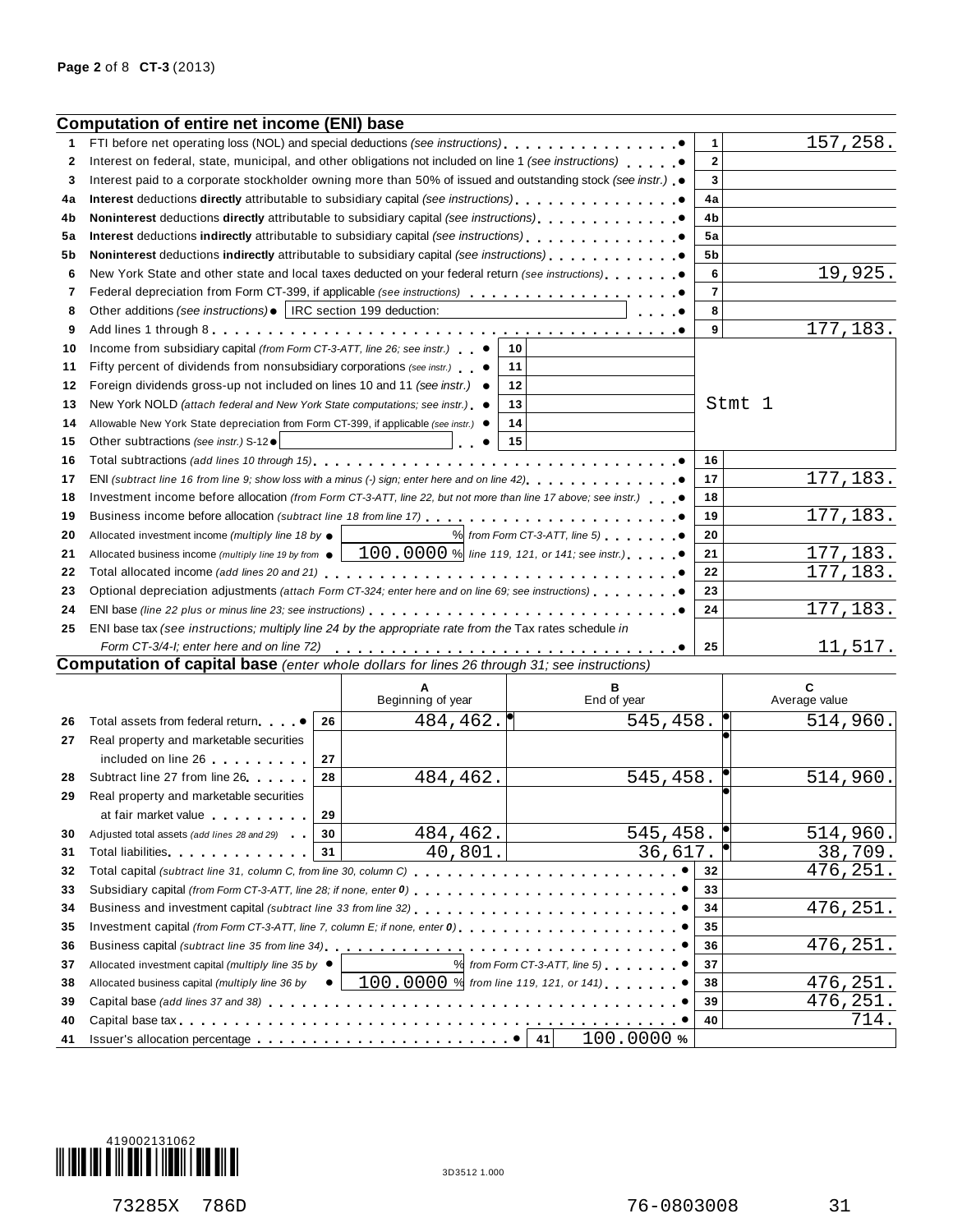### **Computation of minimum taxable income (MTI) base** *(see instructions)* **<sup>42</sup>** ENI from line <sup>17</sup>m m m m m m m m m m m m m m m m m m m m m m m m m m m m m m m m m m m m m m m **<sup>42</sup> Adjustments** *(see instructions for lines 43 through 50)*<br>43 Depreciation of tangible property placed in service after 1986.  $\begin{array}{c|c}\n\bullet & 43 \\
\hline\n44\n\end{array}$  $\begin{array}{c} \bullet \ \hline 45 \ \hline \end{array}$  $\begin{array}{c|c}\n\hline\n\bullet & 46 \\
\hline\n\end{array}$  $\begin{array}{c} \bullet \ \hline 47 \ \hline \end{array}$  $\begin{array}{c} \bullet \ \hline 48 \ \hline \end{array}$ **a**<br>**49**  $\frac{49}{50}$ % **52**  $\begin{array}{|c|c|}\n\hline\n54 \\
\hline\n\end{array}$  $\frac{35}{56}$  $\frac{56}{57}$  $\frac{58}{58}$  $\frac{38}{59}$  $\frac{60}{61}$  $\frac{61}{62}$  $\frac{62}{63}$  $\frac{64}{65}$  $\frac{66}{66}$  $\frac{88}{67}$  $\frac{6}{70}$  $\frac{70}{71}$ **43 44 45 46 47 48 49 50** Passive activity loss *(closely held and personal service corporations only)* m m m m m m m m m m m m m m **51** Depreciation of tangible property placed in service after 1986.<br>Amortization of mining exploration and development costs paid or incurred after 1986. . . . . . Amortization of mining exploration and development costs paid or incurred after 1986<br>Amortization of circulation expenditures paid or incurred after 1986 *(personal holding companies only)* Basis adjustments in determining gain or loss from sale or exchange of property .......<br>Long term contracts entered into after February 28, 1986.................... Long term contracts entered into after February 28, 1986. . . . . . . . . . . . . Installment sales of certain property m m m m m m m m m m m m m m m m m m m m m m m m m m m m m Merchant marine capital construction funds Add lines 42 through 50 . . . . . . . . . . . . . . . m m m m m m m m m m m m m m m m m **<sup>43</sup> 51** ng companies only)<br>. m m m m m m m m m m m m m m m m m m m m m m m m m m m m m m m m m m m m m m m m m m m m m m m m m m m m m m m m m m m **Tax preference items 52 53 54 55** Add lines 51 through 54 m m m m m m m m m m m m m m m m m m m m m m m m m m m m m m m m m m **56 57** Add lines 55 and 56 m m m m m m m m m m m m m m m m m m m m m m m m m m m m m m m m m m m m **58 59 60** Investment income before apportioned NOLD *(add line 18 and Form CT-3-ATT, line 21)* **61 62** Investment income before apportioned ANOLD *(add lines 60 and 61)* **63** Investment income not included in ENI but included in MTI *(see instructions)*<br>**62** Investment income before apportioned ANOLD *(add lines 60 and 61)*<br>**63** Apportioned New York ANOLD *(see instructions)* **64** Alternative investment income before allocation *(subtract line 63 from line 62; see instructions)*<br>**65** Alternative business income before allocation *(subtract line 64 from line 59)* **65** Depletion *(see instructions)* Intangible drilling costs *(see instructions)* m m m m m m m m m m m m m m m m m m m m m m m m m m m New York NOLD from line 13 *(see instructions)* m m m m m m m m m m m m m m m m m m m m m m m m m Alternative net operating loss deduction (ANOLD) *(see instructions)* m m m m m m m m m m m m m m m MTI *(subtract line 58 from line 57)* m m m m m m m m m m m m m m m m m m m m m m m m m m m m m m m Investment income not included in ENI but included in MTI *(see instructions)* Alternative business income before allocation *(subtract line 64 from line 59)* **55 60 64 68 69** m m m m m m m m m m m m m m m m m m m m m m m m m m m m m m m m m m m m m m m m m ne 21)<br>. . . . . . . . . . . . m m m m m m m m m m m m m m m m m m m m m m m m m m m **66 67** Allocated alternative business income *(multiply line 65 by from line 119, 121, or 161)* Allocated alternative investment income *(multiply line <sup>64</sup> by % % from Form CT-3-ATT, line 5)* Allocated alternative investment income *(multiply line 64 by* | \_\_\_\_\_\_\_\_\_\_\_\_\_\_\_\_\_\_\_\_\_\_% | *from Form CT-3-ATT, line 5)*<br>Allocated MTI *(add lines 66 and 67)*<br>-Optional depreciation adjustments from line 23 **69** MTI base *(line 68 plus or minus line 69)* m m m m m m m m m m m m m m m m m m m m m m m m m m m m m Tax on MTI base *(multiply line 70 by appropriate rate; see instructions)* **68 70 71** m m m m m m m m m m m m m m m m m m m m m m m m m m m m m m m m m m m m m m m 177,183. 177,183. 177,183. 177,183. 177,183. 177,183.

*(continued)*

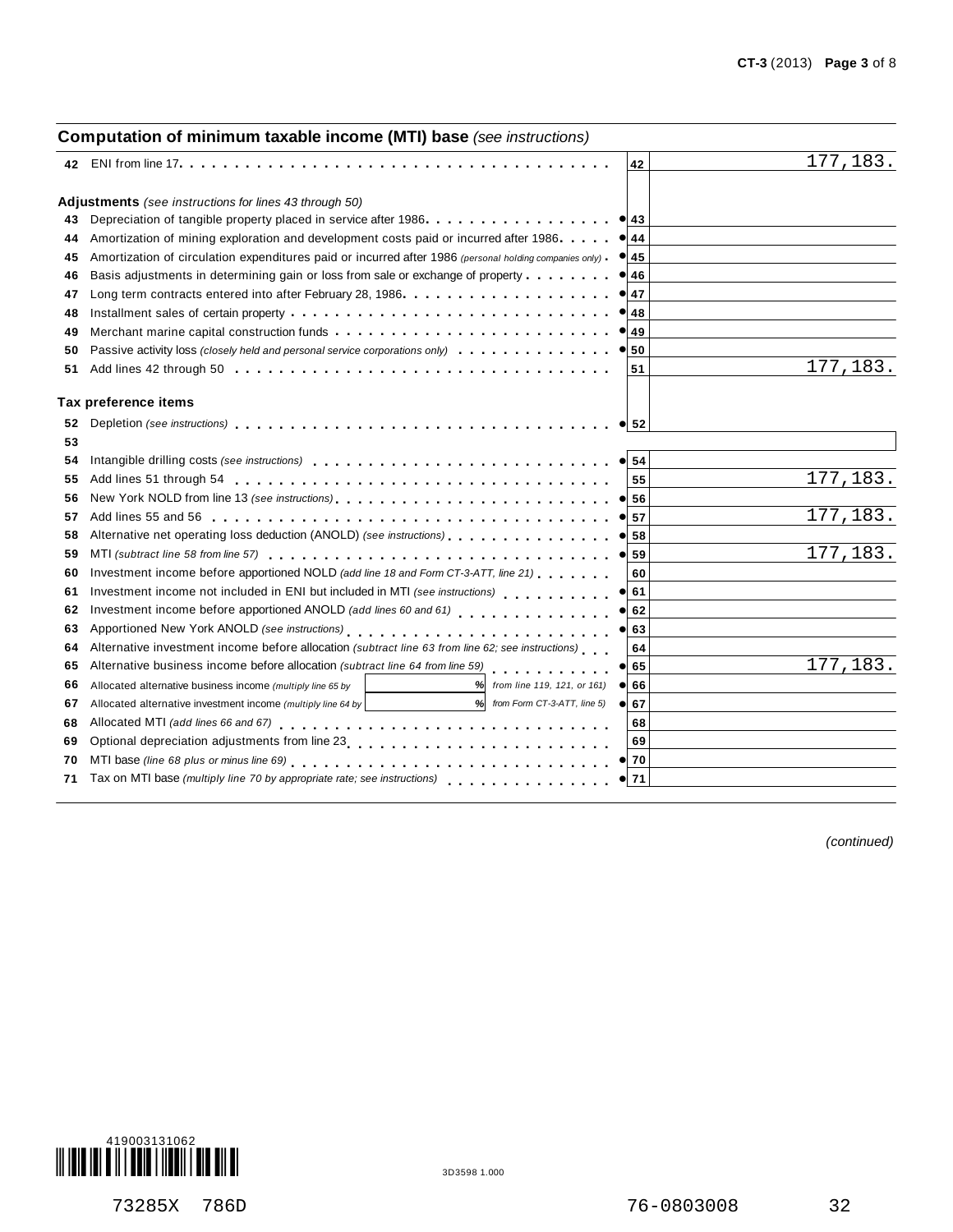|      | <b>Computation of tax</b>                                                                                                                                                                                                                                          |                 |                 |
|------|--------------------------------------------------------------------------------------------------------------------------------------------------------------------------------------------------------------------------------------------------------------------|-----------------|-----------------|
|      |                                                                                                                                                                                                                                                                    | 72              | 11,517.         |
|      | 73 Tax on capital base from line 40 (see instructions)<br>Second year $\bullet$<br>New small business:<br>First year<br><u>a a a a a a a a a a a a a</u><br>$\bullet$                                                                                              | 73<br>$\bullet$ | 714.            |
|      | You must enter an amount on line 74a below; if none, enter 0.                                                                                                                                                                                                      |                 |                 |
| 74a  | $\overline{0}$ .<br>New York receipts (see instructions) entering the set of the set of the set of the set of the set of the set of the set of the set of the set of the set of the set of the set of the set of the set of the set of the set of<br>$\bullet$ 74a |                 |                 |
| 74b  | Fixed dollar minimum tax (see instructions) enterpretation on the enterpretation of the enterpretational problem in the enterpretation of the enterpretation of the enterpretation of the enterpretation of the enterpretation                                     | 74b             | 25.             |
| 75   | Amount from line 71, 72, 73, or 74b, whichever is largest (see instructions for exception) $\bullet$ , $\bullet$ , $\bullet$ , $\bullet$                                                                                                                           | 75              | 11,517.         |
| 76   |                                                                                                                                                                                                                                                                    | 76              |                 |
| 77   |                                                                                                                                                                                                                                                                    | 77              |                 |
| 78   |                                                                                                                                                                                                                                                                    | 78              | 11,517.         |
| 79   | Tax credits (see instructions) enterpretation of the content of the content of the content of the content of the content of the content of the content of the content of the content of the content of the content of the cont                                     | 79              |                 |
| 80   | Balance (subtract line 79 from line 78; if line 79 is more than line 78, enter 0) $\cdots$ , , , , , , , , , , , , , , , , .                                                                                                                                       | 80              | 11,517.         |
| 81   |                                                                                                                                                                                                                                                                    | 81              | 25 <sub>1</sub> |
| 82   | Tax due (see instructions) et al., respectively respectively respectively respectively respectively respective                                                                                                                                                     | 82              | 11,517.         |
|      | First installment of estimated tax for next period:                                                                                                                                                                                                                |                 |                 |
| 83а  | If you filed a request for extension, enter amount from Form CT-5, line 2                                                                                                                                                                                          | 83a             | 3,615.          |
| 83b  | If you did not file Form CT-5 and line 82 is over \$1,000, see instructions                                                                                                                                                                                        | 83b             |                 |
| 84   |                                                                                                                                                                                                                                                                    | 84              | 15,132.         |
| 85   |                                                                                                                                                                                                                                                                    | 85              | 18,074.         |
| 86   | Balance (subtract line 85 from line 84; if line 85 is more than line 84, enter 0)                                                                                                                                                                                  | 86              |                 |
| 87   | Estimated tax penalty (see instructions; mark an X in the box if Form CT-222 is attached) $\bullet$                                                                                                                                                                | 87              |                 |
| 88   | Interest on late payment (see instructions)<br>interest on late payment (see instructions)                                                                                                                                                                         | 88              |                 |
| 89   |                                                                                                                                                                                                                                                                    | 89              |                 |
| 90   |                                                                                                                                                                                                                                                                    | 90              |                 |
|      | Voluntary gifts/contributions (see instructions):                                                                                                                                                                                                                  |                 |                 |
| 91a  | 91a<br>Amount for Return a Gift to Wildlife <b>Amount 1997</b>                                                                                                                                                                                                     |                 |                 |
| 91 b | Amount for Breast Cancer Research and Education Fund<br>91 <sub>b</sub>                                                                                                                                                                                            |                 |                 |
|      | 91c Amount for Prostate Cancer Research, Detection, and Education Fund<br>91c                                                                                                                                                                                      |                 |                 |
| 91 d | Amount for 9/11 Memorial<br>91d                                                                                                                                                                                                                                    |                 |                 |
| 91e  | Amount for Volunteer Firefighting & EMS Recruitment Fund<br>91e                                                                                                                                                                                                    |                 |                 |
| 91f  | Amount for Veterans Remberance<br>$\blacksquare$ 91f                                                                                                                                                                                                               |                 |                 |
| 92   |                                                                                                                                                                                                                                                                    | 92              | 15,132.         |
| 93   | Balance due (If line 85 is less than line 92, subtract line 85 from line 92 and enter here. This is the                                                                                                                                                            |                 |                 |
|      |                                                                                                                                                                                                                                                                    | 93              |                 |
|      | 94 Overpayment (If line 85 is more than line 92, subtract line 92 from line 85. This is your overpayment;                                                                                                                                                          |                 |                 |
|      |                                                                                                                                                                                                                                                                    | 94              | 2,942.          |
| 95   | Amount of overpayment to be credited to next period (see instructions)                                                                                                                                                                                             | 95              | 2,942.          |
| 96   |                                                                                                                                                                                                                                                                    | 96              |                 |
| 97   | Amount of overpayment to be credited to Form CT-3M/4M (see instructions)                                                                                                                                                                                           | 97              |                 |
| 98   | Refund of overpayment (subtract line 97 from line 96; see instructions)                                                                                                                                                                                            | 98              |                 |
| 99a  | Refund of unused tax credits (see instructions and attach appropriate forms)                                                                                                                                                                                       | 99a             |                 |
| 99b  | Tax credits to be credited as an overpayment to next year's return (see instructions and attach                                                                                                                                                                    |                 |                 |
|      |                                                                                                                                                                                                                                                                    | 99 b            |                 |
|      |                                                                                                                                                                                                                                                                    |                 |                 |

*(continued)*

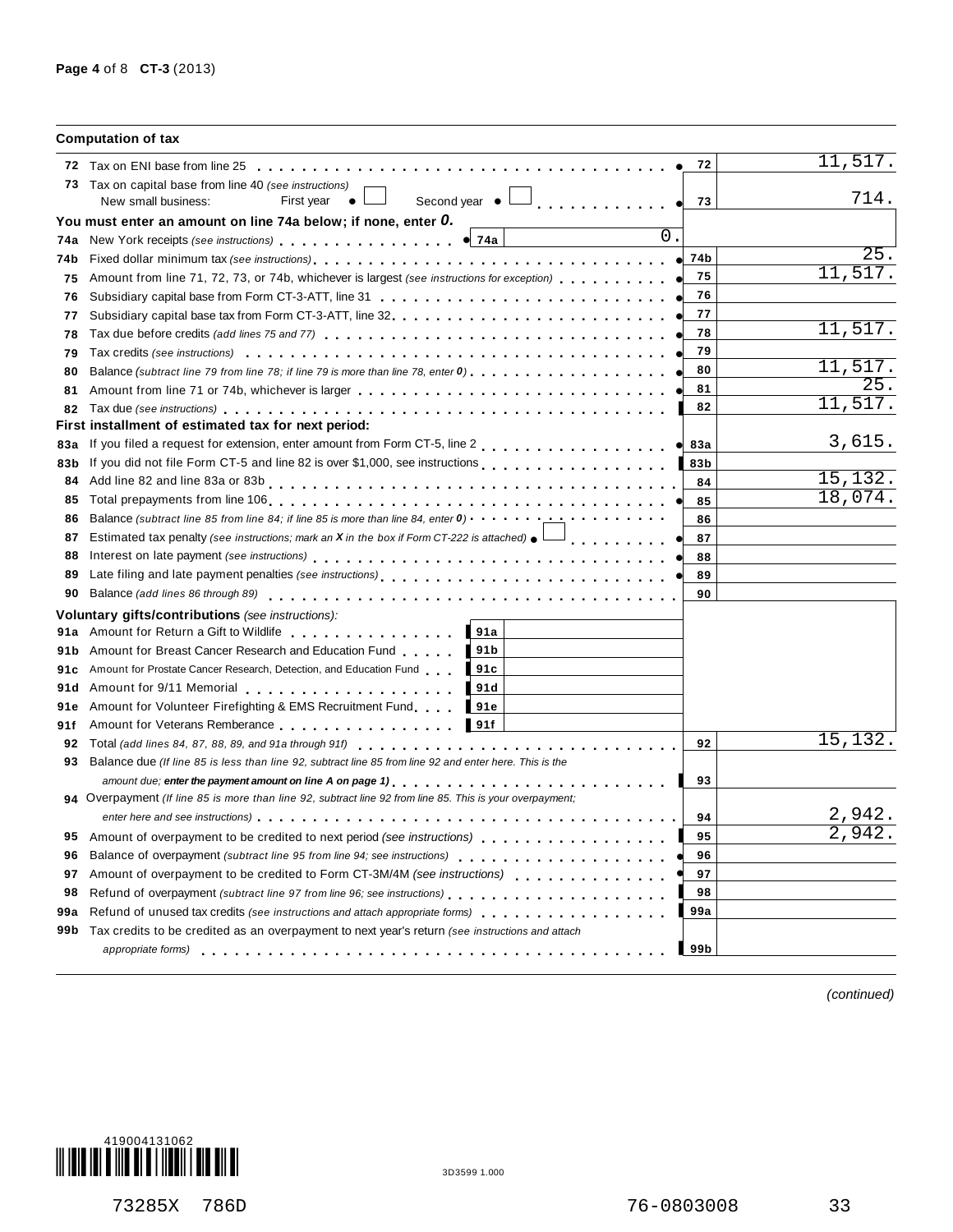|  |  |  |  | Summary of credits claimed on line 79 against current year's franchise tax (see instructions for lines 79, 99a, 99b, 100a, and 100b) |  |
|--|--|--|--|--------------------------------------------------------------------------------------------------------------------------------------|--|
|--|--|--|--|--------------------------------------------------------------------------------------------------------------------------------------|--|

| Form CT-38, $\bullet$ $\begin{bmatrix} \end{bmatrix}$ | Form CT-601 •                                                                                                                                                                                                                                         | Form DTF-624 el         |
|-------------------------------------------------------|-------------------------------------------------------------------------------------------------------------------------------------------------------------------------------------------------------------------------------------------------------|-------------------------|
| Form CT-40 •                                          | Form CT-601.1 •                                                                                                                                                                                                                                       | Form DTF-630 e          |
| Form CT-41 $\bullet$                                  | Form CT-602 •                                                                                                                                                                                                                                         | Other credits $\bullet$ |
| Form CT-43 •                                          | Form CT-603 •                                                                                                                                                                                                                                         |                         |
| Form CT-44 •                                          | Form CT-604 •                                                                                                                                                                                                                                         |                         |
| Form CT-46 $\bullet$                                  | Form CT-605 •                                                                                                                                                                                                                                         |                         |
| Form CT-47 •                                          | Form CT-606 •                                                                                                                                                                                                                                         |                         |
| Form CT-236 •                                         | Form CT-607 •                                                                                                                                                                                                                                         |                         |
| Form CT-238 •                                         | Form CT-611 •                                                                                                                                                                                                                                         |                         |
| Form CT-239 •                                         | Form CT-611.1 •                                                                                                                                                                                                                                       |                         |
| Form CT-241 •                                         | Form CT-612                                                                                                                                                                                                                                           |                         |
| Form CT-242 •                                         | Form CT-613 •                                                                                                                                                                                                                                         |                         |
| Form CT-243 •                                         | Form CT-631 •                                                                                                                                                                                                                                         |                         |
| Form CT-246                                           | Form CT-633 •                                                                                                                                                                                                                                         |                         |
| Form CT-248                                           | Form CT-634 •                                                                                                                                                                                                                                         |                         |
| Form CT-249 $\bullet$                                 | Form CT-635 •                                                                                                                                                                                                                                         |                         |
| Form CT-250 $\bullet$                                 | Form CT-636 •                                                                                                                                                                                                                                         |                         |
| Form CT-259                                           | Form CT-637                                                                                                                                                                                                                                           |                         |
| Form CT-261 $\bullet$                                 | Servicing mortgages<br>credit and the set of the set of the set of the set of the set of the set of the set of the set of the set of the set of the set of the set of the set of the set of the set of the set of the set of the set of the set of th |                         |
| Form CT-501 •                                         | Form DTF-621 •                                                                                                                                                                                                                                        |                         |
| Form CT-502 $\bullet$                                 | Form DTF-622 .                                                                                                                                                                                                                                        |                         |
|                                                       |                                                                                                                                                                                                                                                       |                         |

| 100a Total tax credits claimed above (enter here and on line 79; attach form or statement for each tax credit claimed) • 100a |  |  |  |
|-------------------------------------------------------------------------------------------------------------------------------|--|--|--|
|                                                                                                                               |  |  |  |
|                                                                                                                               |  |  |  |

### **Composition of prepayments on line 85** *(see instructions)*

|     |                                                                                                         |     | Date paid      |            | Amount  |
|-----|---------------------------------------------------------------------------------------------------------|-----|----------------|------------|---------|
| 101 |                                                                                                         | 101 | $03 - 15 - 13$ |            | 5,308.  |
|     | 102a Second installment from Form CT-400                                                                |     | $05 - 02 - 13$ |            | 4,000.  |
|     |                                                                                                         |     |                |            |         |
|     |                                                                                                         |     | $01 - 02 - 14$ |            | 5,000.  |
|     | 103 Payment with extension request from Form CT-5, line 5                                               | 103 |                |            | 3,198.  |
|     | 104 Overpayment credited from prior years (see instr.)   Period                                         |     |                | 104        | 568.    |
|     | Period<br>105 Overpayment credited from Form CT-3M/4M   Per                                             |     |                | 105        |         |
|     | 106 Total prepayments (add lines 101 through 105; enter here and on line 85)                            |     |                | 106        | 18,074. |
|     | 107 If you are a member of an affiliated federal group, enter primary corporation name and EIN:<br>Name |     |                | EIN        |         |
|     | If you are more than 50% owned by another corporation, enter parent corporation name and EIN:<br>Name   |     |                | <b>EIN</b> |         |

 $\bullet$ 



73285X 786D 76-0803008 34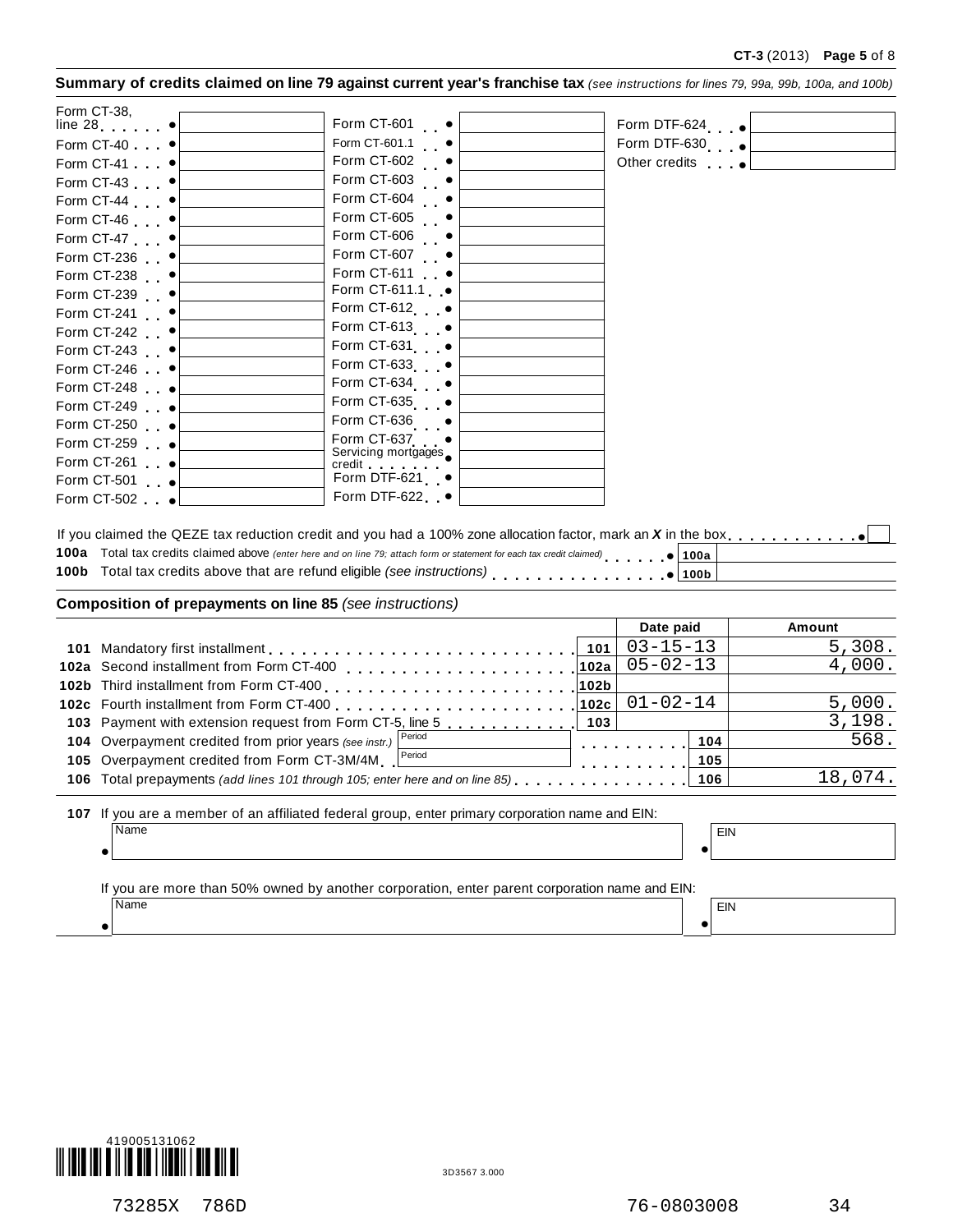|                                                                          | <b>Interest paid to shareholders</b> (see instructions)                                                         |      |                       |           |     |               |     |                                 |
|--------------------------------------------------------------------------|-----------------------------------------------------------------------------------------------------------------|------|-----------------------|-----------|-----|---------------|-----|---------------------------------|
| 108                                                                      | Did this corporation make any payments treated as interest in the computation of ENI to                         |      |                       |           |     |               |     |                                 |
|                                                                          | shareholders owning directly or indirectly, individually or in the aggregate, more                              |      |                       |           |     |               |     |                                 |
|                                                                          | than 50% of the corporation's issued and outstanding capital stock? (mark an $X$ in the                         |      |                       |           |     |               |     |                                 |
|                                                                          | appropriate box) If Yes, complete the following and line 109 (attach additional sheets if necessary)            |      |                       |           | 108 | Yes $\bullet$ |     | $No \bullet \Box X$             |
|                                                                          | Shareholder's name                                                                                              |      | SSN or EIN            |           |     |               |     |                                 |
|                                                                          |                                                                                                                 |      |                       |           |     |               |     |                                 |
|                                                                          | Interest paid to shareholder<br>Total indebtedness to shareholder described above                               |      | Total interest paid   |           |     |               |     |                                 |
|                                                                          |                                                                                                                 |      |                       |           |     |               |     |                                 |
| 109                                                                      | Is there written evidence of the indebtedness? (mark an $X$ in the appropriate box)                             |      |                       |           | 109 | Yes $\bullet$ |     | No $\bullet$ $\boxed{\text{X}}$ |
|                                                                          |                                                                                                                 |      |                       |           |     |               |     |                                 |
| 110                                                                      |                                                                                                                 |      |                       |           | 110 |               |     |                                 |
| 111                                                                      | If the Internal Revenue Service (IRS) has completed an audit of any of your returns within the                  |      |                       |           |     |               |     |                                 |
|                                                                          |                                                                                                                 |      |                       |           | 111 |               |     |                                 |
|                                                                          |                                                                                                                 |      |                       |           |     |               |     |                                 |
|                                                                          | Schedule A, Part 1 - Computation of business allocation percentage for aviation corporations (see instructions) |      |                       |           |     |               |     |                                 |
|                                                                          |                                                                                                                 |      |                       |           |     | R             |     |                                 |
|                                                                          |                                                                                                                 |      | <b>New York State</b> |           |     | Everywhere    |     |                                 |
|                                                                          |                                                                                                                 |      |                       |           |     |               |     |                                 |
|                                                                          | Revenue aircraft arrivals and departures (see instr.).                                                          | 112a |                       | $\bullet$ |     |               |     |                                 |
|                                                                          | Adjustment per Tax Law, Article 9-A, section 210.3(a)(7)(A)                                                     | 112b | .60                   |           |     |               |     |                                 |
|                                                                          | 112c Adjusted NYS revenue aircraft arrivals and                                                                 |      |                       |           |     |               |     |                                 |
|                                                                          | departures (multiply line 112a, column A,                                                                       |      |                       |           |     |               |     |                                 |
|                                                                          | by line 112b) $\blacksquare$                                                                                    |      |                       |           |     |               |     |                                 |
|                                                                          |                                                                                                                 |      |                       |           |     |               | 113 | %                               |
|                                                                          |                                                                                                                 |      |                       |           |     |               |     |                                 |
|                                                                          | Adjustment per Tax Law section 210.3(a)(7)(A) $\vert$ 114b                                                      |      | .60                   |           |     |               |     |                                 |
|                                                                          | 114c Adjusted NYS revenue tons handled                                                                          |      |                       |           |     |               |     |                                 |
|                                                                          | (multiply line 114a, column A, by line 114b) $\bullet$ 114c                                                     |      |                       |           |     |               |     |                                 |
|                                                                          | New York State percentage (divide line 114c by line 114a, column B) [1995]                                      |      |                       |           |     |               | 115 | %                               |
|                                                                          |                                                                                                                 |      |                       |           |     |               |     |                                 |
|                                                                          | Adjustment per Tax Law section 210.3(a)(7)(A)                                                                   | 116b | .60                   |           |     |               |     |                                 |
|                                                                          | 116c Adjusted NYS originating revenue                                                                           |      |                       |           |     |               |     |                                 |
|                                                                          | (multiply line 116a, column A, by line 116b) $\bullet$ 116c                                                     |      |                       |           |     |               |     |                                 |
|                                                                          | New York State percentage (divide line 116c by line 116a, column B)                                             |      |                       |           |     |               | 117 | $\%$                            |
| 112a<br>112b<br>113<br>114a<br>114b<br>115<br>116a<br>116b<br>117<br>118 |                                                                                                                 |      |                       |           |     |               | 118 | $\%$                            |
| 119                                                                      | New York business allocation percentage (divide line 118 by three; use to compute lines 21, 38, and 66, and     |      |                       |           |     |               |     |                                 |

### % **a** 121 Schedule A, Part 2 - Computation of business allocation percentage for trucking and railroad corporations (see instr.)<br>B **A B** New York State | Everywhere **120** Revenue miles<br>**120** Revenue miles<br>**121** New York State business allocation percentage (divide line 120 column A by line 120 column B: 121 New York State business allocation percentage (divide line 120, column A, by line 120, column B; use to<br>compute lines 21, 38, and 66, and Form CT-38, line 6)

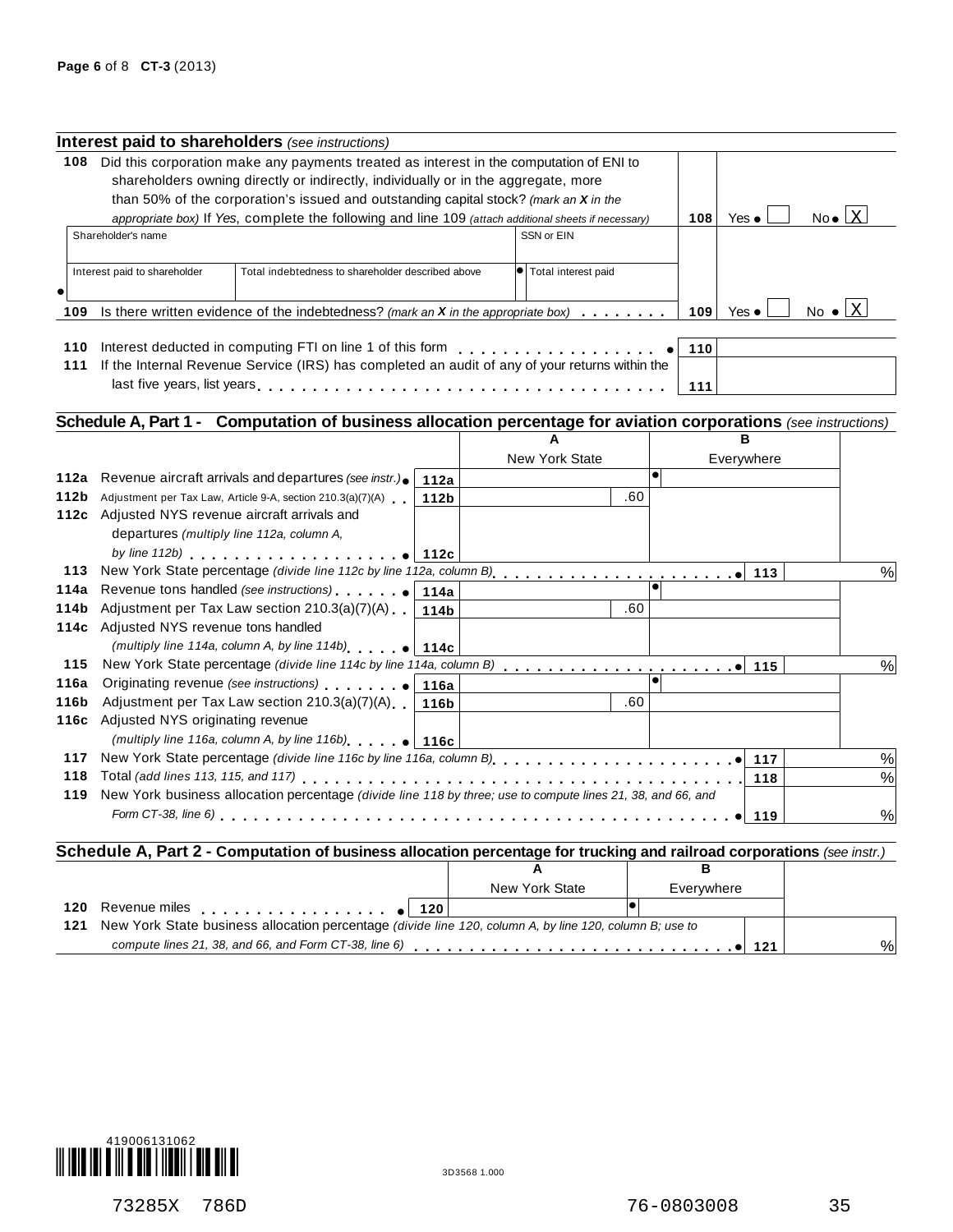| Schedule A, Part 3 - Computation of business allocation percentage (see instructions)                                                                                                                                          |
|--------------------------------------------------------------------------------------------------------------------------------------------------------------------------------------------------------------------------------|
| Number of New York State employees entering to serve in the server in the server of New York State employees entering the server in the server of the server of the server of the server of the server of the server of the se |
| Are you principally engaged in the activity of an air freight forwarder acting as principal or like indirect air carrier,                                                                                                      |
| or are you a qualified foreign air carrier? (mark an X in the appropriate box) $\ldots$ , Yes $\blacksquare$ No $\bullet$ $\boxed{\text{X}}$                                                                                   |

If *No*, complete **only** lines 129 through 136 and enter on line 141 the receipts factor computed on line 136. The receipts factor is the business allocation percentage.

|         |                                                                                     | A                     | в          |     |   |
|---------|-------------------------------------------------------------------------------------|-----------------------|------------|-----|---|
|         | <b>Average value of property</b> (see instructions)                                 | <b>New York State</b> | Everywhere |     |   |
| 122     | Real estate owned example 122                                                       |                       |            |     |   |
| 123     | 123<br>Real estate rented<br>.                                                      |                       |            |     |   |
| 124     | Inventories owned<br>. 124                                                          |                       |            |     |   |
| 125     | Tangible personal property owned $\bullet$ 125                                      |                       |            |     |   |
| 126     | Tangible personal property rented $\bullet$ 126                                     |                       |            |     |   |
| 127     | Total (add lines 122 through 126) $\bigcirc$ 127                                    |                       |            |     |   |
| 128     | New York State property factor (divide line 127, column A, by line 127, column B)   |                       |            | 128 | % |
|         | Receipts in the regular course of business from:                                    |                       |            |     |   |
|         | 129 Sales of tangible personal property                                             |                       |            |     |   |
|         | allocated to New York State (see instructions) $\bullet$ 129                        |                       |            |     |   |
| 130     | All sales of tangible personal property (see instr.)  <br>130                       |                       |            |     |   |
| 131     | Services performed (see instructions) (Services performed (see instructions)<br>131 |                       |            |     |   |
| 132     | Rentals of property (see instructions) $ 132 $                                      |                       |            |     |   |
| 133     | Royalties (see instructions) (133                                                   |                       |            |     |   |
| 134     | Other business receipts (see instructions)   0   134                                |                       |            |     |   |
| 135     | Total (add lines 129 through 134) $\bullet$ 135                                     |                       |            |     |   |
| 136     |                                                                                     |                       |            |     | % |
| 137     |                                                                                     |                       |            |     | % |
| Payroll |                                                                                     |                       |            |     |   |
| 138     | Wages and other compensation of employees,                                          |                       |            |     |   |
|         | except general executive officers (see instr.) $\bullet$ 138                        |                       |            |     |   |
| 139     |                                                                                     |                       |            |     | % |
| 140     |                                                                                     |                       |            |     | % |
| 141     |                                                                                     |                       |            |     | % |
|         |                                                                                     |                       |            |     |   |

**Schedule A, Part 4 - Computation of alternative business allocation percentage for MTI base** *(see instructions)*

If you are **not** an air freight forwarder acting as principal or like indirect air carrier, or a qualified foreign air carrier, complete **only** lines 149 through 156 and enter on line 161 the receipts factor computed on line 156. The receipts factor is the alternative business allocation percentage.

| Average value of property (see instructions)        |     | A - New York State | <b>B</b> - Everywhere |   |
|-----------------------------------------------------|-----|--------------------|-----------------------|---|
| 142 Real estate owned                               | 142 |                    |                       |   |
| 143 Real estate rented                              | 143 |                    |                       |   |
| 144 Inventories owned "                             | 144 |                    |                       |   |
| 145 Tangible personal property owned 145            |     |                    |                       |   |
| 146 Tangible personal property rented [1, 1, 146]   |     |                    |                       |   |
| 147 Total (add lines 142 through 146) $\bullet$ 147 |     |                    |                       |   |
|                                                     |     |                    |                       | % |
|                                                     |     |                    |                       |   |

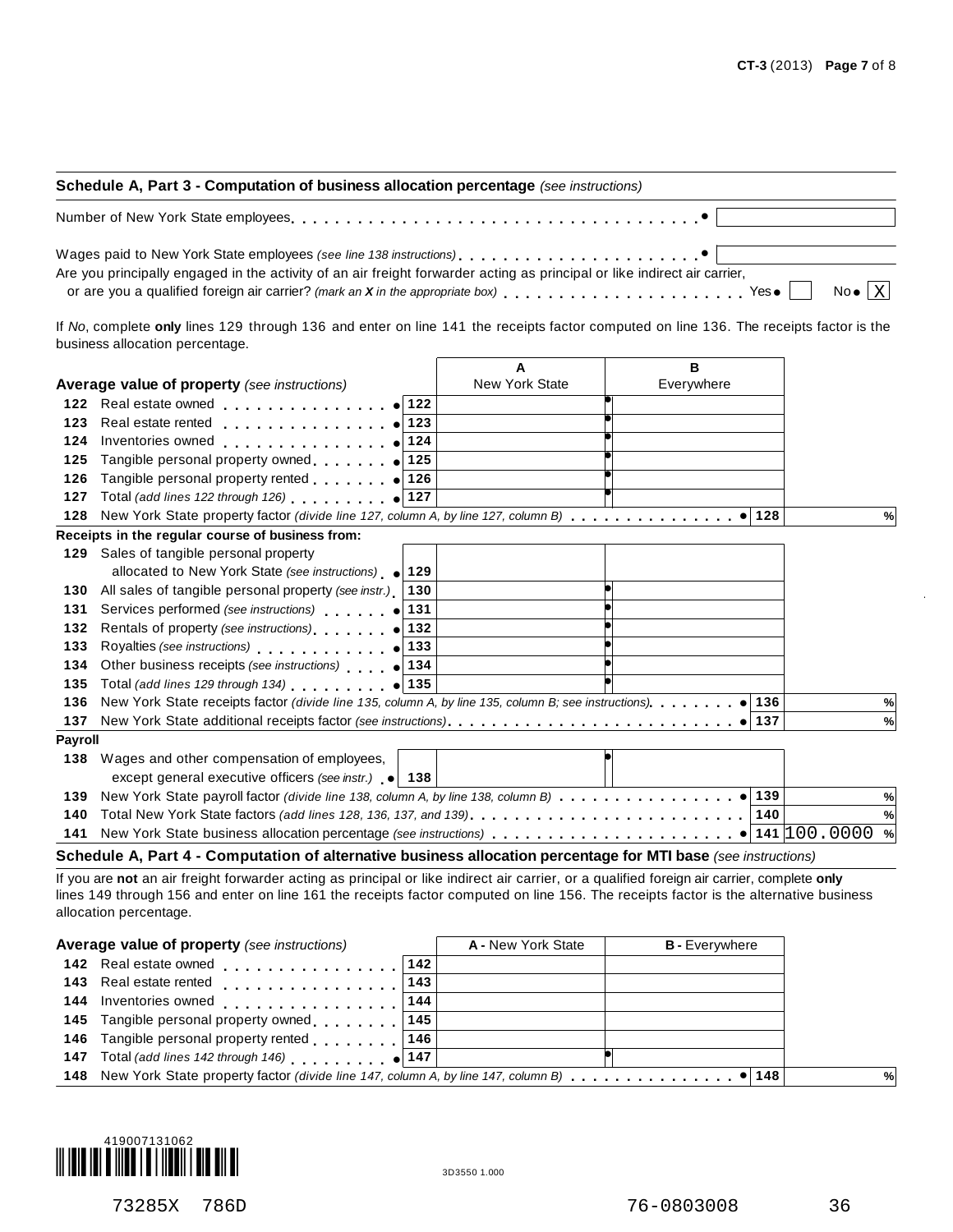|                |                           | Receipts in the regular course of business from:                                                                                                                                                                                                                               |                         |                                |                                                                                   |                    |                      |                         |                         |
|----------------|---------------------------|--------------------------------------------------------------------------------------------------------------------------------------------------------------------------------------------------------------------------------------------------------------------------------|-------------------------|--------------------------------|-----------------------------------------------------------------------------------|--------------------|----------------------|-------------------------|-------------------------|
|                |                           | <b>149</b> Sales of tangible personal property                                                                                                                                                                                                                                 |                         |                                |                                                                                   |                    |                      |                         |                         |
|                |                           | allocated to New York State (see instructions)                                                                                                                                                                                                                                 |                         | 149                            |                                                                                   |                    |                      |                         |                         |
|                |                           | 150 All sales of tangible personal property                                                                                                                                                                                                                                    |                         | 150                            |                                                                                   |                    |                      |                         |                         |
|                |                           | 151 Services performed (see instructions)                                                                                                                                                                                                                                      |                         | 151                            |                                                                                   |                    |                      |                         |                         |
|                |                           | 152 Rentals of property <b>container and the set of the set of the set of the set of the set of the set of the set of the set of the set of the set of the set of the set of the set of the set of the set of the set of the set</b>                                           |                         | 152                            |                                                                                   |                    |                      |                         |                         |
|                | 153 Royalties             |                                                                                                                                                                                                                                                                                |                         | 153                            |                                                                                   |                    |                      |                         |                         |
|                |                           | 154 Other business receipts                                                                                                                                                                                                                                                    |                         | 154                            |                                                                                   |                    |                      |                         |                         |
|                |                           | 155 Total (add lines 149 through 154)                                                                                                                                                                                                                                          |                         | 155<br>$\bullet$               |                                                                                   |                    |                      |                         |                         |
|                |                           | 156 New York State receipts factor (divide line 155, column A, by line 155, column B; see instructions)                                                                                                                                                                        |                         |                                |                                                                                   |                    | $\bullet$ 156        |                         | %                       |
|                |                           |                                                                                                                                                                                                                                                                                |                         |                                |                                                                                   |                    | 157                  |                         | $\%$                    |
| <b>Payroll</b> |                           |                                                                                                                                                                                                                                                                                |                         |                                |                                                                                   |                    |                      |                         |                         |
|                |                           | <b>158</b> Wages and other compensation of                                                                                                                                                                                                                                     |                         |                                |                                                                                   |                    |                      |                         |                         |
|                |                           | employees, except general executive officers $\bullet$ 158                                                                                                                                                                                                                     |                         |                                |                                                                                   |                    |                      |                         |                         |
|                |                           | 159 New York State payroll factor (divide line 158, column A, by line 158, column B)                                                                                                                                                                                           |                         |                                |                                                                                   |                    | $\bullet$ 159        |                         | %                       |
|                |                           | 160 Total New York State factors (add lines 148, 156, 157, and 159)                                                                                                                                                                                                            |                         |                                |                                                                                   |                    | 160                  |                         | %                       |
|                |                           |                                                                                                                                                                                                                                                                                |                         |                                |                                                                                   |                    | $\bullet$ 161        |                         | %                       |
|                |                           | 162 Are you claiming small business taxpayer status for lower ENI tax rates? (see Small business                                                                                                                                                                               |                         |                                |                                                                                   |                    |                      |                         |                         |
|                |                           | taxpayer definition in the line 25 instructions of Form CT-3/4-I; mark an <b>X</b> in the appropriate box)                                                                                                                                                                     |                         |                                |                                                                                   |                    | 162<br>Yes $\bullet$ | $\mathbf{x}$<br>No      |                         |
|                |                           | 163 If you marked Yes on line 162, enter total capital contributions (see worksheet in instructions).                                                                                                                                                                          |                         |                                |                                                                                   |                    | 163                  |                         |                         |
|                |                           | 164 Are you claiming qualified New York manufacturer status for lower capital base tax limitation?                                                                                                                                                                             |                         |                                |                                                                                   |                    |                      |                         |                         |
|                |                           |                                                                                                                                                                                                                                                                                |                         |                                |                                                                                   |                    | 164<br>Yes           | No                      | $\overline{\mathbf{x}}$ |
|                |                           | 165 Are you claiming qualified New York manufacturer status for lower ENI tax rates?                                                                                                                                                                                           |                         |                                |                                                                                   |                    |                      |                         |                         |
|                |                           | (see instructions; mark an X in the appropriate box) $\ldots \ldots \ldots \ldots \ldots \ldots \ldots \ldots \ldots \ldots$                                                                                                                                                   |                         |                                |                                                                                   |                    | 165<br>Yes           | No                      | $\overline{\mathbf{X}}$ |
|                |                           | 166 Are you claiming eligible qualified New York manufacturer status for lower tax rates?                                                                                                                                                                                      |                         |                                |                                                                                   |                    |                      |                         |                         |
|                |                           | (see instructions; mark an X in the appropriate box)<br>167 Are you a qualified entity of a New York State innovation hot spot that operates soley within                                                                                                                      |                         |                                |                                                                                   |                    | 166<br>Yes           | No                      | $\mathbf{x}$            |
|                |                           | such New York State innovation hot spot and have elected to be subject only to the fixed                                                                                                                                                                                       |                         |                                |                                                                                   |                    |                      |                         |                         |
|                |                           | dollar minimum tax base? (mark an X in the appropriate box) $\cdots$                                                                                                                                                                                                           |                         |                                |                                                                                   |                    | 167<br>Yes           | No                      | $\overline{\mathbf{X}}$ |
|                |                           | Amended return information - If filing an amended return, mark an X in the box for any items that apply and attach documentation.                                                                                                                                              |                         |                                |                                                                                   |                    |                      |                         |                         |
|                |                           | Final federal determination.<br>Net operating loss (NOL) carryback $\bullet$<br>Federal return filed Form 1139 .<br>Net operating loss (NOL) information<br>New York State NOL carryover total available for use this tax year from all prior tax years $\ldots \ldots \ldots$ |                         |                                | If marked, enter date of determination: ●<br>Capital loss carryback<br>Form 1120X |                    |                      |                         |                         |
|                |                           | Federal NOL carryover total available for use this tax year from all prior tax years                                                                                                                                                                                           |                         |                                |                                                                                   |                    |                      |                         |                         |
|                |                           | New York State NOL carryforward total for future tax years                                                                                                                                                                                                                     |                         |                                |                                                                                   |                    |                      |                         |                         |
|                |                           | Federal NOL carryforward total for future tax years                                                                                                                                                                                                                            |                         |                                |                                                                                   |                    |                      |                         |                         |
|                |                           | Corporations organized outside New York State: Complete the following for capital stock issued and outstanding.                                                                                                                                                                |                         |                                |                                                                                   |                    |                      |                         |                         |
|                | Number of par shares      |                                                                                                                                                                                                                                                                                | Value<br>\$             |                                | Number of no-par shares                                                           |                    | Value<br>\$          |                         |                         |
|                |                           |                                                                                                                                                                                                                                                                                | Designee's name (print) |                                |                                                                                   |                    |                      | Designee's phone number |                         |
|                | Third - party<br>designee | $\mathbf{X}$<br>Yes<br>No                                                                                                                                                                                                                                                      | DANIELLE HLATKY         |                                |                                                                                   |                    |                      |                         |                         |
|                | (see instructions)        | Designee's e-mail address                                                                                                                                                                                                                                                      |                         |                                |                                                                                   |                    |                      | PIN 3264                |                         |
|                |                           | Certification: I certify that this return and any attachments are to the best of my knowledge and belief true, correct, and complete.                                                                                                                                          |                         |                                |                                                                                   |                    |                      |                         |                         |
|                |                           | Printed name of authorized person                                                                                                                                                                                                                                              |                         | Signature of authorized person |                                                                                   |                    | Official title       |                         |                         |
|                | <b>Authorized</b>         |                                                                                                                                                                                                                                                                                |                         |                                |                                                                                   |                    |                      |                         |                         |
|                | Person                    | E-mail address of authorized person                                                                                                                                                                                                                                            |                         |                                |                                                                                   | Telephone number   |                      | Date                    |                         |
|                |                           |                                                                                                                                                                                                                                                                                |                         |                                |                                                                                   |                    |                      |                         |                         |
|                |                           | Firm's name (or yours if self-employed)                                                                                                                                                                                                                                        |                         |                                |                                                                                   | Firm's EIN         |                      | Preparer's PTIN or SSN  |                         |
|                | Paid                      | PIPIA COHEN HLATKY LLC                                                                                                                                                                                                                                                         |                         |                                |                                                                                   | 26-4268100         |                      | P01403210               |                         |
|                | preparer                  | Signature of individual preparing this return                                                                                                                                                                                                                                  |                         | Address                        |                                                                                   |                    |                      |                         |                         |
|                | use                       |                                                                                                                                                                                                                                                                                |                         | 195                            | KOSCIUSZKO ST                                                                     | BROOKLYN           |                      | NY 11216                |                         |
|                | only                      | E-mail address of individual preparing this return                                                                                                                                                                                                                             |                         |                                |                                                                                   | Preparer's NYTPRIN | Date                 |                         |                         |
|                | (see instr.)              |                                                                                                                                                                                                                                                                                |                         |                                |                                                                                   | 11419808           |                      |                         |                         |
|                |                           |                                                                                                                                                                                                                                                                                |                         |                                | See instructions for where to file.                                               |                    |                      |                         |                         |
|                |                           | 419008131062                                                                                                                                                                                                                                                                   |                         |                                |                                                                                   |                    |                      |                         |                         |
|                |                           |                                                                                                                                                                                                                                                                                |                         |                                | 3D3551 1.000                                                                      |                    |                      |                         |                         |

**Page 8** of 8 **CT-3** (2013)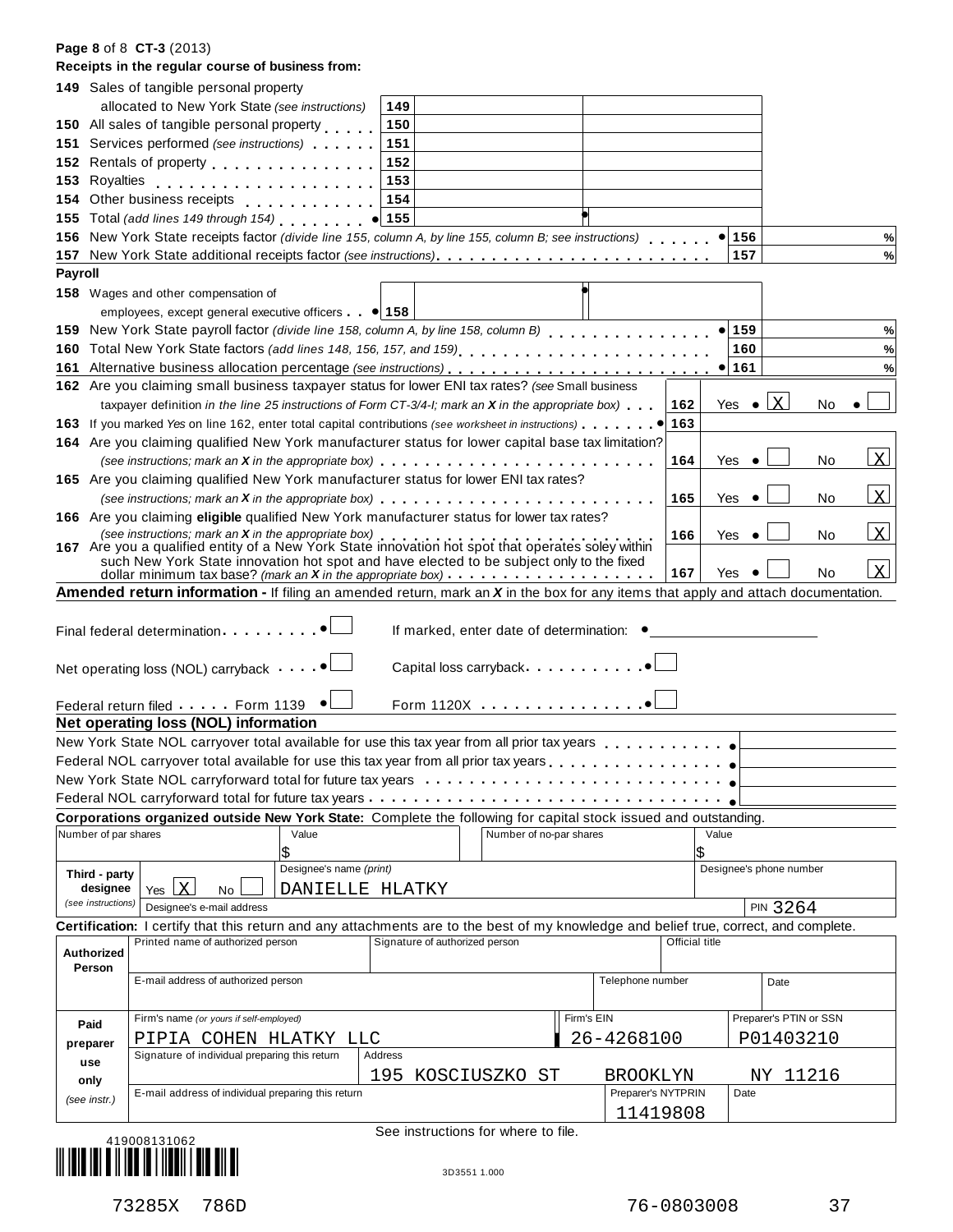## New York State Department of Taxation and Finance **CT-3-ATT Schedules B, C, and <sup>D</sup> - <sup>2013</sup> Attachment to Form CT-3**

**General Business Corporation Franchise Tax Return**

OPEN SOURCE MATTERS, INC 76-0803008

Legal name of corporation **Employer identification number (EIN)** Employer identification number (EIN)

### Attach to Form CT-3, *General Business Corporation Franchise Tax Return.*

**Schedule B, Part 1 - Computation of investment capital and investment allocation percentage** *(See instructions; attach separate sheets if necessary, displaying this information formatted as below.)*

### **Section 1 - Corporate and governmental debt instruments**

Description of investment (identify each debt instrument and its date of maturity here; for each debt instrument complete columns C through G on *the corresponding lines below)*

| Item |                                     | <b>B</b> - Maturity date                                                                                     |                                                                 |                                                |                                                                         |
|------|-------------------------------------|--------------------------------------------------------------------------------------------------------------|-----------------------------------------------------------------|------------------------------------------------|-------------------------------------------------------------------------|
| A    |                                     |                                                                                                              |                                                                 |                                                |                                                                         |
| B    |                                     |                                                                                                              |                                                                 |                                                |                                                                         |
| Item | Average value<br>(see instructions) | <b>D</b> - Liabilities directly<br>or indirectly attributable<br>to investment capital<br>(see instructions) | Net average value<br>(column C - column D;<br>see instructions) | Issuer's<br>allocation %<br>(see instructions) | Value allocated to<br>New York State<br>(column $E \times$ column $F$ ) |
| A    |                                     |                                                                                                              |                                                                 |                                                |                                                                         |
| B    |                                     |                                                                                                              |                                                                 |                                                |                                                                         |
|      | Amounts from attached list          |                                                                                                              |                                                                 |                                                |                                                                         |
|      |                                     |                                                                                                              |                                                                 |                                                |                                                                         |
|      | Totals of Section 1                 |                                                                                                              |                                                                 |                                                |                                                                         |
|      |                                     |                                                                                                              |                                                                 |                                                |                                                                         |
|      |                                     |                                                                                                              |                                                                 |                                                |                                                                         |

### **Section 2 - Corporate stock, stock rights, stock warrants, and stock options**

Description of investment (identify each investment and enter number of shares here; for each investment complete columns C through G on the *corresponding lines below)*

| Item         |                                                      | A - Investment (see instructions)                                                                             |                                                                 |                                                | <b>B</b> - Number of shares                                   |
|--------------|------------------------------------------------------|---------------------------------------------------------------------------------------------------------------|-----------------------------------------------------------------|------------------------------------------------|---------------------------------------------------------------|
| A            |                                                      |                                                                                                               |                                                                 |                                                |                                                               |
| B            |                                                      |                                                                                                               |                                                                 |                                                |                                                               |
| ltem         | Average value<br>(see instructions)                  | <b>D</b> - Liabilities directly<br>or indirectly attributable<br>to investment capital<br>(see instructions)  | Net average value<br>(column C - column D;<br>see instructions) | Issuer's<br>allocation %<br>(see instructions) | Value allocated to<br>New York State<br>(column E x column F) |
| A            |                                                      |                                                                                                               |                                                                 |                                                |                                                               |
| B            |                                                      |                                                                                                               |                                                                 |                                                |                                                               |
|              | Amounts from attached list                           |                                                                                                               |                                                                 |                                                |                                                               |
|              |                                                      |                                                                                                               |                                                                 |                                                |                                                               |
|              | Totals of Section 2                                  |                                                                                                               |                                                                 |                                                |                                                               |
| $\mathbf{2}$ |                                                      |                                                                                                               |                                                                 |                                                |                                                               |
|              | Totals of Section 1 (from line 1)                    |                                                                                                               |                                                                 |                                                |                                                               |
| 3            |                                                      |                                                                                                               |                                                                 |                                                |                                                               |
|              | Totals (add lines 2 and 3 in columns C, D, E, and G) |                                                                                                               |                                                                 |                                                |                                                               |
| 4            |                                                      |                                                                                                               |                                                                 |                                                |                                                               |
|              |                                                      | Investment allocation percentage without the addition of cash (divide line 4, column G, by line 4, column E). |                                                                 |                                                |                                                               |
| 5            |                                                      |                                                                                                               |                                                                 | 5                                              | %                                                             |
|              | Cash (see instr.)                                    |                                                                                                               |                                                                 |                                                |                                                               |
| 6            |                                                      |                                                                                                               |                                                                 |                                                |                                                               |
|              |                                                      | Investment capital (add lines 4 and 6 in columns C, D, and E). Enter column E total on Form CT-3, line 35     |                                                                 |                                                |                                                               |
|              |                                                      |                                                                                                               |                                                                 |                                                |                                                               |

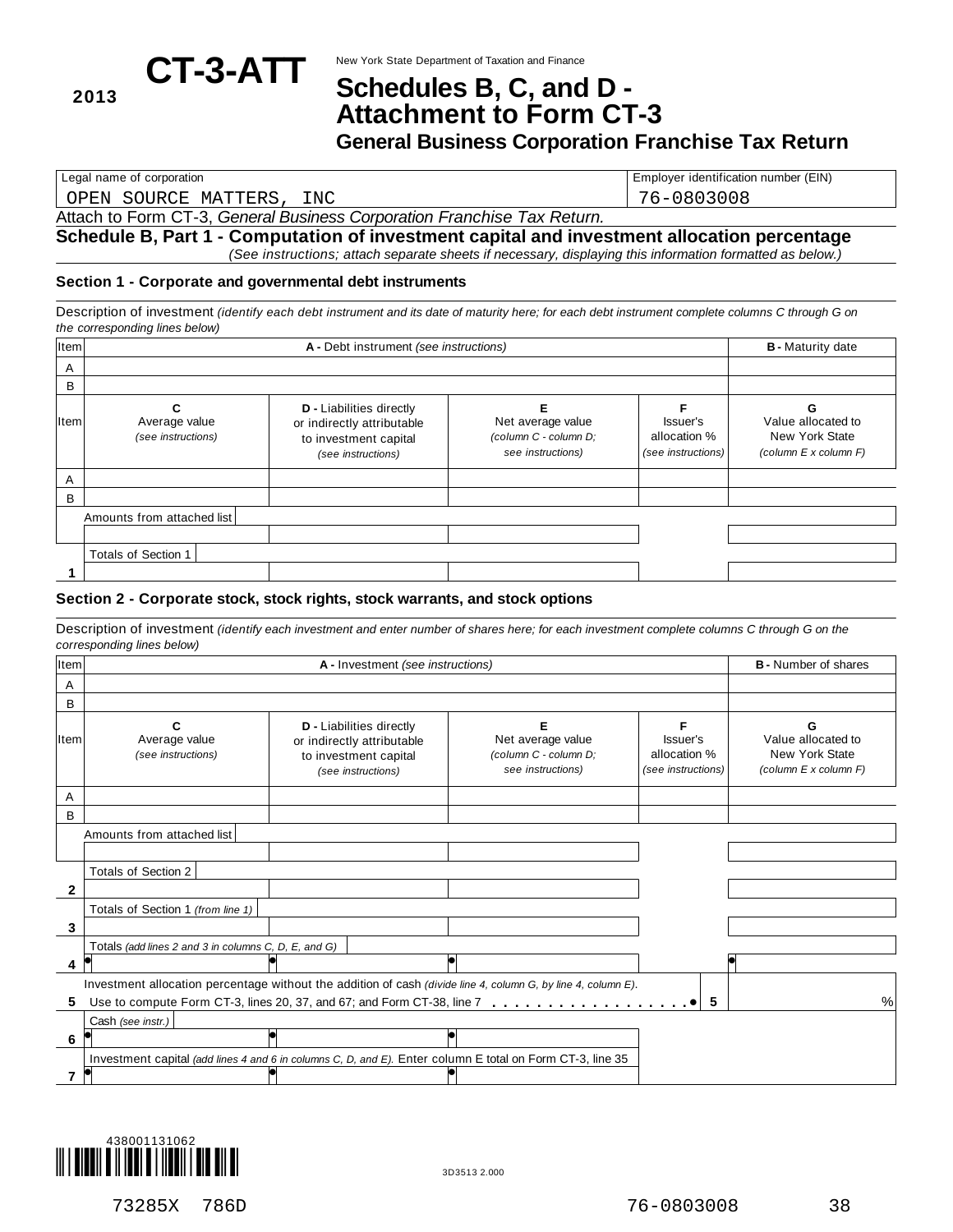|    | <b>Schedule B, Part 2 - Computation of investment income before allocation</b> (see instructions)                 |  |
|----|-------------------------------------------------------------------------------------------------------------------|--|
|    |                                                                                                                   |  |
| 9  | Interest income from bank accounts (if line 5 is zero, enter 0 here; see instructions) $\blacksquare$             |  |
| 10 |                                                                                                                   |  |
|    |                                                                                                                   |  |
|    |                                                                                                                   |  |
|    | 13 Investment income other than interest, dividends, capital gains, or capital losses (see instructions) .   13   |  |
|    |                                                                                                                   |  |
|    | <b>15</b> Interest deductions directly attributable to investment capital (see instr.) $\bullet$   <b>15</b>      |  |
|    | <b>16</b> Noninterest deductions directly attributable to investment capital (see instr.) $\bullet$   16          |  |
| 17 | <b>Interest</b> deductions indirectly attributable to investment capital (see instr.) $\bullet$   17              |  |
| 18 | <b>Noninterest</b> deductions indirectly attributable to investment capital (see instr.) $\bullet$   18           |  |
| 19 |                                                                                                                   |  |
| 20 |                                                                                                                   |  |
|    |                                                                                                                   |  |
|    | 22 Investment income before allocation (subtract line 21 from line 20; enter here and on Form CT-3, line 18) ● 22 |  |
|    | <b>Schedule C, Part 1 - Income from subsidiary capital</b> (see instructions)                                     |  |
|    |                                                                                                                   |  |
|    |                                                                                                                   |  |

| 23 Interest from subsidiary capital (see instructions; attach list) ______________________________● 23 |  |
|--------------------------------------------------------------------------------------------------------|--|

### **Schedule C, Part 2 - Computation and allocation of subsidiary capital base and tax** *(see instructions)* Include all corporations, except a DISC, in which you own more than 50% of the voting stock. Attach separate sheets if necessary, displaying this information formatted as below.

A - Description of subsidiary capital (list the name of each corporation and the EIN here; for each corporation complete columns B through G on *the corresponding lines below)*

| Item |                  |                                                               | Name                                                                                                           |                       |                          | EIN                                  |
|------|------------------|---------------------------------------------------------------|----------------------------------------------------------------------------------------------------------------|-----------------------|--------------------------|--------------------------------------|
| A    |                  |                                                               |                                                                                                                |                       |                          |                                      |
| B    |                  |                                                               |                                                                                                                |                       |                          |                                      |
| C    |                  |                                                               |                                                                                                                |                       |                          |                                      |
| A    | в                | C                                                             | D                                                                                                              | Е                     | F                        | G                                    |
| Item | $%$ of<br>voting | Average value<br>(see instructions)                           | Liabilities directly or<br>indirectly attributable to                                                          | Net average<br>value  | Issuer's<br>allocation % | Value allocated<br>to New York State |
|      | stock            |                                                               | subsidiary capital                                                                                             | (column C - column D; | (see instr.)             | (column E x column F)                |
|      | owned            |                                                               | (see instructions)                                                                                             | see instructions)     |                          |                                      |
| A    |                  |                                                               |                                                                                                                |                       |                          |                                      |
| B    |                  |                                                               |                                                                                                                |                       |                          |                                      |
| С    |                  |                                                               |                                                                                                                |                       |                          |                                      |
|      | Amounts from     |                                                               |                                                                                                                |                       |                          |                                      |
|      | attached list    |                                                               |                                                                                                                |                       |                          |                                      |
|      |                  | <b>27</b> Totals (add amounts in columns C and D)             |                                                                                                                |                       |                          |                                      |
|      | ●  27            |                                                               |                                                                                                                |                       |                          |                                      |
|      |                  | 28 Total net average value of subsidiary capital (add amounts |                                                                                                                |                       |                          |                                      |
|      |                  |                                                               | in column E; enter here and on Form CT-3, line 33) $\Box$                                                      |                       |                          |                                      |
| 29   |                  |                                                               | Subsidiary capital base before deduction (add amounts in column G) [Concentration of the set of the set of the |                       |                          | 29                                   |
| 30   |                  |                                                               | Value of subsidiary capital included in column G of subsidiaries taxable under Tax Law                         |                       |                          |                                      |
|      |                  |                                                               |                                                                                                                |                       |                          | 30                                   |
| 31   |                  |                                                               | Subsidiary capital base (subtract line 30 from line 29; enter here and on Form CT-3, line 76) [100]            |                       |                          | 31                                   |
| 32   |                  |                                                               | Subsidiary capital base tax (multiply line 31 by .0009; enter here, on Form CT-3, line 77, and on              |                       |                          |                                      |
|      |                  |                                                               |                                                                                                                |                       |                          | 32                                   |
|      |                  |                                                               |                                                                                                                |                       |                          |                                      |

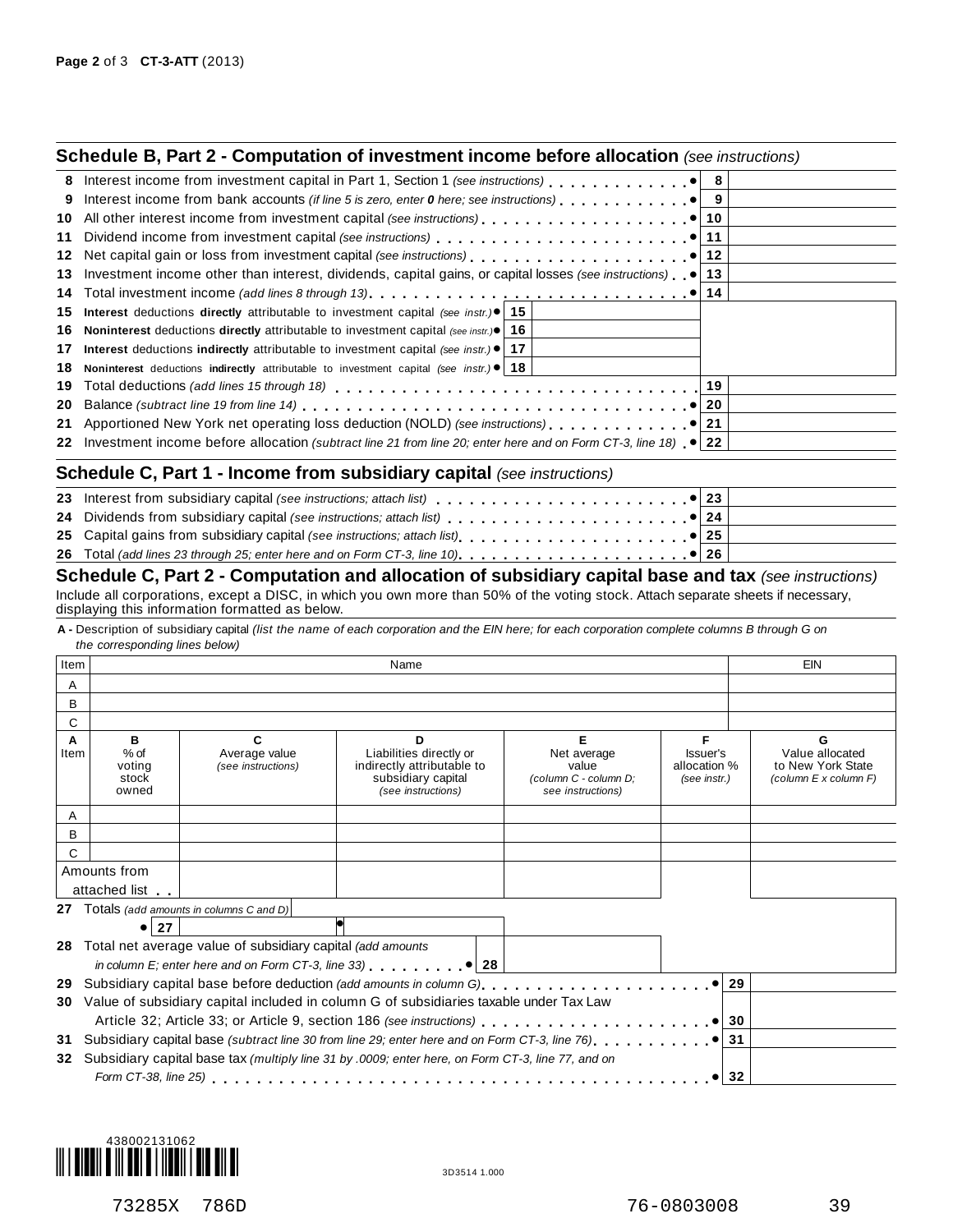**Qualified public utilities:** use Schedule D, Part 1 to compute the adjustment for entire net income (ENI). **Transferees:** use lines 40, 41, and 43 only to compute the adjustment for ENI.

### **Schedule D, Part 1 - Adjustments for qualified public utilities and transferees** *(see instructions)*

| <b>Other additions</b>                                                         |              |  |
|--------------------------------------------------------------------------------|--------------|--|
|                                                                                |              |  |
|                                                                                |              |  |
|                                                                                |              |  |
|                                                                                |              |  |
| <b>Other subtractions</b>                                                      |              |  |
| 37 New York depreciation deduction for transition property (see instructions). | $\bullet$ 37 |  |
|                                                                                |              |  |
|                                                                                |              |  |
|                                                                                |              |  |
|                                                                                |              |  |
|                                                                                |              |  |
|                                                                                |              |  |
|                                                                                |              |  |

**Qualified power producers or qualified pipeline corporations:** use Schedule D, Part 2 if you claim a depreciation deduction on transition property for federal income tax purposes.

### **Schedule D, Part 2 - Adjustments for qualified power producers and qualified pipeline corporations** *(see instr.)*

### **Other additions**

| <b>ULIEL QUUILIUIS</b>                                                                               |  |
|------------------------------------------------------------------------------------------------------|--|
| 44 Federal depreciation deduction for transition property (see instructions; enter here and include  |  |
|                                                                                                      |  |
| <b>Other subtractions</b>                                                                            |  |
| 45 New York depreciation deduction for transition property (see instructions; enter here and include |  |
|                                                                                                      |  |
|                                                                                                      |  |



┱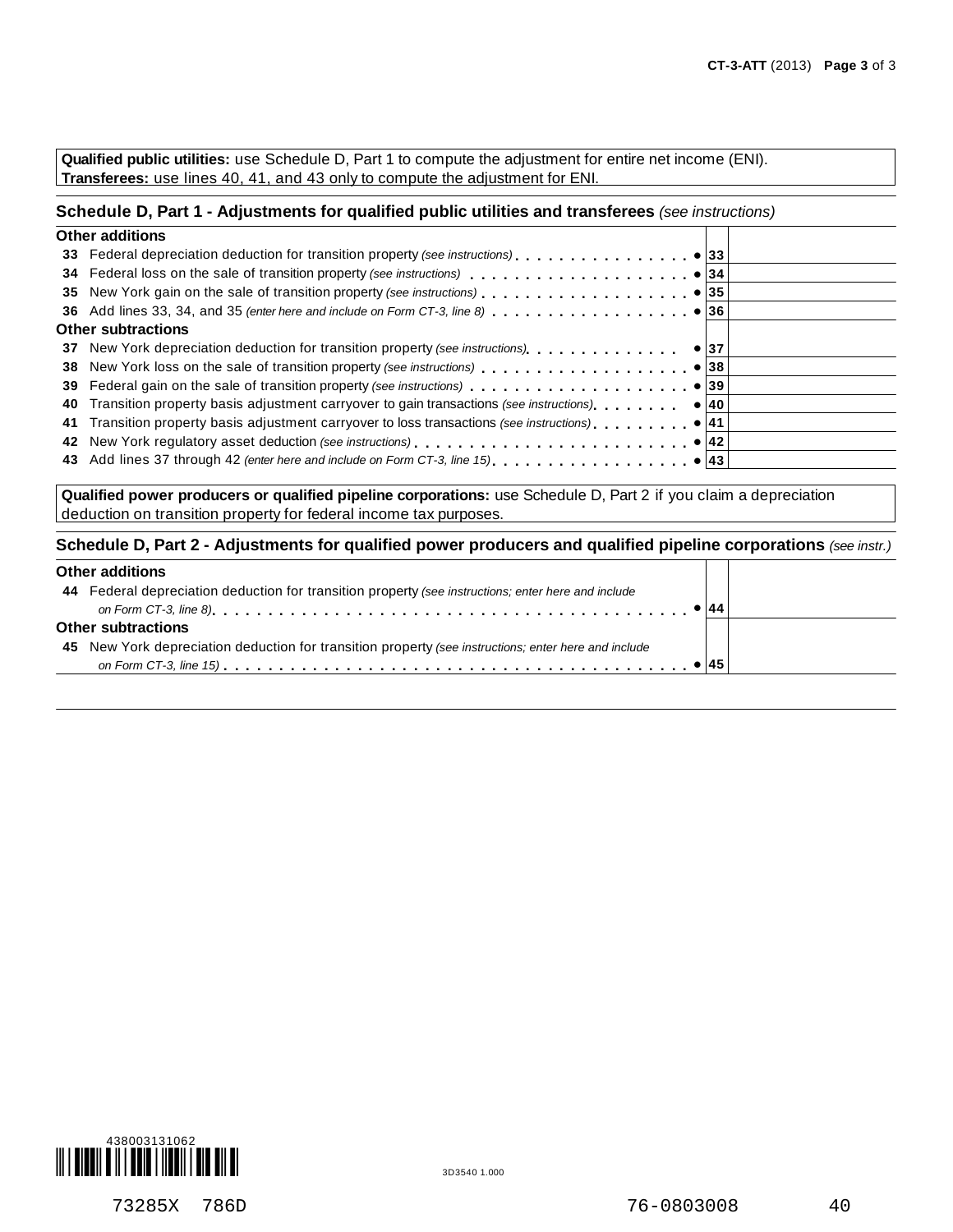<span id="page-29-0"></span>

| New York CT-3, Page 2 Detail         | ================================== |        |      |
|--------------------------------------|------------------------------------|--------|------|
|                                      |                                    |        |      |
| Line 13 - NOL Carryover              |                                    |        |      |
| Carryover generated in tax year 2009 |                                    | 8,933. |      |
| NOL utilized in 2010                 | 8,933.                             |        |      |
| Total NOL utilized                   |                                    | 8,933. |      |
| NOL carried forward to 2014          |                                    |        | NONE |
| Total NOL carried forward to 2014    |                                    |        |      |

===============

### Statement 1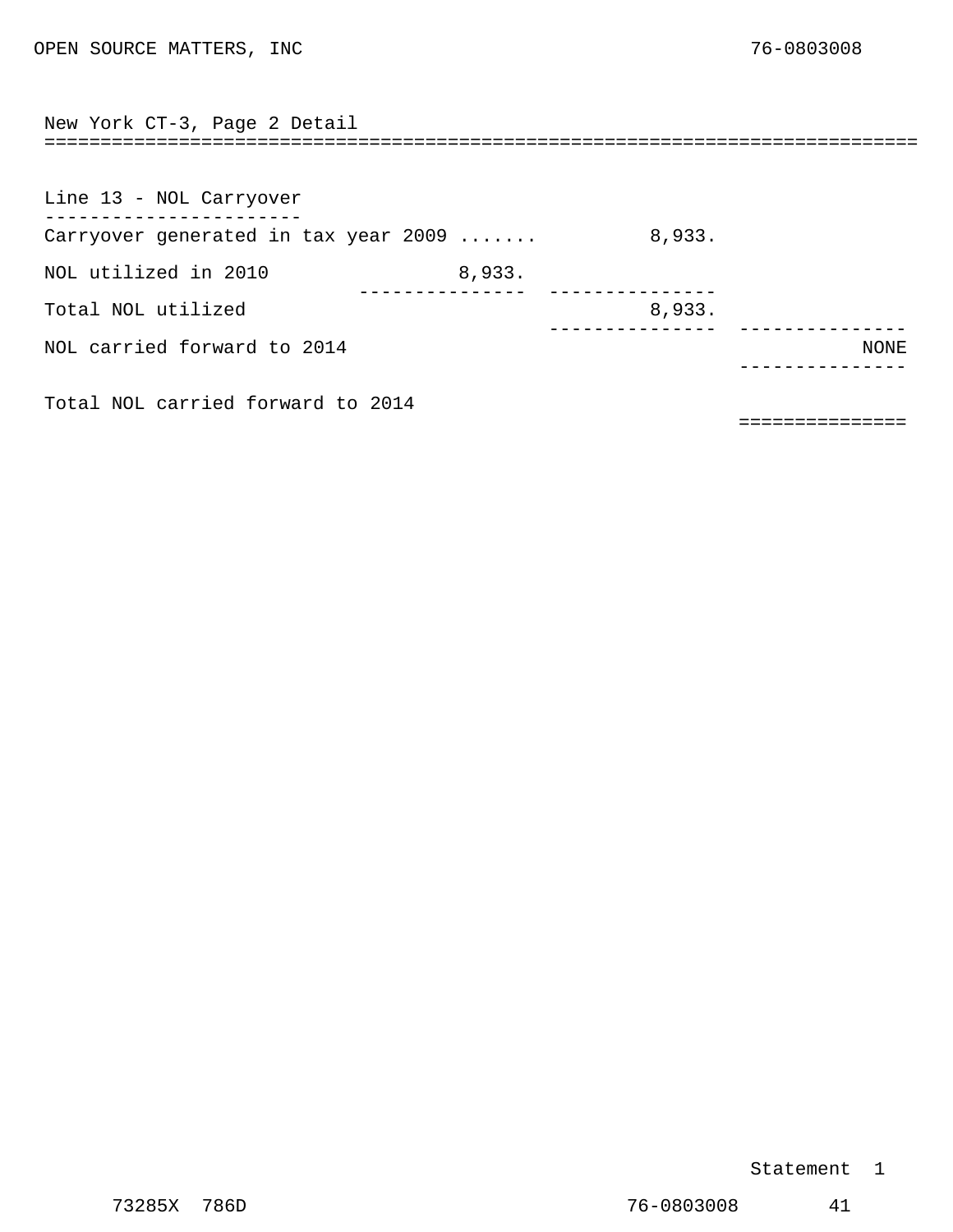

**2013**

# New York State Department of Taxation and Finance **CT-2 Corporation Tax Return Summary**

| 2с       | Legal name                                                                         |      |                                            |
|----------|------------------------------------------------------------------------------------|------|--------------------------------------------|
|          | 2c. OPEN SOURCE MATTERS,<br>INC<br>of corporation<br>Payment enclosed              | 8.   |                                            |
|          |                                                                                    |      |                                            |
| 1        | Return type                                                                        |      | CT3M4M<br>1.                               |
| 2a       | Employer ID number (EIN)                                                           |      | 76<br>0803008<br>2a.                       |
| 2b       | File number (FCC)                                                                  |      | $2b$ .<br>AA9                              |
| 3        | Period beginning date (mm-dd-yy)                                                   |      | 13<br>01<br>01<br>3.                       |
| 4        | Period ending date (mm-dd-yy)                                                      |      | $12 -$<br>$31 -$<br>13<br>$\overline{4}$ . |
| 5        | Amended (Y=1; N=0)                                                                 |      | 0 <br>5.                                   |
| 6        | Address change (Y=1; N=0)                                                          |      | 6.                                         |
| 7        | Final $(Y=1; N=0)$                                                                 |      | 7.                                         |
| 9        | NAICS code                                                                         |      | 9.                                         |
| 10       | MTA indicator (None=0; Y=1; N=2; Both=3)                                           |      | 10.                                        |
| 11a      | Type of bank - Clearinghouse (Y=1; N=0)                                            |      | 11a                                        |
| 11b      | Type of bank - Savings (Y=1; N=0)                                                  |      | 11 <sub>b</sub>                            |
| 11c      | Type of bank - Other commercial (Y=1; N=0)                                         |      | 11c                                        |
| 12       | Federal 1120-H filed $(Y=1; N=0)$                                                  |      | 12.                                        |
| 13       | REIT/RIC indicator (Y=1; N=0)                                                      |      | 13.                                        |
| 14       | QSSS indicator $(Y=1; N=0)$                                                        |      | 14.                                        |
| 15       | Form ID number                                                                     |      | 439001131062<br>15.                        |
| 16       | Tax sub type                                                                       |      | 24<br>16.                                  |
| 17       | Tax due/MTA surcharge                                                              | 17.  | $2,410$ .<br>00                            |
| 18       | Mandatory first installment (MFI) - no extension filed and tax due is over \$1,000 | 18.  |                                            |
| 19       | Return a Gift to Wildlife                                                          | 19.  |                                            |
| 20       | Breast Cancer Research and Education Fund                                          | 20.  |                                            |
| 21       | Prostate Cancer Research, Detection, and Education Fund                            | 21.  |                                            |
| 22       | 9/11 Memorial                                                                      | 22.  |                                            |
| 23а      | Volunteer Firefighting & EMS Recruitment Fund                                      | 23a. |                                            |
| 23b.     | <b>Veterans Remembrance</b>                                                        | 23b. |                                            |
| 24       | Balance due                                                                        | 24.  |                                            |
| 25       | Amount of overpayment credited to next period - NYS                                | 25.  |                                            |
| 26       | Refund of overpayment                                                              | 26.  |                                            |
| 27       | Refund of unused tax credits                                                       | 27.  |                                            |
| 28       | Tax credits to be credited as an overpayment to next year's return                 | 28.  |                                            |
| 29       | Amount of overpayment credited to next period - MTA                                | 29.  | 614.<br>0 <sub>0</sub>                     |
| 30       | Amount of MTA surcharge retaliatory tax credit to be refunded                      | 30.  |                                            |
| 31       | Total license fee                                                                  | 31.  |                                            |
| 32       | Maintenance fee due                                                                | 32.  |                                            |
| 33       | Fixed dollar minimum                                                               | 33.  |                                            |
| 34       | (Combined) parent's EIN                                                            |      | 34.                                        |
| 35       | New York receipts                                                                  | 35.  |                                            |
| 36       | Alternative entire net income (ENI) percentage                                     |      | $\%$<br>36.                                |
| 37       | Computation of issuer's allocation percentage                                      |      | $\%$<br>37.                                |
| 38<br>39 | Issuer's allocation percentage<br>Paid preparer's EIN                              |      | $\%$<br>38.<br>26<br>4268100<br>39.        |
|          |                                                                                    |      |                                            |

### **THIS FORM MUST BE FILED WITH YOUR RETURN**

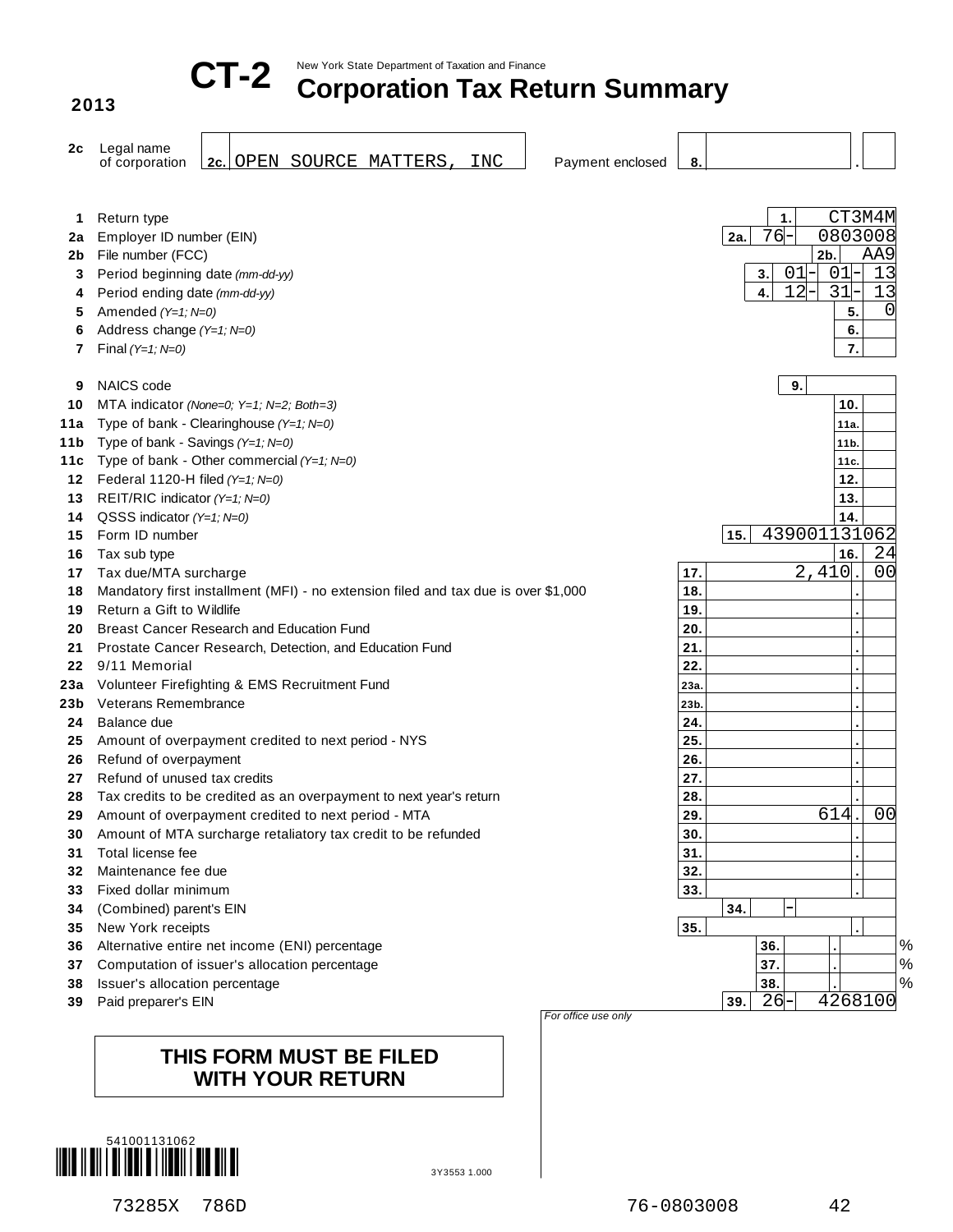## New York State Department of Taxation and Finance **<sup>2013</sup> CT-3M/4M General Business Corporation MTA Surcharge Return**

**Tax Law - Article 9-A, Section 209-B**

|                                                                                                                                     |             |                           |           |                                                     | All filers must enter tax period: |                                             |                           |   |
|-------------------------------------------------------------------------------------------------------------------------------------|-------------|---------------------------|-----------|-----------------------------------------------------|-----------------------------------|---------------------------------------------|---------------------------|---|
| Amended return                                                                                                                      |             |                           | beginning |                                                     | $01 - 01 - 13$                    | endina                                      | $\overline{1}2 - 31 - 13$ |   |
| Employer identification number (EIN)                                                                                                | File number | Business telephone number |           |                                                     |                                   | If you claim an                             |                           |   |
| 76-0803008                                                                                                                          | AA9         | $347 - 425 - 9397$        |           |                                                     |                                   | overpayment, mark<br>an $X$ in the box      |                           | X |
| Legal name of corporation                                                                                                           |             |                           |           | Trade name/DBA                                      |                                   |                                             |                           |   |
| OPEN SOURCE MATTERS,                                                                                                                | INC         |                           |           |                                                     |                                   |                                             |                           |   |
| Mailing name (if different from legal name above)                                                                                   |             |                           |           | State or country of incorporation                   |                                   | Date received (for Tax Department use only) |                           |   |
| c/o                                                                                                                                 |             |                           |           | YORK<br>NEW                                         |                                   |                                             |                           |   |
| Number and street or PO box                                                                                                         |             |                           |           | Date of incorporation                               |                                   |                                             |                           |   |
| PO BOX 4668 #88354                                                                                                                  |             |                           |           | $01 - 01 - 05$                                      |                                   |                                             |                           |   |
| City                                                                                                                                |             | ZIP code<br>State         |           | Foreign corporations: date began<br>business in NYS |                                   |                                             |                           |   |
| YORK<br>NEW                                                                                                                         |             | NY 10163-4668             |           |                                                     |                                   |                                             |                           |   |
| If you need to update your address or phone information for corporation tax, or other tax types, you can do so online. See Business |             |                           |           |                                                     |                                   |                                             |                           |   |
| <i>information</i> in Form CT-1.                                                                                                    |             |                           |           |                                                     |                                   |                                             |                           |   |

File this form with your Form CT-3, CT-3-A, or CT-4. Before completing this return, see Form CT-3M/4M-I, *Instructions for Form CT-3M/4M*.

|    | Pay amount shown on line 12. Make payable to: New York State Corporation Tax                                      |                | Payment enclosed |
|----|-------------------------------------------------------------------------------------------------------------------|----------------|------------------|
|    | Attach your payment here. Detach all check stubs. (See instructions for details.)                                 | A              |                  |
|    | <b>Computation of MTA surcharge</b>                                                                               |                |                  |
| 1. |                                                                                                                   |                | 14,175           |
| 2  |                                                                                                                   |                | 100.0000%        |
| 3  |                                                                                                                   |                | 14, 175.         |
| 4  |                                                                                                                   | 4              | 2,410.           |
|    | First installment of estimated tax for next period:                                                               |                |                  |
| 5a | If you filed a request for extension, enter amount from Form CT-5, line 7, or CT-5.3, line 10 $\bullet$ 5a        |                | 756.             |
| 5b |                                                                                                                   |                |                  |
| 6  |                                                                                                                   | 6              | 3,166.           |
|    | Total prepayments from line 52 $\dots\dots\dots\dots\dots\dots\dots\dots\dots\dots\dots\dots\dots\dots\dots$      | $\overline{7}$ | 3,780.           |
| 8  | Balance (if line 7 is less than line 6, subtract line 7 from line 6) $\cdots$ $\cdots$ $\cdots$ $\cdots$ $\cdots$ |                |                  |
| 9  | Estimated tax penalty (see instructions; mark an <b>X</b> in the box if Form CT-222 is attached) $\bullet$        |                |                  |
| 10 | Interest on late payment (see instructions for Form CT-3, CT-3-A, or CT-4) $\ldots$ , $\ldots$ , $\bullet$ 10     |                |                  |
| 11 | Late filing and late payment penalties (see instructions for Form CT-3, CT-3-A, or CT-4) $\bullet$ 11             |                |                  |
| 12 | Balance due (add lines 8 through 11 and enter here; enter the payment amount on line A above)                     | 12             |                  |
| 13 | Overpayment (if line 6 is less than line 7, subtract line 6 from line 7; enter here and see instructions)         | 13             | 614.             |
| 14 | Amount of overpayment to be credited to New York State franchise tax (see instructions)       14                  |                |                  |
| 15 | Amount of overpayment to be credited to MTA surcharge for next period (see instructions)                          | $ 15\rangle$   | 614              |
| 16 |                                                                                                                   | ▌ 16           |                  |
|    |                                                                                                                   |                |                  |

### **Schedule A - Computation of MCTD allocation percentage** *(see instructions)*

| <b>Schedule A, Part 1 - MCTD allocation (see instructions)</b> |                                                                                                               | A    |             | в            |                |             |
|----------------------------------------------------------------|---------------------------------------------------------------------------------------------------------------|------|-------------|--------------|----------------|-------------|
|                                                                | Average value of property                                                                                     |      | <b>MCTD</b> |              | New York State |             |
|                                                                | 17 Real estate owned (see instructions)                                                                       | - 17 |             |              |                |             |
|                                                                | 18 Real estate rented (see instructions)                                                                      | 18   |             |              |                |             |
| 19                                                             | Inventories owned entertainment and all the set of the set of the set of the set of the set of the set of the | 19   |             |              |                |             |
| 20                                                             | Tangible personal property owned (see instructions)                                                           | -20  |             |              |                |             |
| 21                                                             | Tangible personal property rented (see instructions)                                                          | -21  |             |              |                |             |
| 22                                                             | Total (add lines 17 through 21) example 122                                                                   |      |             |              |                |             |
| 23                                                             | MCTD property factor (divide line 22, column A, by line 22, column B)                                         |      |             | $\bullet$ 23 |                |             |
|                                                                |                                                                                                               |      |             |              |                | (continued) |